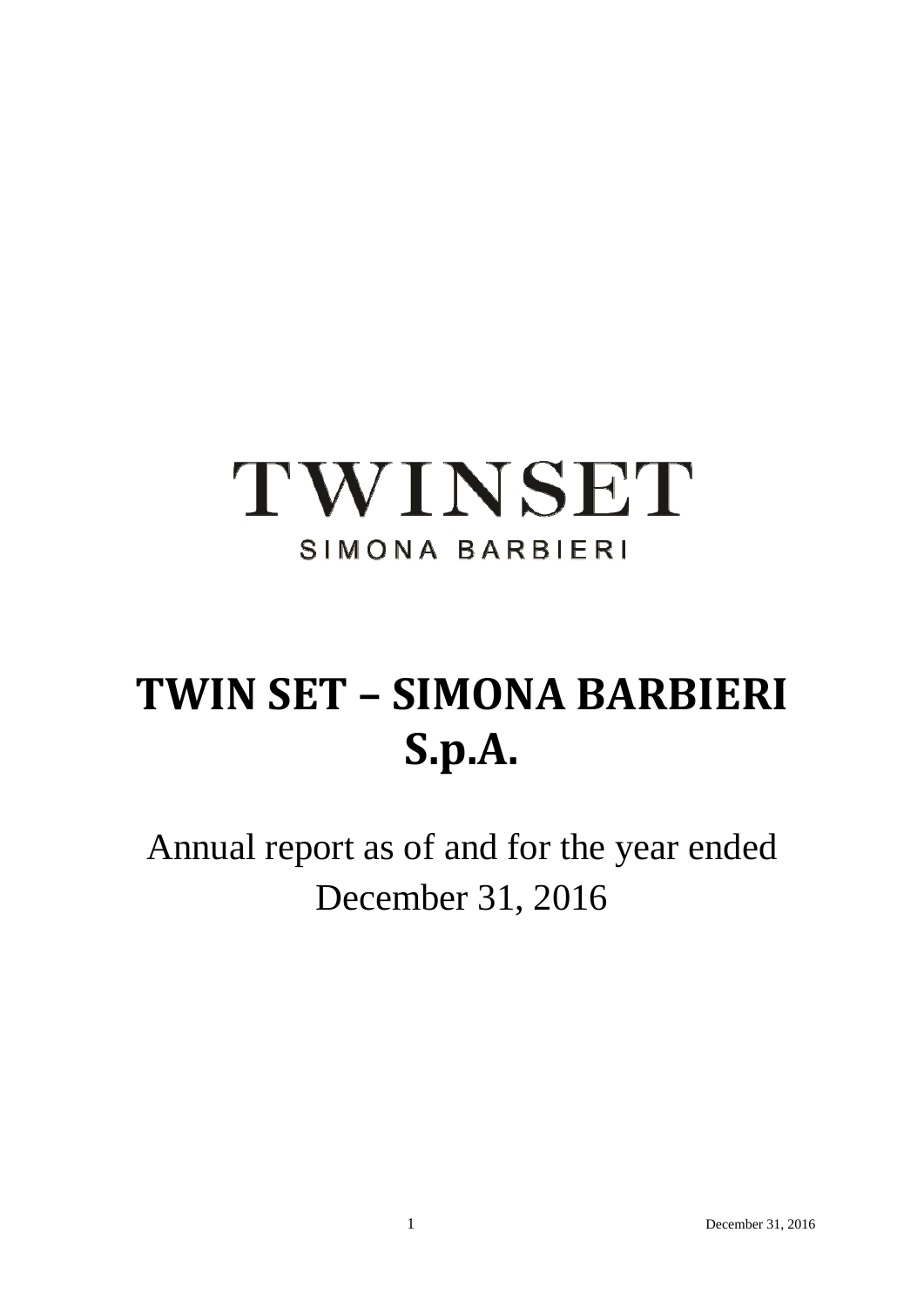# **CONTENTS**

**Management's discussion and analysis of financial conditions and results of operations** 

- **Overview**
- **Recent developments**
- **Key performance indicators**
- **Key Income Statement Items**
- **Results of operations**
- **Liquidity and capital resources**
- **Contractual obligations and commercial commitments**
- **Quantitative and qualitative disclosure upon market risk**
- **Outlook**

# **Consolidated Financial Statements as of and for the year ended December 31, 2016**

- **Consolidated balance sheet**
- **Consolidated income statement**
- **Consolidated statement of changes in shareholders' equity**
- **Consolidated cash flow statement**
- **Explanatory Notes to the Consolidated Financial Statements**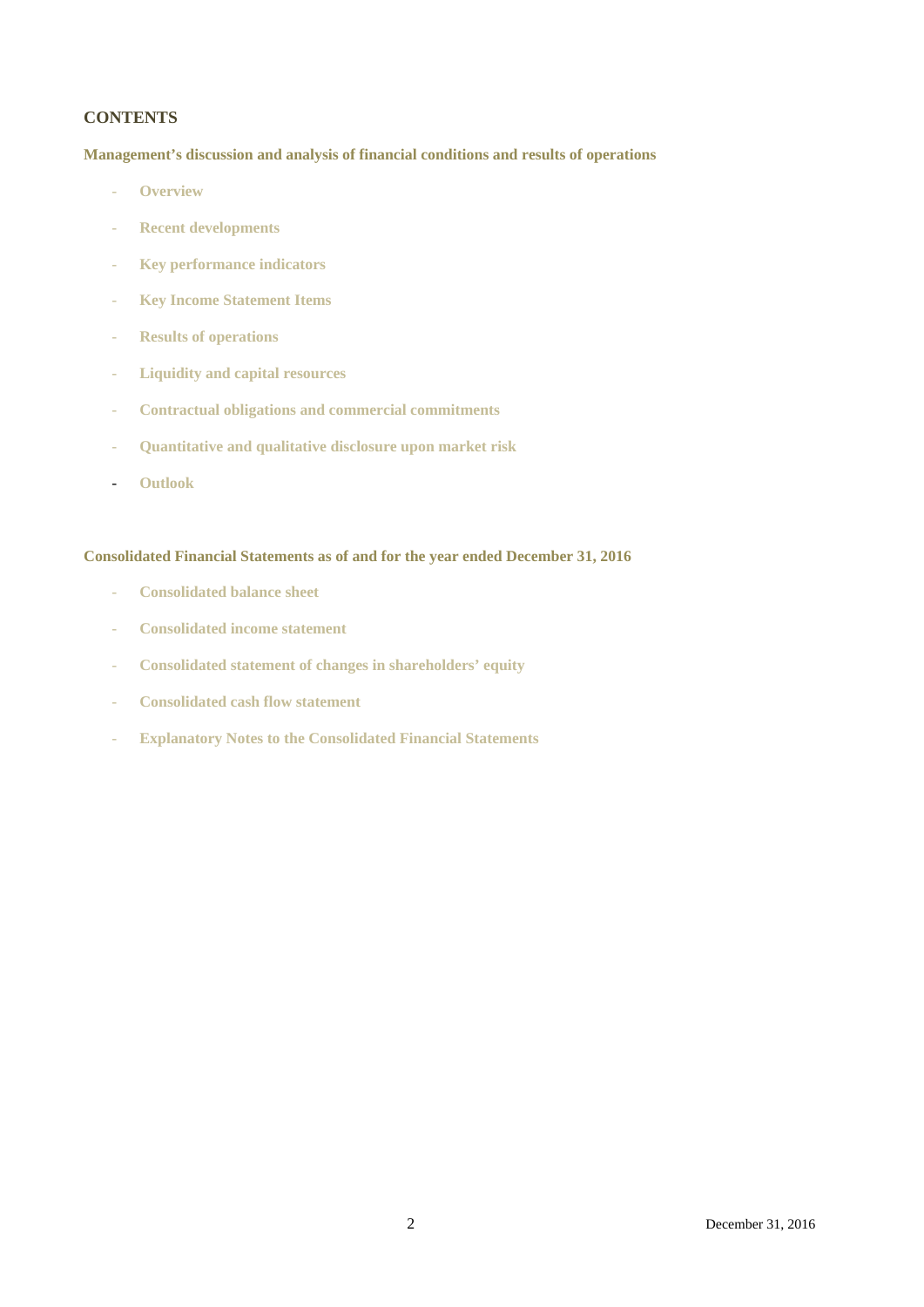# **MANAGEMENT'S DISCUSSION AND ANALYSIS OF FINANCIAL CONDITIONS AND RESULTS OF OPERATIONS**

*The following is a discussion and analysis of the financial conditions and results of operations of Twin Set – Simona Barbieri Group (Group) as of and for the year ended December 31, 2016. This discussion should be read together with the Twin Set – Simona Barbieri Group Consolidated Financial Statements as of and for the year ended December 31, 2016 prepared in accordance with Italian GAAP and the related notes. We have condensed and renamed certain Italian GAAP line items in these statements in a manner that makes them more easily comparable to the financial information of other businesses who do not use Italian GAAP.* 

*The following section includes a discussion of our results of operations and performance according to non-GAAP financial measures. Such non-GAAP measures are used by different companies for differing purposes and are often calculated according to the circumstances of such companies. Caution should be exercised in comparing non-GAAP measures with those of other companies. The information presented under non-GAAP measures discussed herein is unaudited and has not been prepared in accordance with Italian GAAP or any other accounting standards. The non-GAAP financial measures discussed herein have limitations as analytical tools, and should not be considered in isolation.* 

*Unless the context indicates otherwise, in this "Management's discussion and analysis of financial condition and results of operations," references to "we," "us" or the "Group" refer to: Twin Set – Simona Barbieri S.p.A. and its subsidiaries.*

# **OVERVIEW**

We are a fast growing women's clothing brand, focused on the affordable luxury segment of the women's apparel market. We sell a comprehensive range of quality products to customers through our retail and wholesale distribution channels. Our product range is comprised of high-quality, contemporary womenswear with on-trend designs that reflect a classic, romantic and contemporary attitude, typically offered at affordable prices compared to traditional luxury brands. As a cornerstone of our business philosophy, we aim to offer women a "total look" of affordable luxury wardrobe options, so that sophisticated, fashion-conscious women can wear TwinSet from head to toe, for any occasion and at any time of the day. We offer our customers the features associated with a luxury brand, such as high-quality products, stylish stores and a personalized shopping experience with strong customer service, but at more affordable prices. We believe our value proposition appeals to both high-income customers seeking luxury products, as well as mass-market customers who can "trade up" at affordable prices.

Our primary target customers are women between 35 and 45 years old, but we also offer product lines for girls and young women. Our product lines include apparel and related categories such as shoes and handbags, creating a cohesive, contemporary look, with a focus on maintaining our brand identity as a style choice characterized by classic looks with timeless appeal. We believe that our strong Italian heritage gives us a competitive advantage in the pursuit of this classical aesthetic because it legitimizes Twinset as a luxury brand that, unlike fast-fashion retailers, produces fashion-forward, contemporary products.

Twinset group, through its collections, produces and offers a complete line of products. The Twinset – Simona Barbieri collection was the first line in production (since 2000) which features ready-to-wear products, its iconic knitwear pieces and accessories, including the herobag "Cecile Deux". It has a casual-chic feeling and is romantic and elegant. My Twin collection is more street and urban oriented, targeting the active and contemporary woman. SCEE is a line of traditional and comfortable apparel products. U&B world is dedicated to Beachwear, Lingerie and Active lines. For kids, we have Twinset Baby aged 2-3 and Twinset Junior aged 4-6.

TWINSET has its headquarters in Carpi (Modena) and, with about 900 employees, is one of the fastest growing womens' clothing companies. The collections are distributed through 78 boutiques and outlets, franchise stores, corners, wholesale distribution channels in Italy, Europe, Russia and Middle East and a dedicated Online sales website.

#### **RECENT DEVELOPMENTS**

On June 30, 2016, Tessitura Sidoti S.r.l. sold its stake in Twin Set – Simona Barbieri Belgium to Twin Set – Simona Barbieri France SASU and MO.DA Gioielli S.r.l. purchased from Twin Set- Simona Barbieri S.p.A. the 100% stake held in Tessitura Sidoti S.r.l. As a result, Tessitura Sidoti S.r.l. is now fully owned by MO.DA Gioielli S.r.l. and is no longer a company of the Twin Set Group.

On October 18, 2016 Twin Set – Simona Barbieri S.p.A purchased the remaining 20% of the share capital of Twin-Set Simona Barbieri Dutch holding BV. As a result Twin Set – Simona Barbieri East Ltd is now fully owned by Twin Set-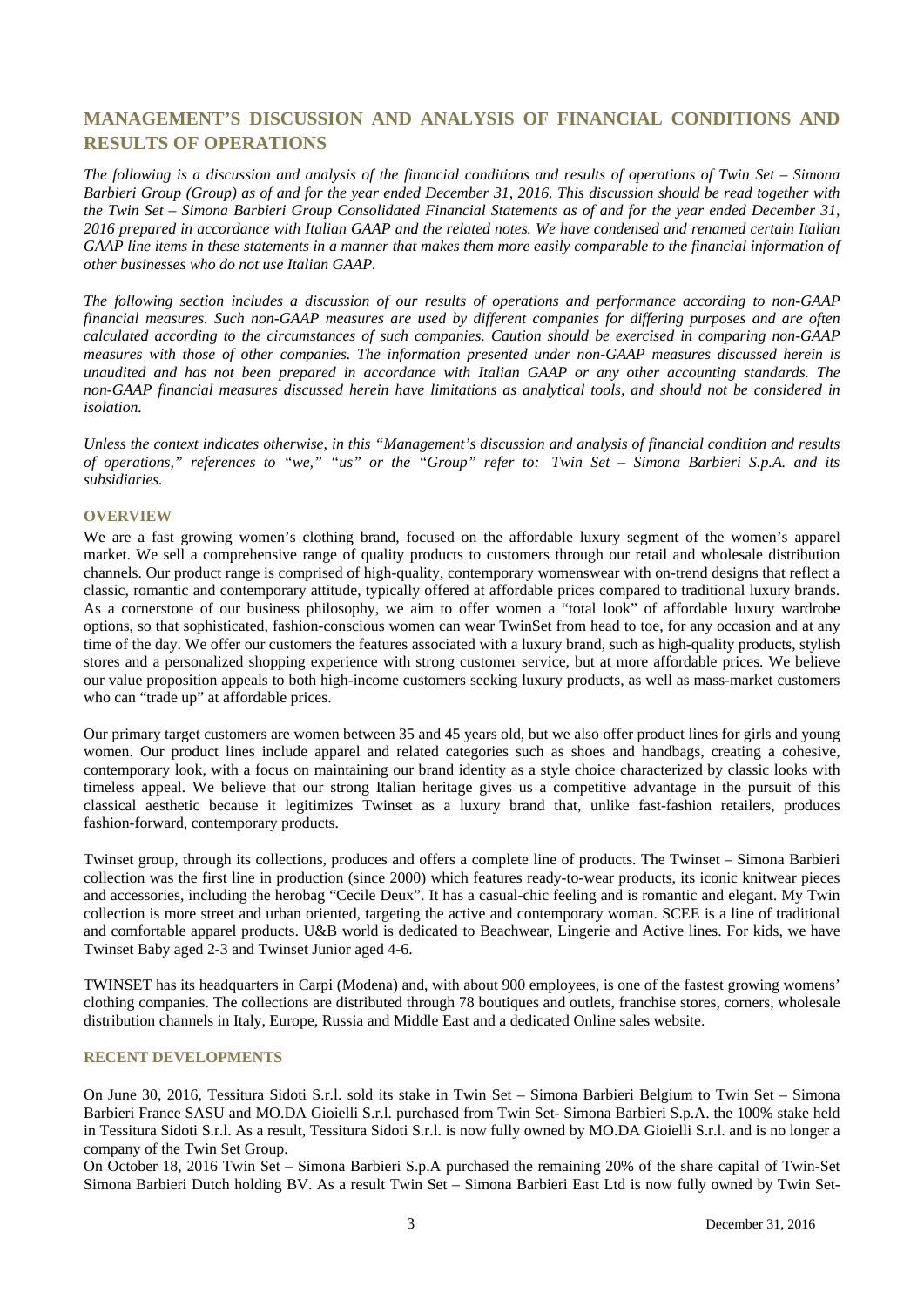#### Simona Barbieri S.p.A. through the Dutch holding.

#### **General economic conditions and industry overview**

The global economy overall saw growth of 3.1%, confirming that the worst economic crisis since the second word war is now behind us. However, current growth levels remain weaker than those before the bursting of the sub-prime bubble in 2008.

2016 stands out for two political events - Brexit and the US Presidential elections - which fed uncertainty throughout the year. While the former so far does not seem to have delivered the originally feared repercussions, the election to the Presidency of Donald Trump has generated a general sense of euphoria in view of his ultra-expansive economic policy platform centring on tax cuts and hikes in public investment.

US growth of 1.6% in 2016 and the particularly strong recent macro-economic figures have led the Federal Reserve to gradually increase official interest rates, with the only doubt concerning the timing of raises - two or three depending on the speed of the recovery and inflation rates.

Elsewhere, China reported growth of 6.7% - in line with expectations. The government is supporting the economy through extensively relying on public spending and easy lending conditions, risking the possibility of a hard landing - as demonstrated by the continual deterioration of the Chinese currency. It is a source of concern for the Central Bank which was forced to support stability through currency interventions.

The Eurozone economy shown a significant capacity to recover from geopolitical uncertainty and has belied previous forecasts of a slower recovery - advancing 1.7% in the year (although declining from the 2% of 2015). However, political uncertainty, continually low inflation and growth which struggle to take off continue to support a cautious outlook by the European Central Bank, despite recent improvements in Eurozone economic figures.

Italy continues its contained but stable growth (+0.8% in 2016), although lags behind its European partners (Germany +1.6%; Spain +2.3%; France +1.4%) - impacted by structural weaknesses such as the public debt and unemployment levels which hinder more solid growth. Domestic consumption growth is flat, with retail sales increasing 0.1% on 2015 well behind the 1.8% reported by the Eurozone.

Despite the recent economic recovery, a number of obstacles still threaten the stability and weigh upon the global economic outlook for 2017: (i) political uncertainty in Europe with the elections in France, Germany and the Netherlands, in addition to political instability in Italy; (ii) the effects of the US protectionist policy (iii) an uptake in inflation following higher raw material costs which may impact the recovery of already fragile consumer numbers.

# **KEY PERFORMANCE INDICATORS**

In assessing the performance of our business, we consider a variety of performance and financial measures. The key measures for determining how our business is performing are:

- **Twinset Revenue:** includes only revenue relating to apparel, shoes and accessories sales, net of returns estimates. It does not include "Other revenues" concerning sales to third parties of samples, yarns, textiles and other production materials not utilized for internal production.
- **Revenue:** corresponds to the Revenue line of the consolidated income statement.
- **Like for like**: the Retail Like-for-Like performance concerns the percentage change between the reported sales for the period and the corresponding period of the previous year. All sales points open for more than one month in both periods are included. Sales points closed down or closed for restructuring (only for the closure period) are excluded from the comparison. Sales are considered net of returns and discounts.
- **Reported EBITDA:** includes all profit components, excluding amortization and depreciation, impairment of investments, financial income and charges and income taxes.
- **Adjusted EBITDA:** calculated taking our Reported EBITDA and adding back non-recurring items, including write-downs, non-recurring provisions and other non-recurring costs and revenues.
- **Adjusted EBITDA margin:** it is the ratio between Adjusted EBITDA and Twinset Revenue.
- **EBIT:** comprising all profit components, excluding financial income and charges and income taxes.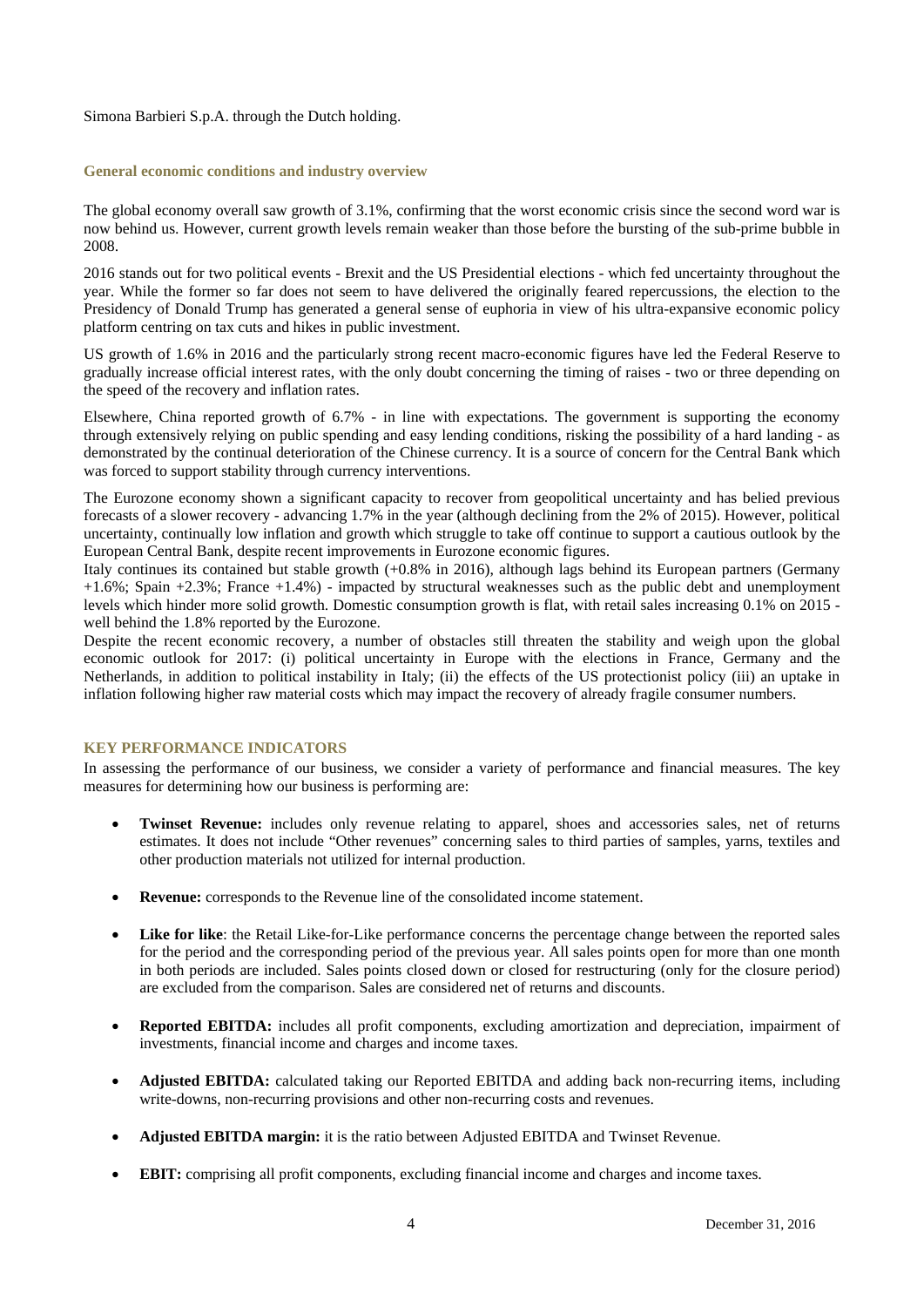- **Net Operating Working Capital:** the sum of inventories less obsolescence provisions, trade receivables less doubtful debt provision and client's returns provision, net of trade payables and advances from clients.
- **Net Financial Indebtedness**: includes cash and cash equivalents, net of bank payables for current account overdrafts, the Bond, loans, accrued interest for the period and the Fair Value of derivatives undertaken to hedge interest rate and exchange rate risk.

The criteria for determination applied by us might not be the same as the criteria adopted by other companies and, therefore, the figures presented by us might not be comparable with that determined by other such groups.

# **Like-for-like revenue performance of our retail Boutiques and Outlets**

Many factors influence like-for-like sales, including fashion trends, competition, economic conditions, pricing, the timing of the release of new merchandise and promotional events, changes in our product mix, and weather conditions. Our ability to translate our fashion concepts into viable commercial production throughout the year, footfall at our point of sale locations, seasonality and VAT rates also impact like-for-like sales.

Although much of our revenue growth in recent years has come through the expansion of our retail store network, our revenue growth has also been positively affected by our ability to maintain good performances on a like-for-like basis with respect both to Boutiques and Outlets.

The table below sets forth our like-for-like revenue performance for the years indicated.

| Like-for-like revenue performance   | For the year ended December 31, |              |      |      |      |           |
|-------------------------------------|---------------------------------|--------------|------|------|------|-----------|
| $(\%$ increase over prior period).  | 2011                            | $2012^{(1)}$ | 2013 | 2014 | 2015 | 2016      |
| Total retail (Boutique and outlets) | 5.2%                            | 5.5%         | 7.8% | 2.4% | 7.1% | $(4.2\%)$ |

(1) The results of operations of Light Force for the year ended December 31, 2012 refer to the period ended December 30, 2012. Due to the effects of the Merger, the 2012 fiscal year of Light Force was one business day shorter than usual. Our retail revenue for this extra day not included in the results of operations of Light Force for the period ended December 30, 2012 was Euro 74 thousand.

# **Reported EBITDA, Adjusted EBITDA and Adjusted EBITDA Margin**

Adjusted EBITDA and Adjusted EBITDA Margin vary according to the distribution channel through which we sell our merchandise.

Our retail channel has been growing relative to our wholesale channel since 2011, although our wholesale channel remains the primary driver of our revenue, accounting for 65.0% and 66.1% of Twinset Revenue for the years 2016 and 2015, respectively. Our wholesale channel is characterized by lower fixed costs than our retail channel and by variable selling commissions paid to our agents. Reported EBITDA margins are typically higher in our wholesale channel, due to the higher fixed costs necessary to operate retail stores.

The following table reconciles Reported EBITDA to Adjusted EBITDA:

| $\epsilon$ 000                       | For the year ended<br>December 31, | For the year ended<br>December 31, | <b>Change</b> | % Change   |
|--------------------------------------|------------------------------------|------------------------------------|---------------|------------|
|                                      | 2016                               | $2015^{(1)}$                       |               |            |
| Reported EBITDA <sup>(1)</sup>       | 43,733                             | 36,019                             | 7.714         | 21.4%      |
| Non-recurring obsolescence provision | (2,288)                            |                                    | (2,288)       | 100.0%     |
| Non-recurring costs                  | 1,808                              | 1,402                              | 406           | 29.0%      |
| Other items $^{(1)}$                 | 385                                | 675                                | (290)         | $(43.0\%)$ |
| <b>Adjusted EBITDA</b>               | 43,638                             | 38,096                             | 5,542         | 14.5%      |
| <b>Adjusted EBITDA Margin</b>        | 17.9%                              | $16.0\%$                           |               |            |

1 - The amounts as of December 31, 2015 were reclassified to make them comparable with those as of December 31, 2016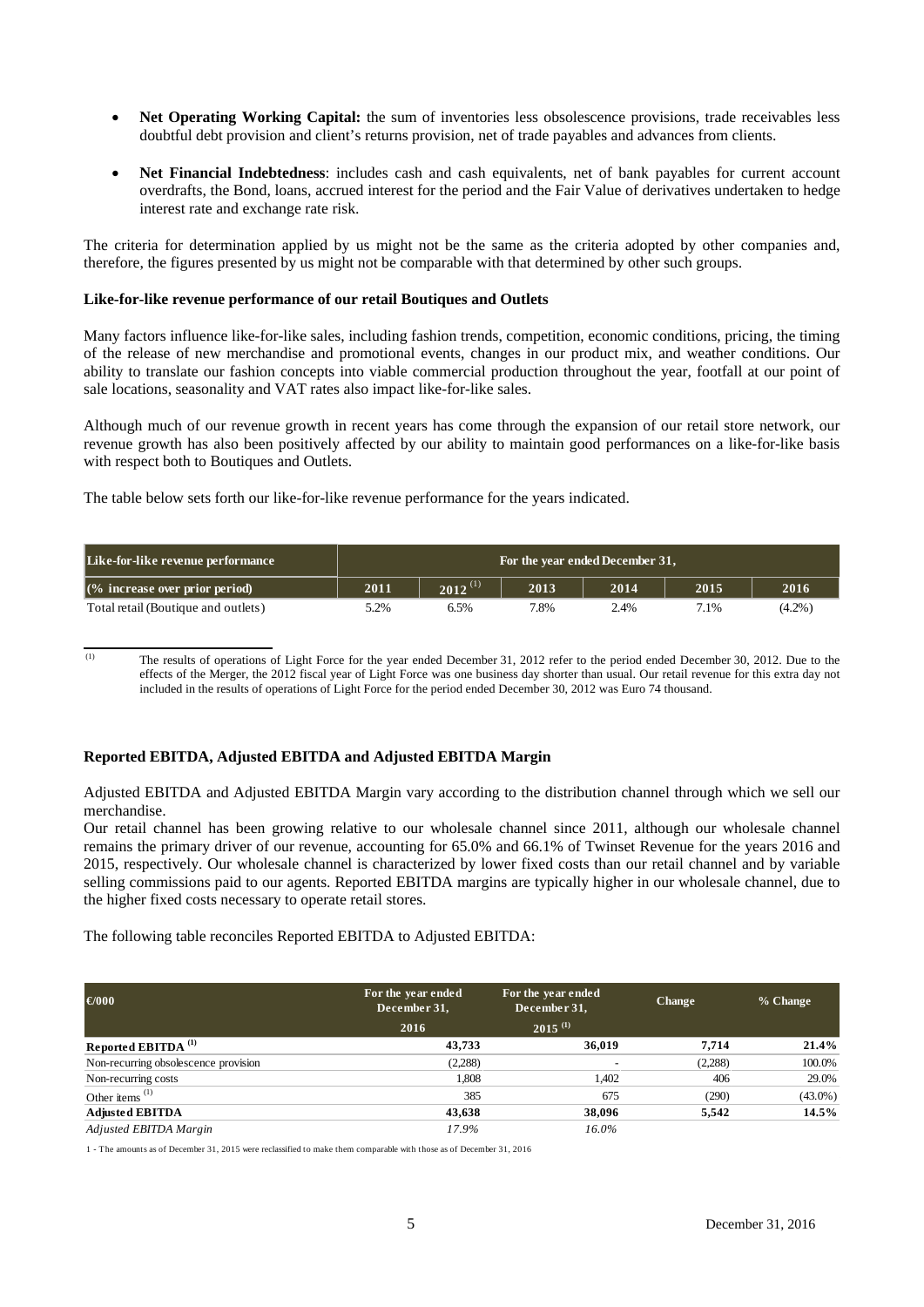As shown in the table above, our Adjusted EBITDA reached Euro 43.6 million, 17.9% of Twinset Revenue. The Adjusted EBITDA increased by 14.5% compared to 2015.

The improved margin is due to higher revenue volume in absolute value, to the actions put in place by the Entity since 2015 to reduce operating costs and to the overall improvement of the supply chain management.

The Release of the obsolescence provision was possible thanks to the implementation of a policy ensuring the efficient stock disposal stock, prudently written down in previous years. In addition, we consider improved incoming goods Supply Chain planning and the reduction in previous season inventory. This production chain improvement, in addition to a more efficient disposal of previous seasons inventory, also reduced the accrual to the obsolescence provision in 2016.

The non-recurring costs principally include provisions for risks and disputes, prior year charges on employee severance packages and the loss related to the deconsolidation of Tessitura Sidoti on June 30, 2016.

"Other items" includes for Euro 0.36 million bank commissions and for Euro 0.02 million net prior year income/(expenses).

# **KEY INCOME STATEMENT ITEMS**

Below is a summary description of the key elements of the line items of our income statement under Italian GAAP. Our income statement is prepared using the "nature of expense" rather than the "cost of sales" method. In the nature of expense method, expenses are classified in the income statement according to their nature (for example, cost of materials and personnel expenses) and not among various departments within the entity. As a result, income statements presented in accordance with the nature of expense method do not show gross profit. Income statements presented in accordance with the cost of sales method, by contrast, classify expenses according to their function as part of the cost of sales (for example the costs of distribution or administrative activities). Net profit, however, is unaffected regardless of whether the nature of expense or cost of sales method chosen.

#### **Revenue**

Revenue is calculated by adding gross sales from customers minus discounts, rebates and customer returns. Revenue includes Twinset Revenue and other revenue. Twinset Revenue is revenue from our consolidated financial statements excluding other revenue arising from non-core businesses. Other revenue in 2015 and 2016 relates primarily to our sales of raw materials and samples to third parties, not used for internal production.

# **Purchase of raw materials, goods and changes in inventory; change in work in progress, semi-finished and finished product inventories**

Under Italian GAAP, "change in work in progress, semi-finished and finished product inventories" are recorded under a different line item than "purchase of raw materials, goods and changes in inventory". To provide a better understanding of our product costs, for each year under review, we present a table showing "change in work in progress, semi-finished and finished product inventories" combined with "purchase of raw materials, goods and changes in inventory". See also paragraphs related to "purchase of raw materials, goods and changes in inventory including change in work in progress, semi-finished and finished product inventories" included in the Results of Operations.

#### **Cost of services**

Cost of services mainly include external works, agent commission, marketing and advertising, logistics and transport, administrative, travelling expenses, insurance and other services costs.

#### **Rent**

Rent mainly includes rent expenses for directly operated stores and outlets, headquarters and showrooms.

#### **Personnel costs**

Personnel costs mainly include wages and salaries, social security contribution and employee severance indemnities.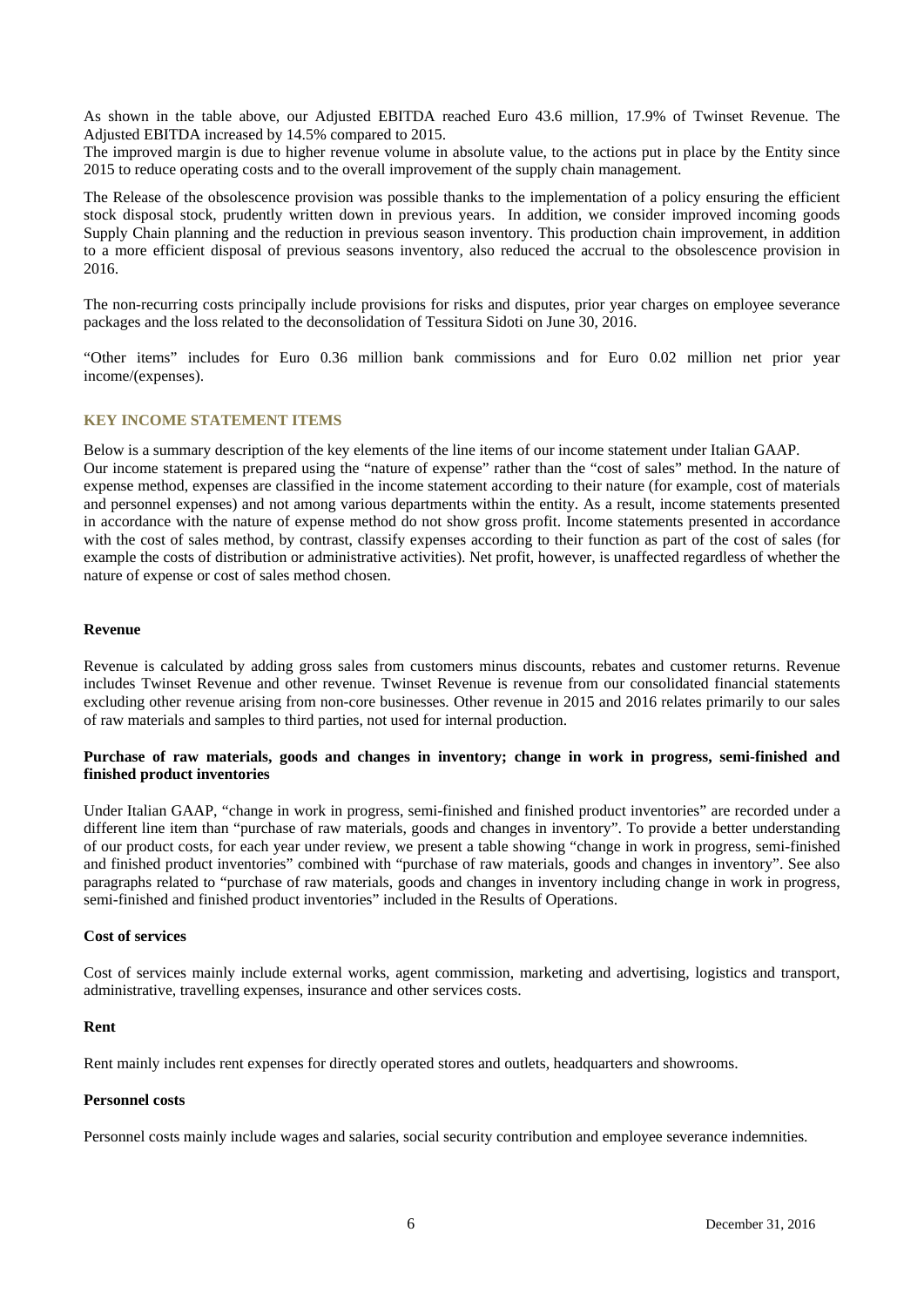#### **Depreciation and amortization**

Depreciation and amortization is calculated by adding amortization of intangible fixed assets (including goodwill), plus depreciation of tangible fixed assets. Under Italian GAAP, goodwill arising from the acquisition of a business is capitalized and amortized on a straight-line basis over the year of its estimated useful life (up to a maximum of 20 years). This differs significantly from the treatment under IFRS, where goodwill would not be amortized, but instead be reviewed for impairment annually.

# **Write-downs of trade receivables**

Write-downs of trade receivables includes write-downs of doubtful accounts receivable among current assets.

# **Provisions**

Provisions include provisions for risks and returns.

# **Operating profit**

Operating profit is calculated as revenue plus other income and internally generated assets and change in work in progress, semi-finished and finished product inventories, less purchase of raw materials, goods and changes in inventory, cost of services, rents, personnel costs, depreciation and amortization, write-downs of trade receivables, provisions and other operating costs.

# **Financial income/(expenses)**

Financial income primarily includes interest income from bank accounts and deposits. Financial expense primarily includes interest paid on loans, on the bond loan and interests matured on the Shareholders' loan.

Exchange gains and/or losses mainly relate to the effects of exchange rate fluctuations on purchase and sales transactions.

# **RESULTS OF OPERATIONS**

# **Year ended December 31, 2016 of Twinset compared to the year ended December 31, 2015 of Twinset**

The following table sets forth the financial information of Twinset for the year ended December 31, 2016 compared to the financial information of Twinset for the year ended December 31, 2015.

| $\bigoplus$ 000                                                              | For the year ended<br>December 31, | $%$ of<br>revenue | For the year ended<br>December 31, | $%$ of<br>revenue | Change  | % Change    |
|------------------------------------------------------------------------------|------------------------------------|-------------------|------------------------------------|-------------------|---------|-------------|
| <b>Consolidated Income Statement</b>                                         | 2016                               |                   | $2015^{(1)}$                       |                   |         |             |
|                                                                              |                                    |                   |                                    |                   |         |             |
| Revenue                                                                      | 245,612                            | $100.0\%$         | 243,522                            | 100.0%            | 2,090   | $0.9\%$     |
| Other income and internally generated assets                                 | 2,337                              | 1.0%              | 2,618                              | 1.1%              | (281)   | (10.7%)     |
| Change in work in progress, semifinished and finished<br>product inventories | (2,814)                            | $(1.1\%)$         | (559)                              | $(0.2\%)$         | (2,255) | $>100\%$    |
| Purchase of raw materials, goods and changes<br>in inventory                 | (81,499)                           | (33.2%)           | (87,301)                           | (35.8%)           | 5,802   | $(6.6\%)$   |
| Cost of services                                                             | (63,571)                           | (25.9%)           | (67, 142)                          | (27.6%)           | 3,571   | $(5.3\%)$   |
| Rent                                                                         | (19, 423)                          | (7.9%             | (17,756)                           | $(7.3\%)$         | (1,667) | $9.4\%$     |
| Personnel costs                                                              | (31,791)                           | $(12.9\%)$        | (30,228)                           | $(12.4\%)$        | (1,563) | 5.2%        |
| Write-downs of trade receivables                                             | (2,839)                            | $(1.2\%)$         | (3,036)                            | $(1.2\%)$         | 197     | $(6.5\%)$   |
| Provisions                                                                   | (52)                               | $(0.0\%)$         | (1,353)                            | $(0.6\%)$         | 1,301   | $(96.2\%)$  |
| Other operating costs                                                        | (2,228)                            | $(0.9\%)$         | (2,747)                            | $(1.1\%)$         | 519     | $(18.9\%)$  |
| <b>Reported EBITDA</b>                                                       | 43,732                             | 17.8%             | 36,019                             | 14.8%             | 7,713   | 21.4%       |
| Depreciation and Amortization                                                | (23,720)                           | $(9.7\%)$         | (23, 112)                          | $(9.5\%)$         | (608)   | $2.6\%$     |
| Write-downs                                                                  | (803)                              | $(0.3\%)$         | (2,188)                            | $(0.9\%)$         | 1,385   | $(63.3\%)$  |
| <b>Operating profit</b>                                                      | 19.209                             | 7.8%              | 10,718                             | 4.4%              | 8,491   | 79.2%       |
| Financial income/(expenses)                                                  | (14,670)                           | $(6.0\%)$         | (16,170)                           | $(6.6\%)$         | 1,500   | $(9.3\%)$   |
| Profit/(loss) before tax                                                     | 4.539                              | 1.8%              | (5, 452)                           | $(2.2\%)$         | 9,991   | $> (100\%)$ |
| Income tax                                                                   | (7,935)                            | $(3.2\%)$         | (4,955)                            | $(2.0\%)$         | (2,980) | 60.1%       |
| Profit/(loss) for the period                                                 | (3,396)                            | $(1.4\%)$         | (10, 407)                          | $(4.3\%)$         | 7,011   | $(67.4\%)$  |

1 - The amounts as of December 31, 2015 were reclassified to make them comparable with those as of December 31, 2016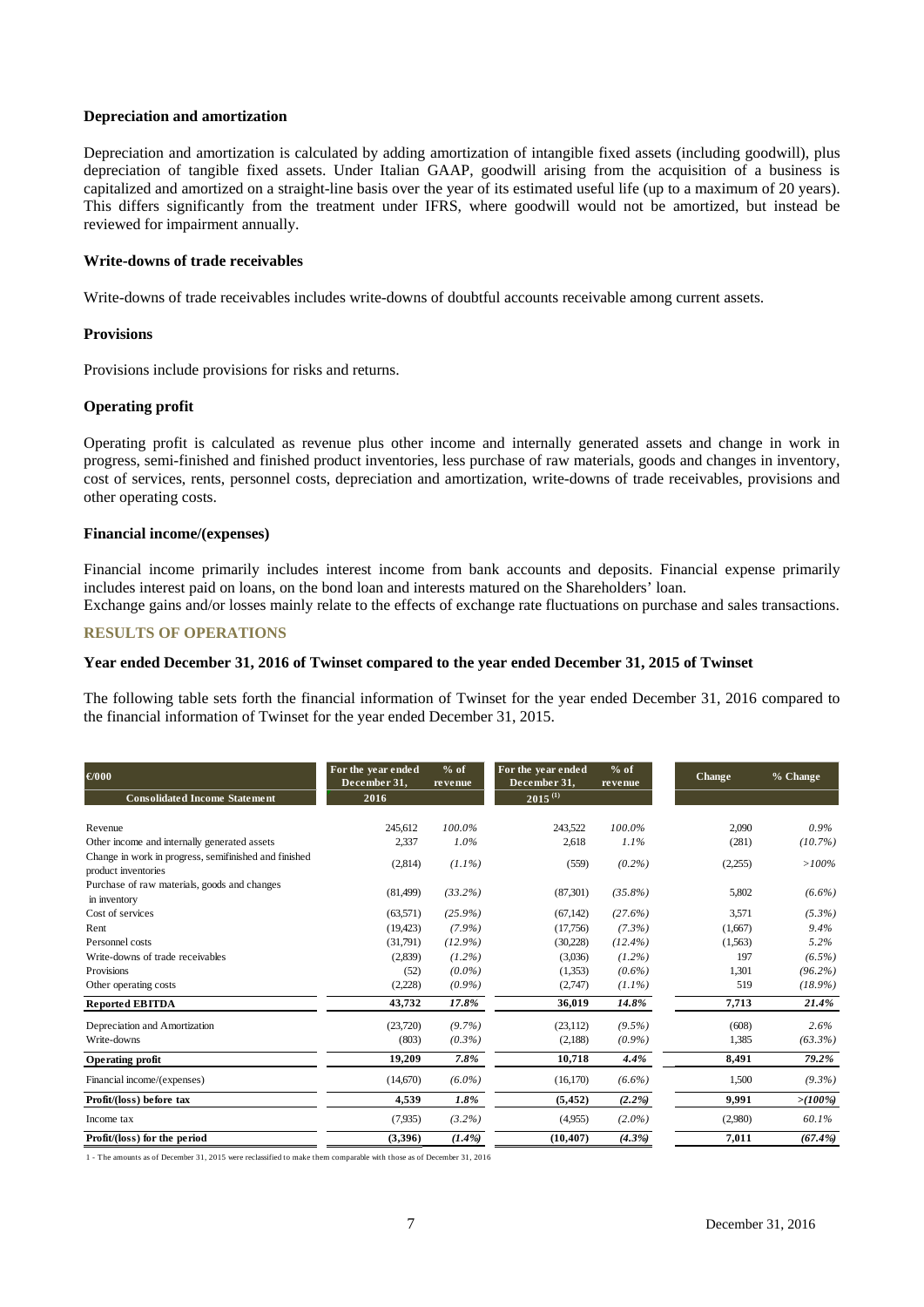The following table sets the reconciliation between Twinset Revenue and Revenue:

| <b>Reconciliation Revenue vs Twinset Revenue</b> | 2016    | 2015    |
|--------------------------------------------------|---------|---------|
| Revenue                                          | 245.612 | 243.522 |
| Other Revenues $(*)$                             | (1,791) | (4,163) |
| Returns estimate $(**)$                          | (449)   | (2,000) |
| <b>Twinset Revenue</b>                           | 243.372 | 237.359 |

(\*) Other revenues p rincipally concern sales to third parties of samples, yarns, textiles and o ther prod uction materials not utilised for internal prod uction

(\*\*) The estimate of returns is b ased o n histo ric trends o f quantities returned, valued at full sales price

From this point on, comments will refer only to Twinset Revenue.

*Twinset revenue.* Twinset revenue increased by Euro 6.0 million, or 2.5%, to Euro 243.4 million for the year ended December 31, 2016 from Euro 237.4 million for the year ended December 31, 2015.

The increase is due to the growth of the Retail channel (+5.7%), while the Wholesale channel remained substantially unchanged.

The following table sets forth the breakdown of Twinset Revenue by distribution channel for the year ended December 31, 2015 and 2016.

| <b>Breakdown of revenue by distribution</b><br>channel | For the year ended<br>December 31, | % on Twin Set<br>Revenue | For the year ended<br>December 31, | % on Twin Set<br>Revenue | <b>Change</b> | % Change |
|--------------------------------------------------------|------------------------------------|--------------------------|------------------------------------|--------------------------|---------------|----------|
| $(\boldsymbol{\in}000)$                                | 2016                               |                          | 2015                               |                          |               |          |
| Wholesale                                              | 158.293                            | 65.0%                    | 156,849                            | 66.1%                    | 1,444         | 0.9%     |
| Retail (including on line)                             | 85,079                             | 35.0%                    | 80.510                             | 33.9%                    | 4,569         | 5.7%     |
| <b>Twinset Revenue</b>                                 | 243,372                            | 100%                     | 237,359                            | 100%                     | 6.013         | 2.5%     |

# *Wholesale*

The Wholesale channel revenue is almost flat with a slight growth of +0.9% on the previous year, thanks particularly to the Franchising channel (generating sales of Euro 8.0 million, compared to Euro 5.4 million in 2015, +47%) that partially offset the contraction of some traditional markets, firstly Italy, which recorded a decrease in sales in line with market trends.

#### *Retail (including online)*

Retail channel sales increased Euro 4.6 million. This increase is principally due to the good performance of the Outlets and to the contribution of the new openings (11, net of the 4 closures in the year, of which 2 concerning Outlets reallocated to more strategic locations).

The online shop channel reported a positive performance, with 2016 revenues of Euro 7.1 million (increasing Euro 1.2 million, up 21.4% on 2015). The increase is due to the greater number of website visits, the improved conversion rate (ratio between orders and visits) and the higher average order value. The improved conversion rate and results in general follow:

- an even better product offer, with more than 1,000 models available for online purchase each season;
- new online payment methods, such as ideal;
- introduction of the customer assistance service via chat in Italy;
- improved product sheet graphics and other functional parts of the website;
- optimisation of the website response speed:
- extension of the virtual fitting room service to more products and of the fit advisor service to additional ranges;
- opening of sales to the Russian market;
- launch of a Twinset shop on the eBay marketplace.

The Retail sales channel percentage of Twinset revenue increased 1.1 p.p. from 33.9% in 2015 to 35.0% in 2016.

The table below sets forth the retail points of sale by geographic area for years 2015 and 2016.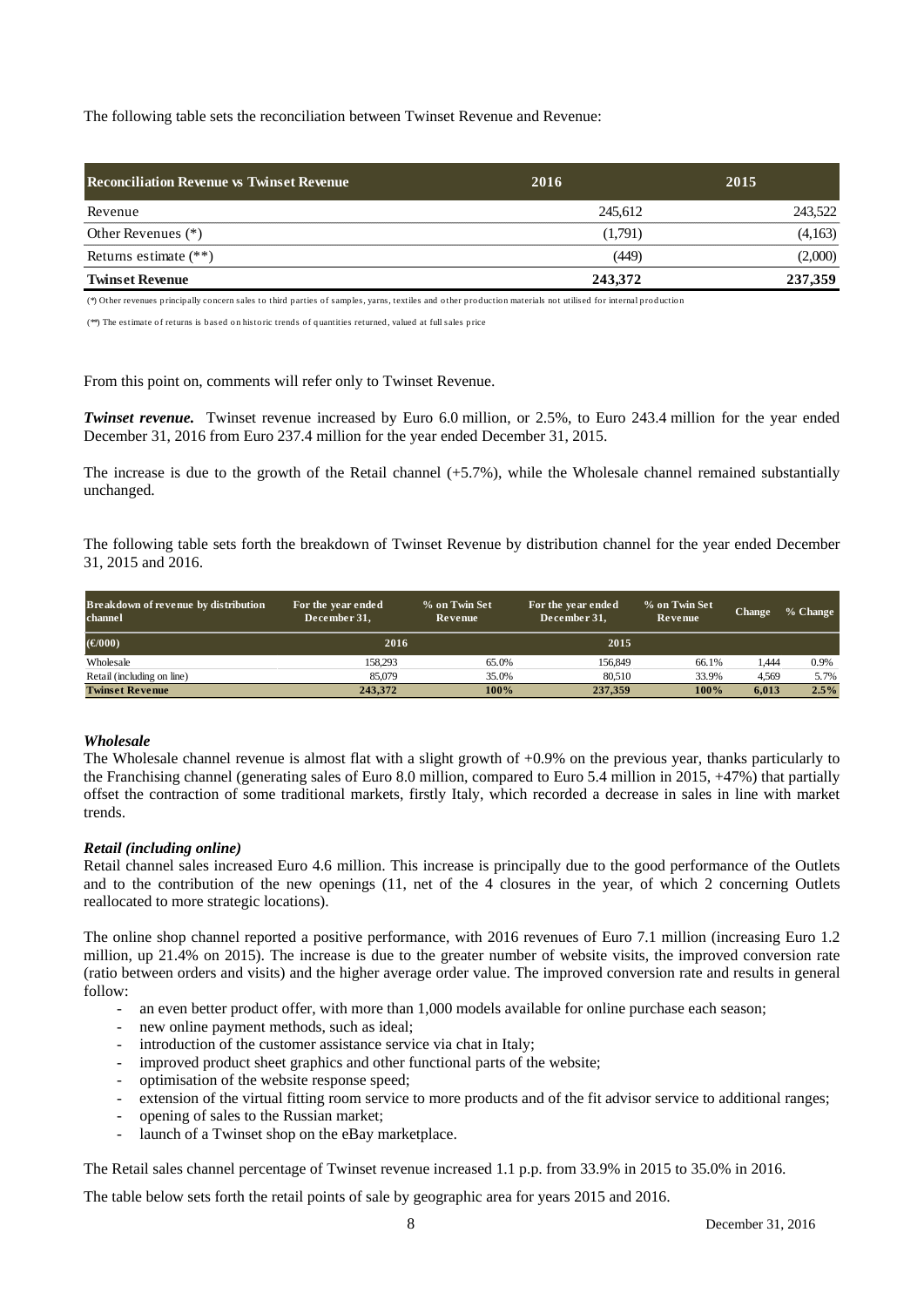| <b>Retail points of sales</b> | As of December 31,<br>2016 |        | As of December 31,<br>2015 |            |  |
|-------------------------------|----------------------------|--------|----------------------------|------------|--|
|                               | <b>B</b> outique           | Outlet | <b>Boutique</b>            | Outlet     |  |
| <i>Italy</i>                  | 34                         |        | 31                         | $14^{(1)}$ |  |
| Outside of Italy              | 23                         |        | 19                         |            |  |
| Total retail point of sale    | 57                         |        | 50                         |            |  |
|                               |                            |        | 67                         |            |  |

(1) Numbers are net of the store closings that occurred in the period (2 Boutiques and 2 Outlets in 2016)

During the year under review, our retail points of sale network expanded from 67 retail points of sale as of December 31, 2015 (50 Boutiques and 17 Outlets) to 78 retail points of sale as of December 31, 2016 (57 Boutiques and 21 Outlets).

In 2016, in line with the Group's strategic plan, we focused investments on new sales points in Italy and overseas: 3 Boutiques and 3 Outlets in Italy (net of 4 closures), a Boutique in Spain, a Boutique in Belgium, two Boutiques in France and a Outlet in Russia. The table below presents the points of sale openings for the year 2016 compared to the year 2015:

| <b>Retail points of sales openings</b> |                 | For the year ended<br>December 31,<br>2016 |                 | For the year ended<br>December 31,<br>2015 |
|----------------------------------------|-----------------|--------------------------------------------|-----------------|--------------------------------------------|
|                                        | <b>Boutique</b> | Outlet                                     | <b>Boutique</b> | Outlet                                     |
| Italy                                  |                 |                                            |                 | (1)                                        |
| Outside of Italy                       |                 |                                            |                 |                                            |
| Total retail point of sale             |                 |                                            |                 |                                            |
|                                        |                 |                                            |                 |                                            |

(1) Numbers are net of the store closings that occurred in the period (2 Boutiques and 2 Outlets in 2016)

The table below presents channel revenue by sub-channel for the years indicated.

| sub-channel $(\text{\textsterling}000)$ | <b>Breakdown of retail revenue by For the year ended For the year ended</b><br>December 31,<br>December 31, |        | <b>Change</b> | % Change  |
|-----------------------------------------|-------------------------------------------------------------------------------------------------------------|--------|---------------|-----------|
|                                         | 2016                                                                                                        | 2015   |               |           |
| Boutique                                | 55,984                                                                                                      | 57,707 | (1,723)       | $(3.0\%)$ |
| Outlet                                  | 22,013                                                                                                      | 16,970 | 5,043         | 29.7%     |
| Online                                  | 7,082                                                                                                       | 5,833  | 1,249         | 21.4%     |
| <b>Retail Revenue</b>                   | 85,079                                                                                                      | 80,510 | 4,569         | 5.7%      |

During the year, sales on the Retail channel increased, both in terms of Outlet revenues and Online revenues. Boutique sales however slightly contracted mainly due to the German Boutiques and to the negative performance of those in France and Belgium, also as a consequence of the terrorist attacks that took place in these countries at the end of 2015 and beginning of 2016. Outlet revenues rose Euro 5.0 million (+29.7%), with the online Shop channel growing 21.4% to Euro 7.1 million, thanks also to the previously described marketing initiatives.

The following table breaks down Twinset Revenue by geography for the years 2015 and 2016.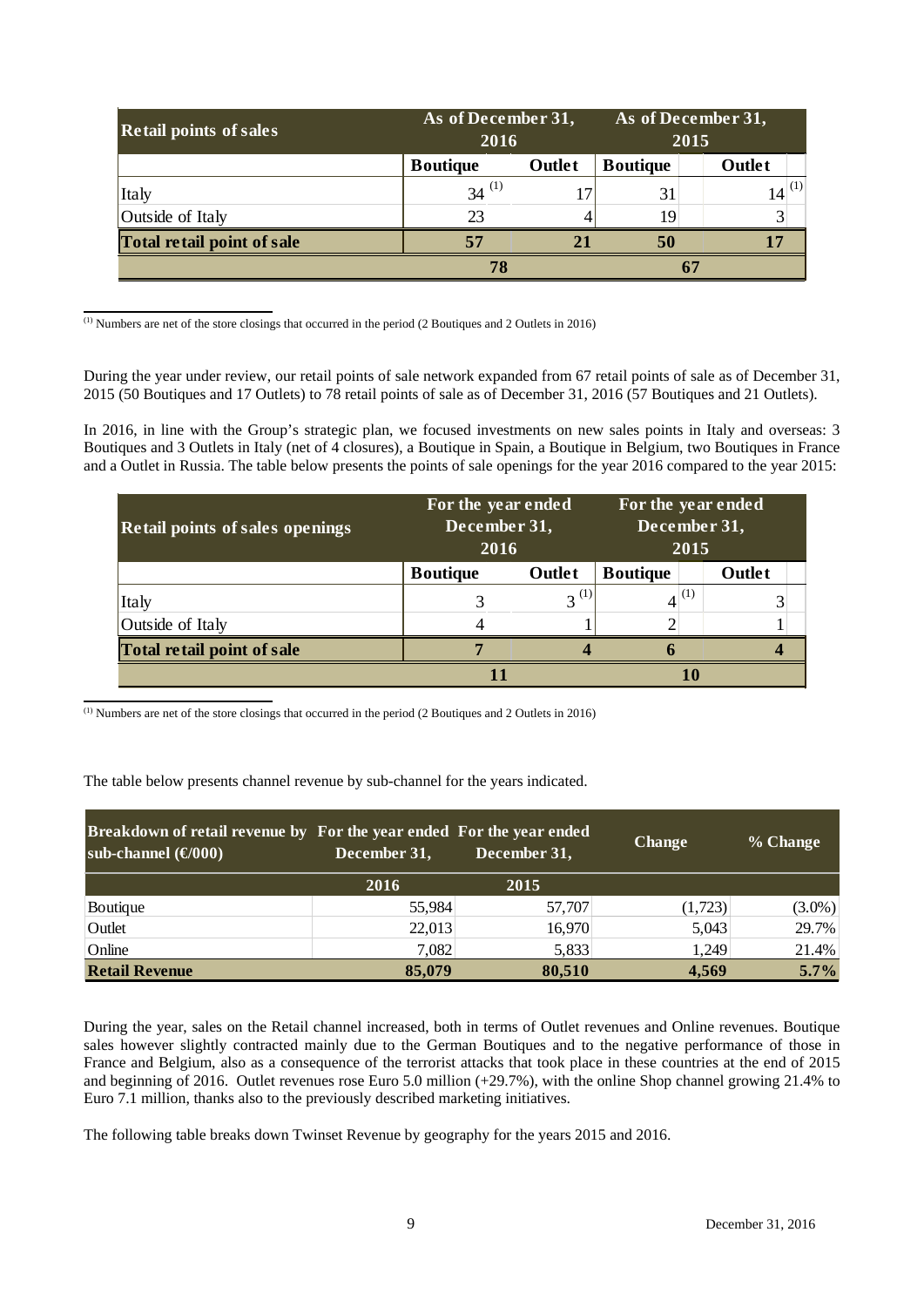| <b>Breakdown of revenue by geography</b><br>$(\boldsymbol{\in}000)$ | For the year ended<br>December 31, | For the year ended<br>December 31, | <b>Change</b> | % Change  |
|---------------------------------------------------------------------|------------------------------------|------------------------------------|---------------|-----------|
|                                                                     | 2016                               | 2015                               |               |           |
| Italy                                                               | 148,143                            | 151,053                            | (2,910)       | $(1.9\%)$ |
| Benelux                                                             | 16,114                             | 16,270                             | (156)         | $(1.0\%)$ |
| Spain                                                               | 18,708                             | 16,038                             | 2,670         | 16.6%     |
| France                                                              | 10,014                             | 9,090                              | 924           | 10.2%     |
| Greater Russia                                                      | 17,789                             | 13,769                             | 4,020         | 29.2%     |
| Germany                                                             | 9,013                              | 9.558                              | (545)         | $(5.7\%)$ |
| Other countries                                                     | 23,591                             | 21,581                             | 2.010         | 9.3%      |
| <b>Twinset Revenue</b>                                              | 243,372                            | 237,359                            | 6,013         | 2.5%      |

*Italy.* 

Italian sales decreased 1.9% on the previous year due to the combined effect of the following factors: the strong performance of the Retail network (3 Boutiques and 3 Outlets, net of closures in the year) with growth of 6.0%, thanks particularly to the Outlet performance (+28.9%); the poor performance of the traditional Wholesale channel (-7.4% on 2015).

# *International.*

Compared to 2015 revenue generated outside of Italy increased by 10.3%.

The result is principally due to the international development of the Retail network (1 Boutique in Spain, 1 Boutique in Belgium, two Boutiques in France and 1 Outlet in Russia), and the improvement of Franchising with sales of Euro 8.0 million (+47.4%). Sales in Russia, Spain and France were strong; a slight contraction was reported in Belgium, alongside a decline in Germany. This result rewards our international expansion strategy, executed also through the development of new markets.

# *Purchase of raw materials, goods and changes in inventory including change in work in progress, semi-finished and finished product inventories.*

Purchase of raw materials, goods and changes in inventory including change in work in progress, semi-finished and finished product inventories increased by Euro 9.2 million, or 10.4%, to Euro 78.7 million for the year ended December 31, 2016 from Euro 87.9 million for the year ended December 31, 2015. As a percentage of Twinset revenue, this line item decreased by 4.7 p.p. to 32.3% in 2016, from 37.0% in 2015.

The percentage decrease is principally due to a different mix of revenues, with an increased portion of Retail compared to total Twinset revenue.

| $\epsilon$ 000                                                                            | For the year ended<br>December 31, | For the year ended<br>December 31. | <b>Change</b> | % Change    |
|-------------------------------------------------------------------------------------------|------------------------------------|------------------------------------|---------------|-------------|
|                                                                                           | 2016                               | 2015                               |               |             |
| Raw materials, supplementary materials, consumables and goods                             | 80,416                             | 86.193                             | (5,777)       | $(6.7\%)$   |
| Change in inventories of raw materials, supplementary materials,<br>consumables and goods | 1,083                              | 1,108                              | (25)          | $(2.3\%)$   |
| Purchase of raw materials, goods and changes in inventory                                 | 81.499                             | 87.301                             | (5,802)       | $(6.6\%)$   |
| Change in work in progress, semi-finished and finished product inventories                | (2,814)                            | 559                                | (3,373)       | $> (100\%)$ |
| Purchase of raw materials, goods and changes in inventory,                                |                                    |                                    |               |             |
| including change in work in progress, semi-finished and finished                          | 78,684                             | 87,860                             | (9,176)       | $(10.4\%)$  |
| product inventories                                                                       |                                    |                                    |               |             |
| % of Twinset Revenue                                                                      | 32.3%                              | 37.0%                              |               | $(4.7\%)$   |

*Cost of services.* Cost of services decreased by Euro 3.6 million, or 5.3%, to Euro 63.6 million for the year 2016, from Euro 67.1 million for the year 2015. As a percentage of Twinset revenue, cost of services decreased by 2.2 p.p. to 26.1% for the year 2016 from 28.3% for the year 2015.

The table below breaks down the costs of services for the year ended December 31, 2015 and 2016.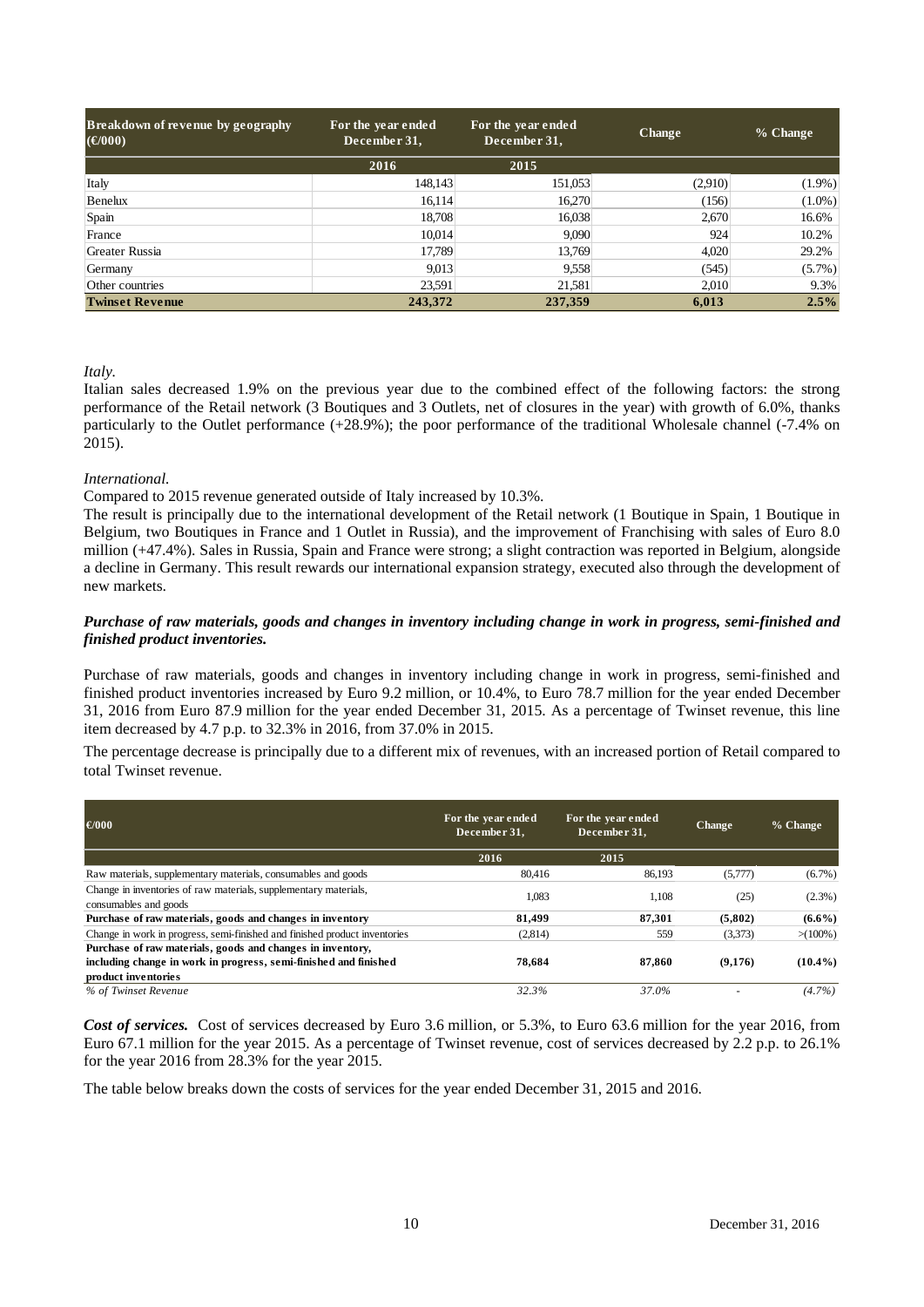| $\epsilon$ 000                | For the year ended<br>December 31. | For the year ended<br>December 31. | <b>Change</b> | % Change   |
|-------------------------------|------------------------------------|------------------------------------|---------------|------------|
|                               | 2016                               | 2015                               |               |            |
| Agent commissions             | 13,134                             | 15,509                             | (2,375)       | $(15.3\%)$ |
| Marketing and advertising     | 11.260                             | 10,307                             | 953           | 9.2%       |
| External works                | 8.962                              | 12.950                             | (3,988)       | $(30.8\%)$ |
| Logistics and transport       | 12,113                             | 12.074                             | 39            | 0.3%       |
| Administrative                | 6,795                              | 5,442                              | 1.353         | 24.9%      |
| Travelling expenses           | 1,303                              | 1,238                              | 65            | 5.3%       |
| Insurance                     | 1,089                              | 1,344                              | (255)         | $(19.0\%)$ |
| Other service costs           | 8.915                              | 8,278                              | 637           | 7.7%       |
| <b>Total cost of services</b> | 63,571                             | 67,142                             | (3,571)       | $(5.3\%)$  |
| % of Twinset Revenue          | 26.1%                              | 28.3%                              |               |            |

The item totalled Euro 63.6 million (Euro 67.1 million in 2015).

"Agent commissions" decreased 15.3% from Euro 15.5 million in 2015 to Euro 13.1 million in 2016. "Marketing and advertising" expenses increased from Euro 10.3 million in 2015 to Euro 11.3 million in 2016, rising 9.2% and owing to the stepping up of marketing and communication in support of visibility and brand awareness both in Italy and overseas. The sub-item principally includes costs for the purchase of advertising pages, billboards, catalogues and pockets, photography shoots, public relations, franchising, consultancy, video production and events contributions and other advertising expenses.

The reduction in "External works" of Euro 4.0 million is principally due to the increased use of "outsourced products". The sub-item includes costs for ironing, textile cutting, embroidery, material application, packing and re-conditioning of clothing carried out by outsourced workers.

"Administrative" expenses increased Euro 1.4 million (+24.9%), principally due to the setting up of central administrative functions to support growth and the expansion of international retail sales. The sub-item mainly includes costs for legal and notary, tax, administrative and commercial consultancy and the remuneration of directors, statutory auditors and the audit firm. For a breakdown of these latter items, reference should be made to the section "Remuneration of Directors, Statutory Auditors and the Independent Audit Firm" below.

"Other service costs" of Euro 8.9 million (Euro 8.3 million in 2015), primarily relate to utilities (Euro 2.1 million), condominium expenses for stores and showrooms and cleaning expenses (Euro 1.3 million), bank expenses (Euro 1.3 million), maintenance costs (Euro 0.9 million), quality control costs (Euro 0.7 million), employee canteen expenses (Euro 0.5 million), sales representative expenses (Euro 0.3 million), stationary and printing costs (Euro 0.2 million) and hiring costs (Euro 0.1 million).

*Rent.* Rent increased by Euro 1.7 million, or 9.4%, to Euro 19.4 million for the year 2016 from Euro 17.8 million for the year 2015.

The increase in "Rent expenses for shop, outlet and showrooms" relates both to the 11 new openings of stores and outlets in 2016 (net of four closures), and the full year effect of store rental contracts signed in 2015.

The table below sets forth the breakdown of rent for the year ended December 31, 2015 and 2016.

| $\epsilon$ 000                               | For the year ended<br>December 31, | For the year ended<br>December 31, | <b>Change</b> | % Change |
|----------------------------------------------|------------------------------------|------------------------------------|---------------|----------|
|                                              | 2016                               | 2015                               |               |          |
| Rent expenses for shop, outlet and showrooms | 17,669                             | 16,097                             | 1.572         | 9.8%     |
| Rent expenses for headquarters               | 1,086                              | 1.050                              | 36            | 3.4%     |
| Other rent expenses                          | 668                                | 609                                | 59            | 9.7%     |
| <b>Total rent</b>                            | 19,423                             | 17.756                             | 1,667         | 9.4%     |
| % of Twinset Revenue                         | 8.0%                               | 7.5%                               |               |          |

*Personnel costs.* Personnel costs increased by Euro 1.6 million, or 5.2%, to Euro 31.8 million for the year 2016 from Euro 30.2 million for the year 2015. As a percentage of Twinset revenue, personnel costs increased by 0.4 p.p. to 13.1% for the year ended December 31, 2016 from 12.7% for the year ended December 31, 2015. The percentage mainly relates to the increase of the number of employees, both for the Retail channel and headquarters.

The table below sets forth the breakdown of personnel costs for the year ended December 31, 2015 and 2016.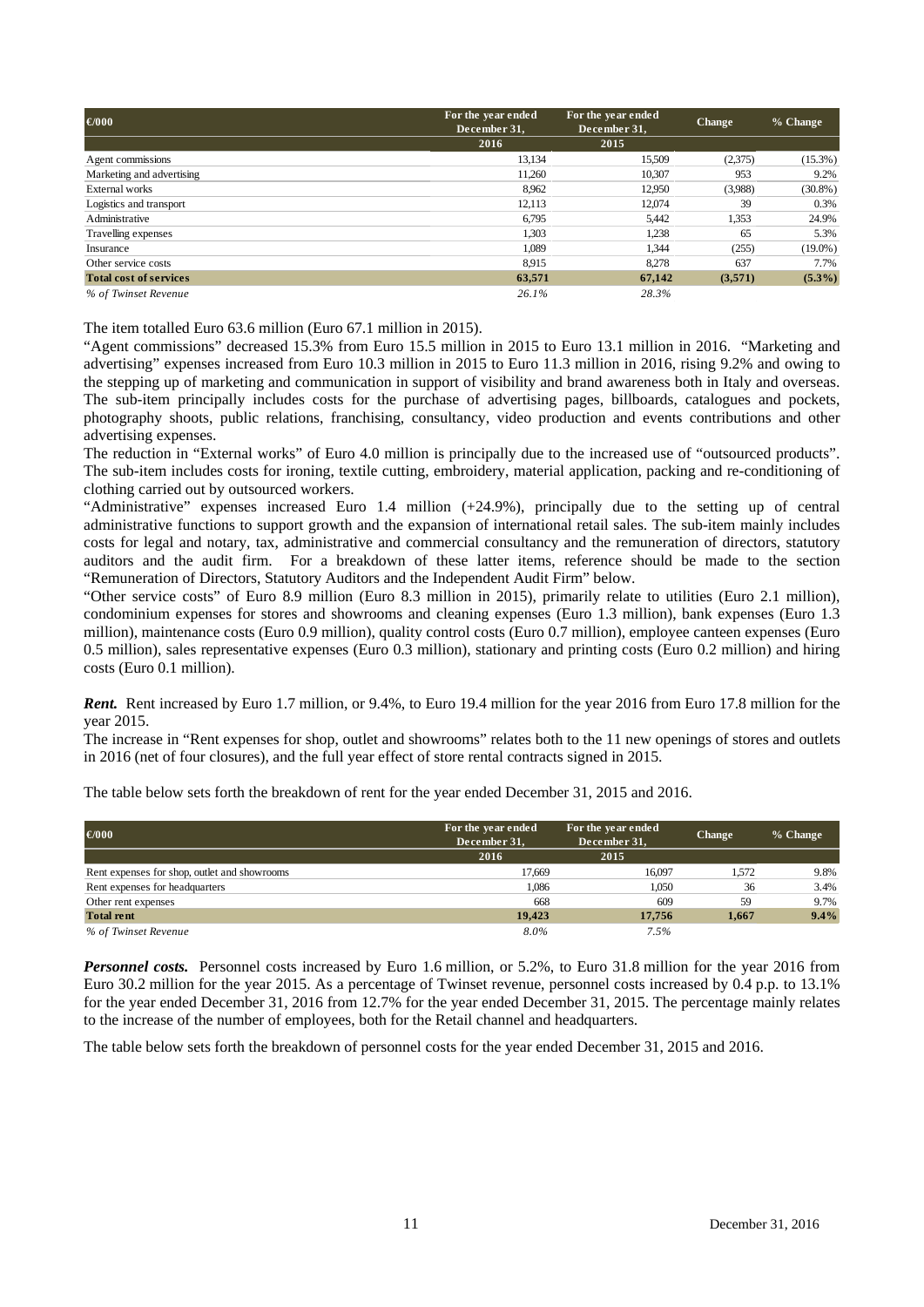| $\epsilon$ 000                 | For the year ended<br>December 31, | For the year ended<br>December 31, | <b>Change</b> | % Change |
|--------------------------------|------------------------------------|------------------------------------|---------------|----------|
|                                | 2016                               | 2015                               |               |          |
| Wages and salaries             | 24,074                             | 22,771                             | 1,303         | 5.7%     |
| Social security contribution   | 6,311                              | 6,182                              | 129           | 2.1%     |
| Employee severance indemnities | 1,347                              | 1,274                              | 73            | 5.7%     |
| Other costs                    | 59                                 |                                    | 59            | 100.0%   |
| <b>Total personnel costs</b>   | 31,791                             | 30,227                             | 1,564         | 5.2%     |
| % of Twinset Revenue           | 13.1%                              | 12.7%                              |               |          |

The following table shows the breakdown between retail and corporate as of December 31, 2016:

| <b>Division</b> | 2016 | As of December 31, As of December 31,<br>2015 | <b>Change</b> | $%$ Change |
|-----------------|------|-----------------------------------------------|---------------|------------|
| Retail          | 504  | 484                                           | 20            | 4.1%       |
| Corporate       | 343  | 344                                           | $\bf{I}$      | $(0.3\%)$  |
| <b>Total</b>    | 847  | 828                                           |               | $2.3\%$    |

The table below set forth the breakdown by category as of December 31, 2016, compared to previous year:

| Category                      | 2016 | As of December 31, As of December 31,<br>2015 | <b>Change</b> | $%$ Change |
|-------------------------------|------|-----------------------------------------------|---------------|------------|
| Executives                    |      |                                               |               | -          |
| Managers                      | 20   | 18                                            |               | 11.1%      |
| Clerical/Administrative staff | 265  | 260                                           |               | 1.9%       |
| Workers                       | 50   | 58                                            | (8)           | $(13.8\%)$ |
| <b>Total</b>                  | 343  | 344                                           |               | $(0.3\%)$  |

*Amortization, depreciation and write-downs.* Depreciation, amortization and write-downs decreased by Euro 0.8 million to Euro 24.5 million for the year ended December 31, 2016 from Euro 25.3 million for the year ended December 31, 2015.

Amortization and depreciation totaled Euro 23.7 million, of which Euro 20.6 million relates to amortization and Euro 3.1 million relates to depreciation. During the year indicators emerged of potential losses in value on the assets of some German stores and therefore the recoverable value was subject to an impairment test in accordance with OIC 9, recognizing write-downs as per Article 2427 of the Civil Code No. 3-bis of Euro 0.8 million.

The table below sets forth the breakdown of depreciation, amortization and write-downs for the year ended December 31, 2015 and 2016.

| $\epsilon$ 000                                   | For the year ended<br>December 31, | For the year ended<br>December 31, | <b>Change</b> | % Change   |
|--------------------------------------------------|------------------------------------|------------------------------------|---------------|------------|
|                                                  | 2016                               | 2015                               |               |            |
| Amortization of intangible fixed assets          | 20.641                             | 20.453                             | 188           | 0.9%       |
| Depreciation of tangible fixed assets            | 3,079                              | 2,659                              | 420           | 15.8%      |
| Other fixed asset write-downs                    | 803                                | 2.188                              | (1.385)       | $(63.3\%)$ |
| Total amortization, depreciation and write-downs | 24,523                             | 25,300                             | (777)         | $(3.2\%)$  |
| % of Twinset Revenue                             | 10.1%                              | 10.7%                              |               |            |

*Operating profit.* Operating profit increased by Euro 8.5 million, to Euro 19.2 million for the year 2016 from Euro 10.7 million for the year 2015. As a percentage of Twinset revenue, operating profit increased by 3.4 p.p. to 7.9% for the year 2016 from 4.5 % for the year 2015.

*Financial income/(expenses).* Financial expenses decreased by Euro 1.5 million to Euro 14.7 million for the year 2016 from Euro 16.2 million for the year 2015.

Other Financial income refers to interest matured on current accounts. Interest and other financial expenses principally concerns interest accrued on the Bond Loan for Euro 9.6 million and interest accrued on the Shareholder loan for Euro 5.4 million.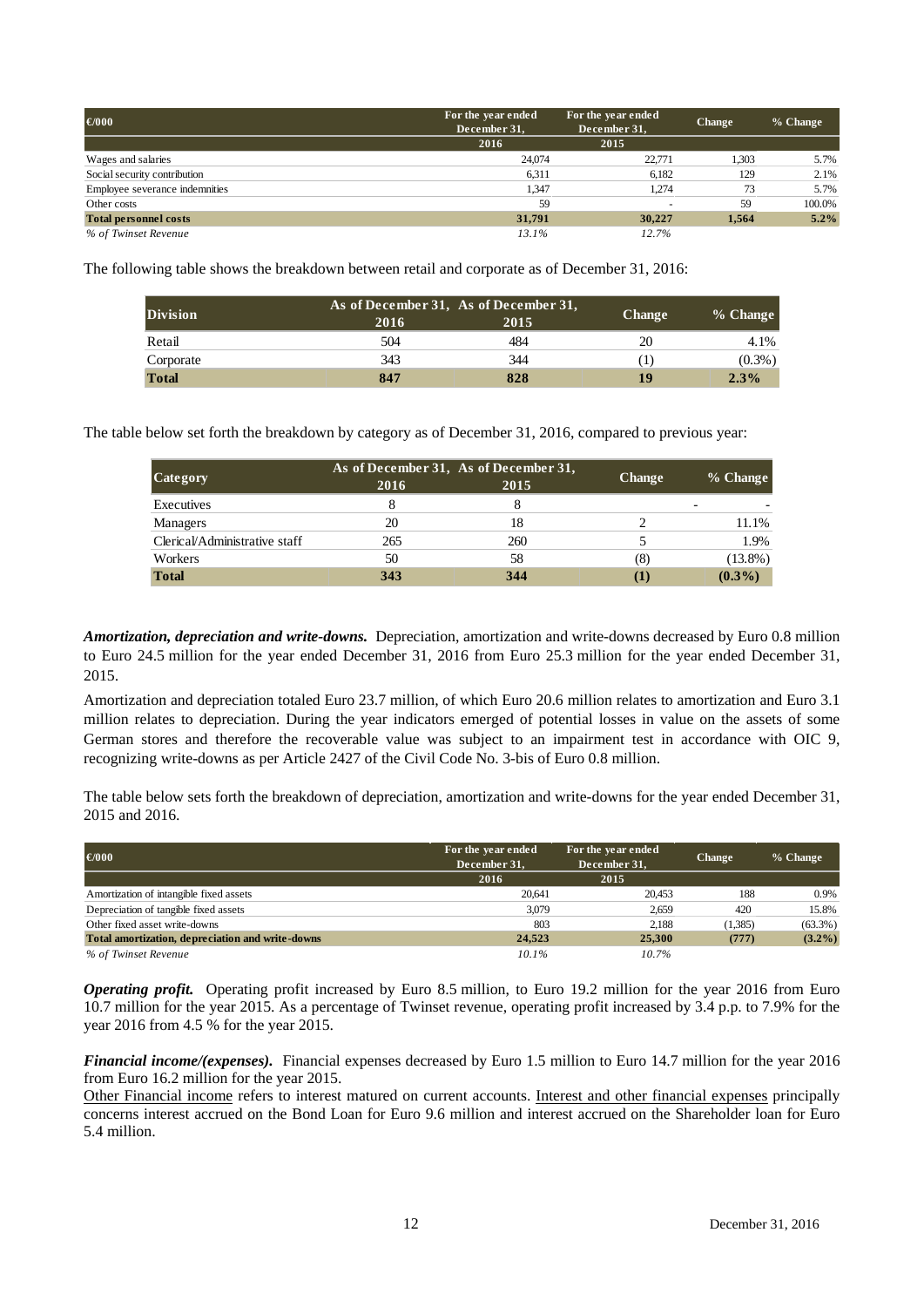The table below sets forth the breakdown of financial expenses for the year ended December 31, 2015 and 2016.

| $\epsilon$ 000                        | For the year ended<br>December 31, | For the year ended<br>December 31, | <b>Change</b> | % Change    |
|---------------------------------------|------------------------------------|------------------------------------|---------------|-------------|
|                                       | 2016                               | 2015                               |               |             |
| Other financial income                | 32                                 | 27                                 |               | 18.5%       |
| Interest and other financial expenses | (15,501)                           | (15, 134)                          | (367)         | 2.4%        |
| Foreign exchange gains/(losses)       | 799                                | (1,063)                            | 1,862         | $> (100\%)$ |
| Total financial income/(expenses)     | (14,670)                           | (16,170)                           | 1,500         | $(9.3\%)$   |
| % of Twinset Revenue                  | $(6.0\%)$                          | $(6.8\%)$                          |               |             |

*Income tax.* Income tax increased by Euro 3.0 million to Euro 7.9 million for the year 2016 from Euro 4.9 million for the year 2015 due to the better Result before taxes realized in the year.

*Result for the year.* The loss for the year is Euro 3.4 million for the year ended December 31, 2016 compared to a loss of Euro 10.4 million for the year ended December 31, 2015 due to the factors described above.

# **LIQUIDITY AND CAPITAL RESOURCES**

Our cash requirements consist mainly of the following:

- operating activities, including our net working capital requirements;
- servicing our debt and that of our subsidiaries;
- funding capital expenditures, particularly the opening of new retail locations; and
- paying taxes.

Our sources of liquidity have historically consisted mainly of the following:

- cash generated from our operating activities;
- uncommitted bilateral credit lines, invoice discounting and reverse factoring; and
- the proceeds of the issuance of the Euro 150 million Senior Secured Floating Rate Notes (the "Notes") and loans from shareholders.

As of December 31, 2016, our net financial indebtedness amounted to Euro 89.6 million compared to Euro 115.2 million as of December 31, 2015. As of December 31, 2016, we had cash and cash equivalents of Euro 62.2 million compared to Euro 39.0 million as of December 31, 2015.

# **CASH FLOW**

The table below summarizes the consolidated cash flow of Twinset for the years indicated.

| $\epsilon$ 000                                       | For the year ended<br>December 31, | For the year ended<br>December 31, | <b>Change</b> | % Change |
|------------------------------------------------------|------------------------------------|------------------------------------|---------------|----------|
|                                                      | 2016                               | 2015                               |               |          |
| Total net cash at the beginning of the period        | 39,039                             | 31,308                             | 7.731         | 24.7%    |
| Cash flow provided by/(used in) operating activities | 46,579                             | 26,130                             | 20.449        | 78.3%    |
| Cash flow provided by/(used in) investing activities | (12, 338)                          | (7,368)                            | (4,970)       | 67.5%    |
| Cash flow provided by/(used in) financing activities | (11, 110)                          | (11,031)                           | (79)          | 0.7%     |
| Cash flow from the period                            | 23,131                             | 7.731                              | 15,400        | $>100\%$ |
| Total net cash at the end of the period              | 62,170                             | 39,039                             | 23.131        | 59.3%    |

The cash flow generated in the year amounts to Euro 23.1 million thanks to strong operating cash generation of Euro 46.6 million, increasing Euro 20.4 million on the previous year.

This performance owes both to operating profits of Euro 42.0 million and the management of net working capital, as illustrated in the consolidated cash flow statement.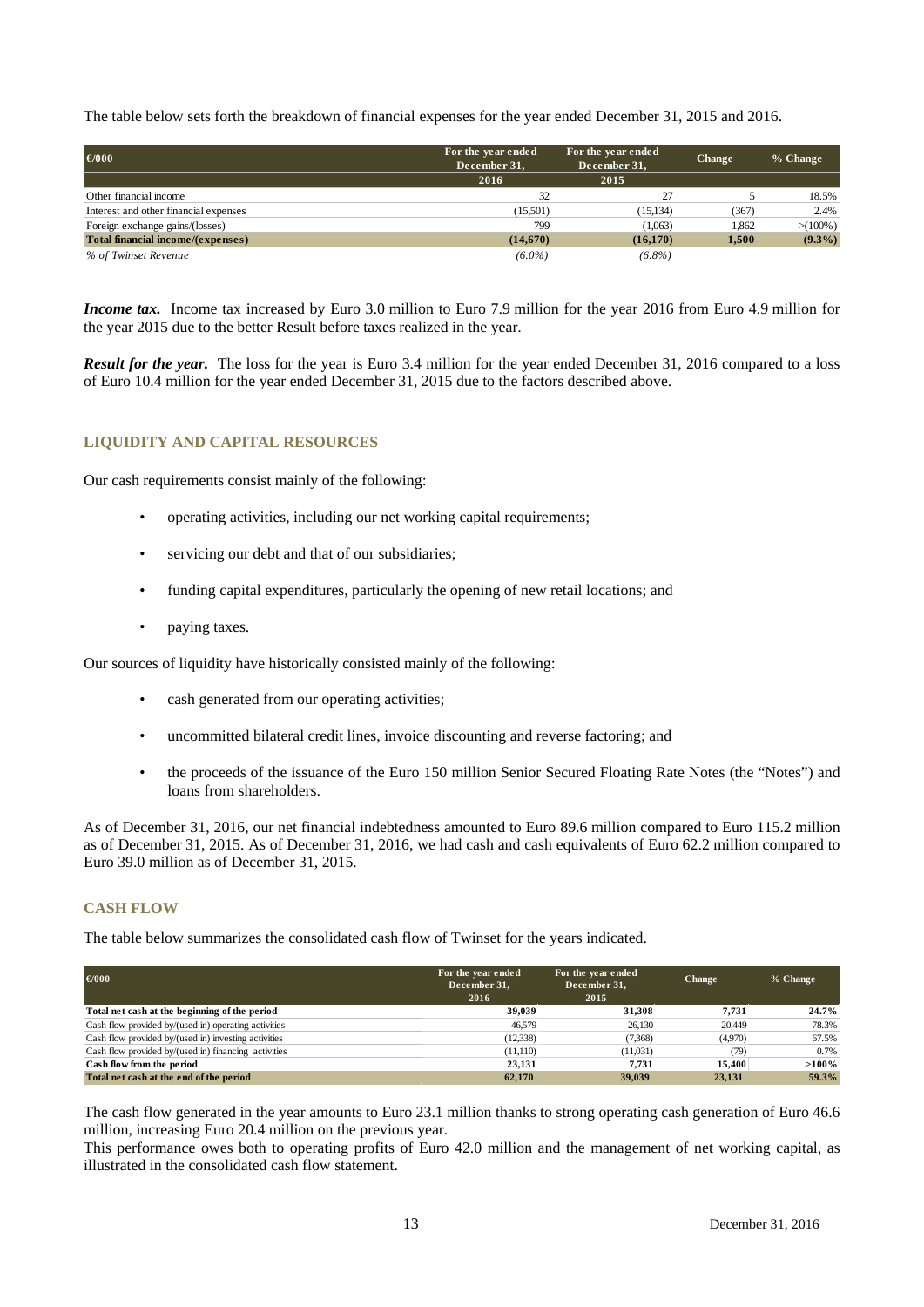Cash flow absorbed from investing activities relates to capex for the development of the Retail channel, for the new headquarters and Showroom and technology investments.

Cash flow absorbed from financing activities in 2016 principally related to interest expenses paid on the bond, in line with the previous year.

# **CAPITAL EXPENDITURE**

The following table sets forth our capital expenditure for the years indicated:

| $\epsilon$ 000                            | For the year ended<br>December 31,<br>2016 | For the year ended<br>December 31,<br>2015 | <b>Change</b> | % Change   |
|-------------------------------------------|--------------------------------------------|--------------------------------------------|---------------|------------|
| Expansion                                 | 5,128                                      | 4,638                                      | 490           | 10.6%      |
| Maintenance                               | 1,111                                      | 1,535                                      | (424)         | $(27.6\%)$ |
| Headquarter                               | 5.705                                      | 1.244                                      | 4.461         | $>100\%$   |
| Total capital expenditures <sup>(1)</sup> | 11.944                                     | 7,417                                      | 4,527         | 61.0%      |

1- The amounts are net of the exchange rate effect on investments made by TS East (Euro 0.3 million in 2016 and Euro 0.1 million in 2015)

Over the years under review, the Group's capital expenditure was divided into the following categories:

- **Expansion:** includes the Key Money, goodwill and restructuring charges paid following the opening of new stores (7 Boutiques and 4 Outlets in 2016 compared to 6 Boutiques and 4 Outlets in 2015).
- **Maintenance:** principally includes expenses for operating software development, for the restructuring/maintenance of existing stores and for the technology refresh.
- **Headquarter:** mainly includes investments for the new headquarters (Euro 3.2 million for furniture and fittings and EDP), for the new Milan Showroom (Euro 0.8 million), for development projects - particularly IT (Euro 1.2 million) and for the acquisition of new machinery for our in-house Weaving facility (Euro 0.4 million) to improve knitwear production times and quality and other non-recurring investments.

# **OPERATING WORKING CAPITAL**

The following table sets forth our operating working capital for the years indicated:

| $\epsilon$ 000                   | For the year ended<br>December 31,<br>2016 | For the year ended<br>December 31,<br>2015 | <b>Change</b> | % Change   |
|----------------------------------|--------------------------------------------|--------------------------------------------|---------------|------------|
| Inventory                        | 53,061                                     | 57,470                                     | (4,409)       | $(7.7\%)$  |
| Trade Receivables                | 35,704                                     | 36,034                                     | (330)         | $(0.9%$ )  |
| Trade Payables                   | (48,699)                                   | (42,866)                                   | (5,833)       | 13.6%      |
| <b>Operating Working Capital</b> | 40,066                                     | 50.638                                     | (10,572)      | $(20.9\%)$ |

Operating Working Capital (which represents the Net Working Capital gross of other current assets and liabilities) decreased by Euro 10.6 million at December 31, 2016.

Inventories, net of the obsolescence provision, decreased by Euro 4.4 million; the gross value decreased from Euro 72.4 million in 2015 to Euro 62.5 million in 2016. This improvement was possible thanks to improved incoming goods Supply Chain planning and the reduction in previous season inventory. This production chain improvement, in addition to a more efficient disposal of previous season inventory, also reduced the accrual to the obsolescence provision in 2016. Policies were also implemented for the disposal of old season stock, written down in previous years and resulting in a significant release from the provision.

Trade receivables reduced Euro 0.3 million; the gross value of receivables increased from Euro 45.4 million to Euro 46.1 million, substantially in line with the previous year and confirming the stability of the customer portfolio thanks to improved credit management; the doubtful debt provision increased from Euro 5.2 million to Euro 6.1 million, prudently in consideration of the still unstable economic environment both in Italy and Europe.

The increase in trade payables of Euro 5.8 million relates to the growth in Business volumes.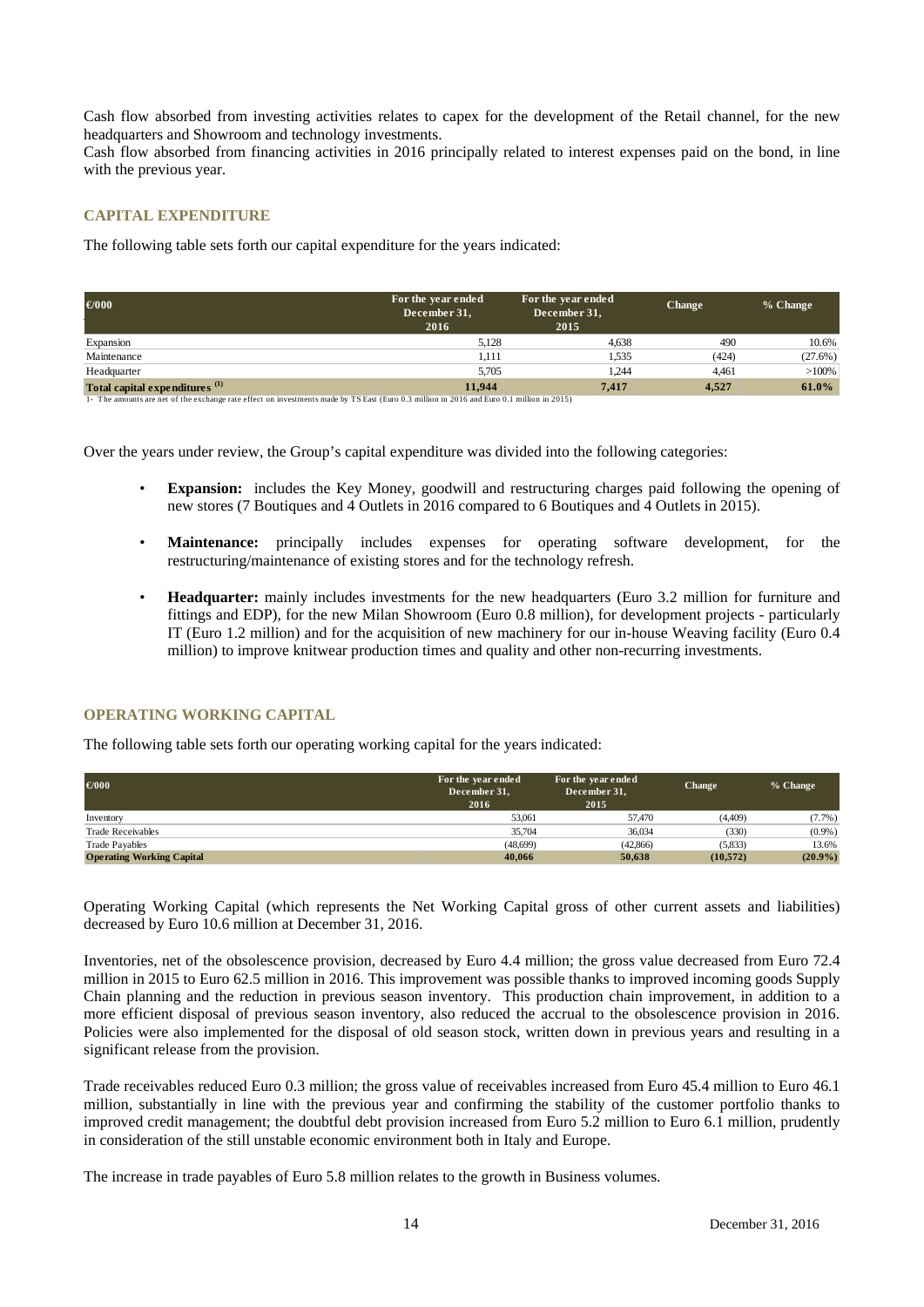# **NET FINANCIAL INDEBTEDNESS**

The following table sets forth our net financial indebtedness as of December 31, 2015 and as of December 31, 2016.

| Net financial indebtedness $(\epsilon 000)$    | As of December 31,<br>2016 | As of December 31,<br>2015 | Change  | % Change    |
|------------------------------------------------|----------------------------|----------------------------|---------|-------------|
| Cash and cash equivalents                      | 62,170                     | 39,039                     | 23.131  | 59.3%       |
| <b>Bank</b> overdrafts                         | (7)                        | (138)                      | 131     | $(94.9\%)$  |
| Total net cash                                 | 62.163                     | 38.901                     | 23,262  | 59.8%       |
| Bank loans-current portion <sup>(1)</sup>      | (1,721)                    | (4,065)                    | 2.344   | (57.7%      |
| Bank loans-non current portion                 | ۰                          | (78)                       | 78      | $(100.0\%)$ |
| <b>Bank loans</b>                              | (1,721)                    | (4,143)                    | 2.422   | $(58.5\%)$  |
| Bond                                           | (150,000)                  | (150,000)                  |         |             |
| Net financial indebtedness $(2)$               | (89, 558)                  | (115,242)                  | 25,684  | (22.3%)     |
| of which:                                      |                            |                            |         |             |
| Net financial indebtedness-current portion     | 60,442                     | 34.836                     | 25,606  | 73.5%       |
| Net financial indebtedness-non-current portion | (150,000)                  | (150.078)                  | 78      | $(0.1\%)$   |
| Shareholder loan                               | (80, 519)                  | (75, 170)                  | (5,349) | 7.1%        |

(1) Bank loans—current portion include accrued expenses relating to interests, commissions on bank loans and fair value of derivative financial

instruments. (2) Net financial indebtedness is calculated as total net financial debt excluding amounts due under the Shareholders' Loan. The criteria for determining net financial indebtedness applied by us might not be the same as the criteria adopted by other companies and, therefore, the figures presented by us might not be comparable with those determined by such other groups.

The net financial indebtedness as of December 31, 2016 totals Euro 89.6 million and comprises net cash including bank payables for current account overdrafts of Euro 62.2 million, increasing Euro 23.3 million on December 31, 2015 and financial debts of Euro 151.7 million, decreasing Euro 2.4 million on the previous year.

The net financial position improved thanks to strong operating cash generation of Euro 46.6 million, partially offset by investment activity absorption of Euro 12.3 million and from financing activities of Euro 11.1 million.

The payables mainly concern the Senior Bond Loan ("Bond") of a nominal Euro 150 million, with maturity of July 15, 2019 and quarterly interest indexed to the Euribor at 3 months plus a spread of 5.875%. The remaining financial payables of Euro 1.7 million relate to interest matured on the bond (classified as accrued expenses), the residual of an unsecured loan and the fair value of financial instruments undertaken by the Group to offset interest rate and currency rate movement risk.

The loan issued by the shareholder ("Shareholder Loan") with maturity on July 25, 2020, on which interest matures at 7% annually, as of December 31, 2016 amounted to Euro 80.5 million, including interest matured in the year.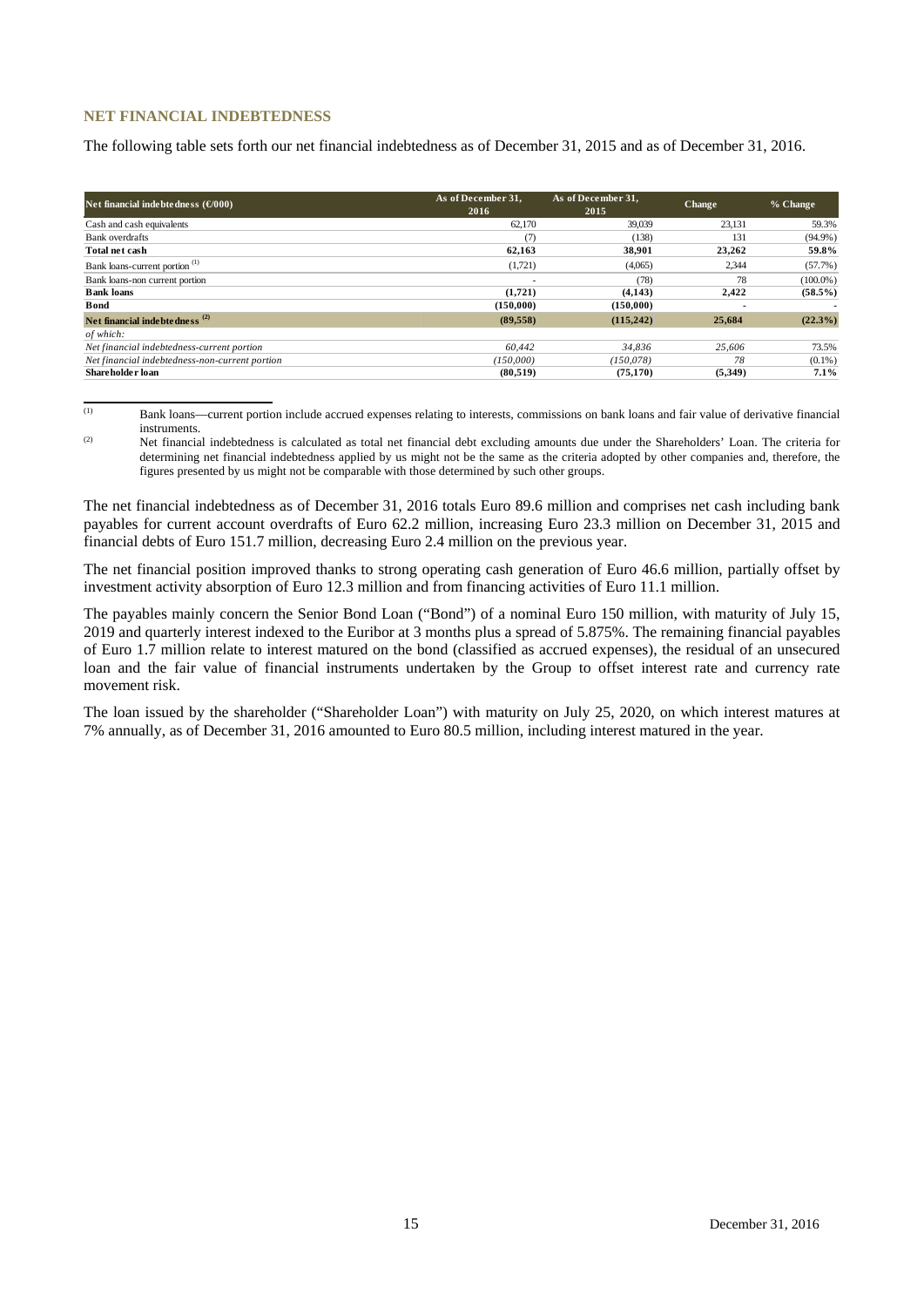# **CONTRACTUAL OBLIGATIONS AND COMMERCIAL COMMITMENTS**

The following table summarizes the commitments and payments outstanding as of December 31, 2016, on an as-adjusted basis after giving effect to the issuance of the Notes in July 2014 and the use of proceeds thereof. The information presented in the table below reflects management's estimates of the contractual maturities of our obligations related to rent and operating leases for Boutique/Outlets, Showrooms and other buildings. These maturities may differ significantly from the actual maturity of these obligations.

| $\epsilon$ in millions                                                                  | Expected cash payments falling due in the years ending December 31, |                      |       |  |
|-----------------------------------------------------------------------------------------|---------------------------------------------------------------------|----------------------|-------|--|
|                                                                                         | 2017-2020                                                           | 2021 and the reafter | Total |  |
| Notes offered hereby                                                                    | 150.0                                                               |                      | 150.0 |  |
| Rent and operating leases commitments for DOS and Outlets <sup>(1)</sup>                | 55.0                                                                | 33.6                 | 88.6  |  |
| Rent and operating leases commitments for Showroom <sup>(1)</sup>                       | 1.5                                                                 | 0.4                  | 1.9   |  |
| Rent and operating leases commitments for Civil and Industrial Buildings <sup>(1)</sup> | 4.6                                                                 | 4.5                  | 9.1   |  |
| Rent and operating leases commitments related to TS Shoes <sup>(1)</sup>                | 0.3                                                                 |                      | 0.3   |  |
| <b>Total</b>                                                                            | 211.4                                                               | 38.5                 | 249.9 |  |

(1) Future rental and operating lease commitments do not include inflation rate adjustments, variable rent and any renewal options.

#### **QUANTITATIVE AND QUALITATIVE DISCLOSURE ABOUT MARKET RISK**

We are exposed to various market risks in the normal course of business, particularly market risks related to: (i) exchange rates, (ii) exposure to credit risk of wholesale counterparties, (iii) liquidity and (iv) interest rates.

#### **Currency-related risk**

The Euro is the functional currency used for the consolidated financial statements; however, the Twin Set group carries out operations in currencies other than the Euro, principally for the procurement of products from China and India, denominated in US Dollars, with an exposure therefore to currency risk. In order to mitigate the risk from currency rate fluctuation, the Group has put in place Flexible Forward derivative finance operations. As of December 31, 2016, the amount of derivatives in place totaled USD 42.5 million. Following the establishment of the Twin Set East (Russia), the Group is also exposed to the depreciation of the Ruble arising from loans and intercompany sales in local currency.

#### **Credit risk**

Commercial receivable risk is high in the sector, still featuring a high number of clients represented by individual enterprises. This risk is however mitigated by the low concentration of clients and the internal selection procedures, which ensure that sales on the Wholesale channel are made to solvent clients. As a general guideline, the Group undertakes insurance on European Union client sales, while for non-EU clients advanced or guaranteed payment is required.

Payments on the Retail channel are made through cash and credit cards.

Payments on the e-commerce channel are principally made by credit card.

According to Company policy, customers that request extensions of payment are subject to a credit rate check, both using information which may be sourced from specialized agencies and from observation and analysis on existing client data.

Moreover, the collection of receivables is constantly monitored during the year in order to ensure timely action and to reduce the risk of losses. An additional instrument utilized for the management of commercial credit risk is the undertaking of insurance policies with insurance or factoring companies, which guarantee indemnity in the case of insolvency.

#### **Liquidity risk**

Liquidity risk relates to possible difficulties in obtaining financial resources at an acceptable cost to conduct normal Group operating activities. The factors which influence liquidity risk concern both resources generated or absorbed by current operations and those generated or absorbed by investment and financing operations. The Group however considers that the current level of debt, the financial resources and the bank credit lines available, enable a limitation of the impacts from any difficulty in accessing credit. The maturities of financial receivables are such as to allow their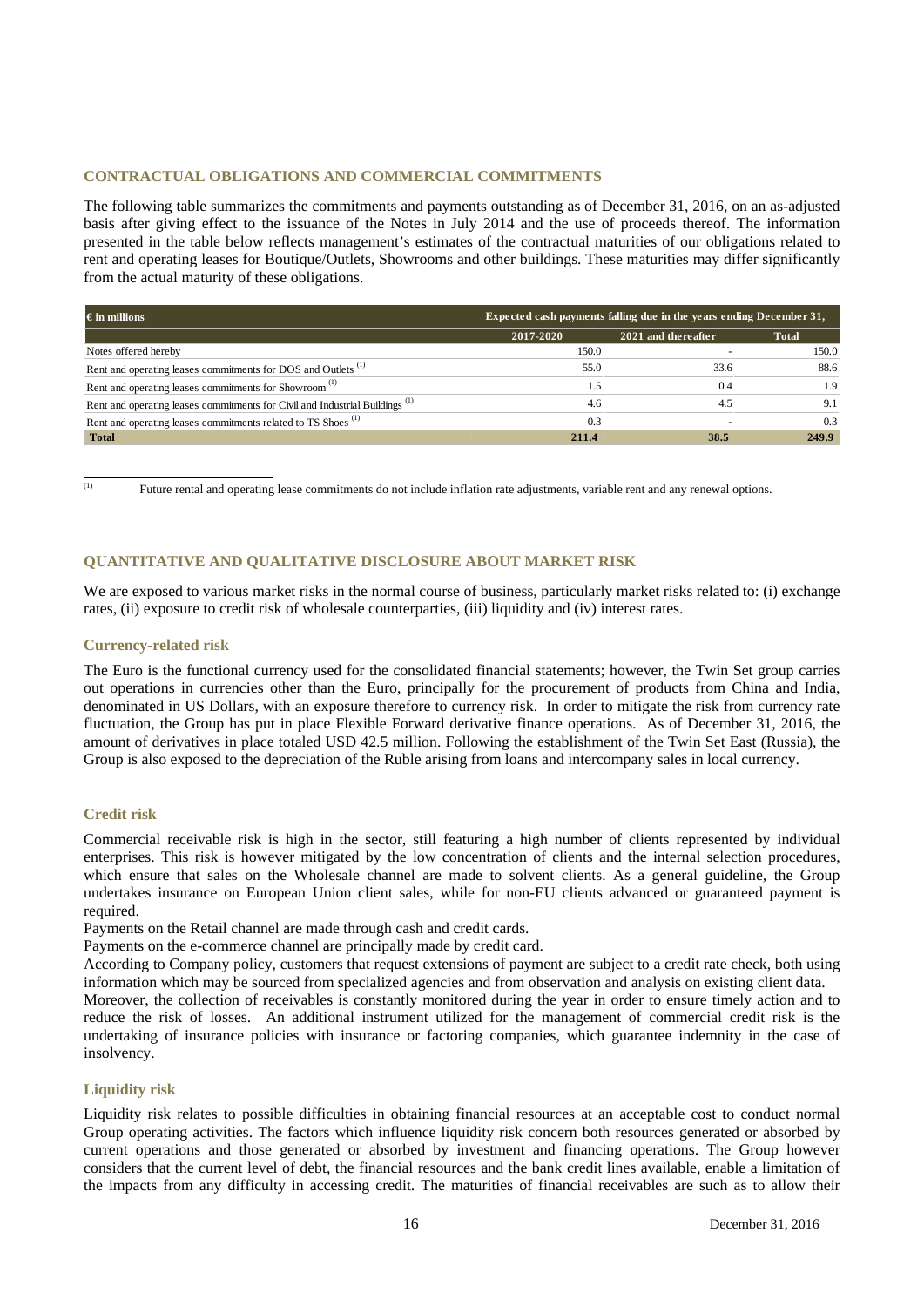realization quickly and without significant problems; it is considered therefore that the Group does not have difficulty in meeting its commitments on financial liabilities. **Interest rate risk** 

The Group is exposed to the risk of interest rate movements as it has loans in place indexed to the Euribor. In particular, the increased exposure is due to interest maturing on the Bond Loan, with payment of quarterly Coupons indexed to the EURIBOR at 3 months plus a spread. In partial coverage of the interest rate risk, an Interest Rate Swap was undertaken covering 67% of the nominal value of the Bond.

# **OUTLOOK**

In 2017 the Company, despite the socio-political situation which remains difficult and unstable, will continue to implement a strategy aimed, on one hand to increase profits , and on the other hand, to rationalize costs.

In order to be more effective and consistent with the company's DNA on both the domestic and international markets, we are analyzing a renaming policy of the various collections. Furthermore we have implemented, in the Wholesale channel, a disintermediation activity of some areas in order to be closer to the market and clients' needs and to improve margins.

The development of the retail channel will be carried out with specific attention to new markets such as the USA and the Far East.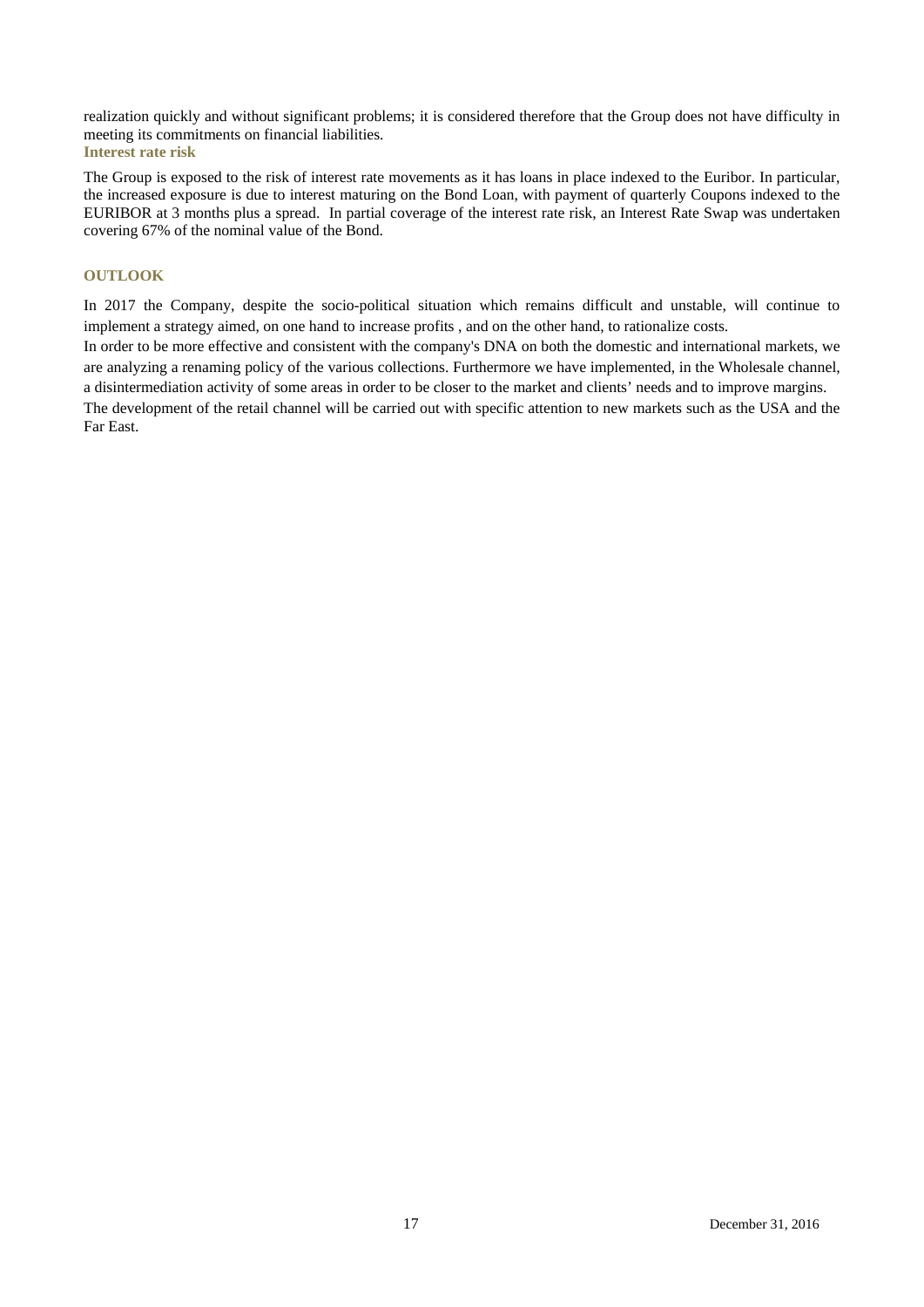# TWINSET SIMONA BARBIERI

TWIN SET – SIMONA BARBIERI S.p.A.

# **Consolidated Financial Statements as of and for the year ended December 31, 2016**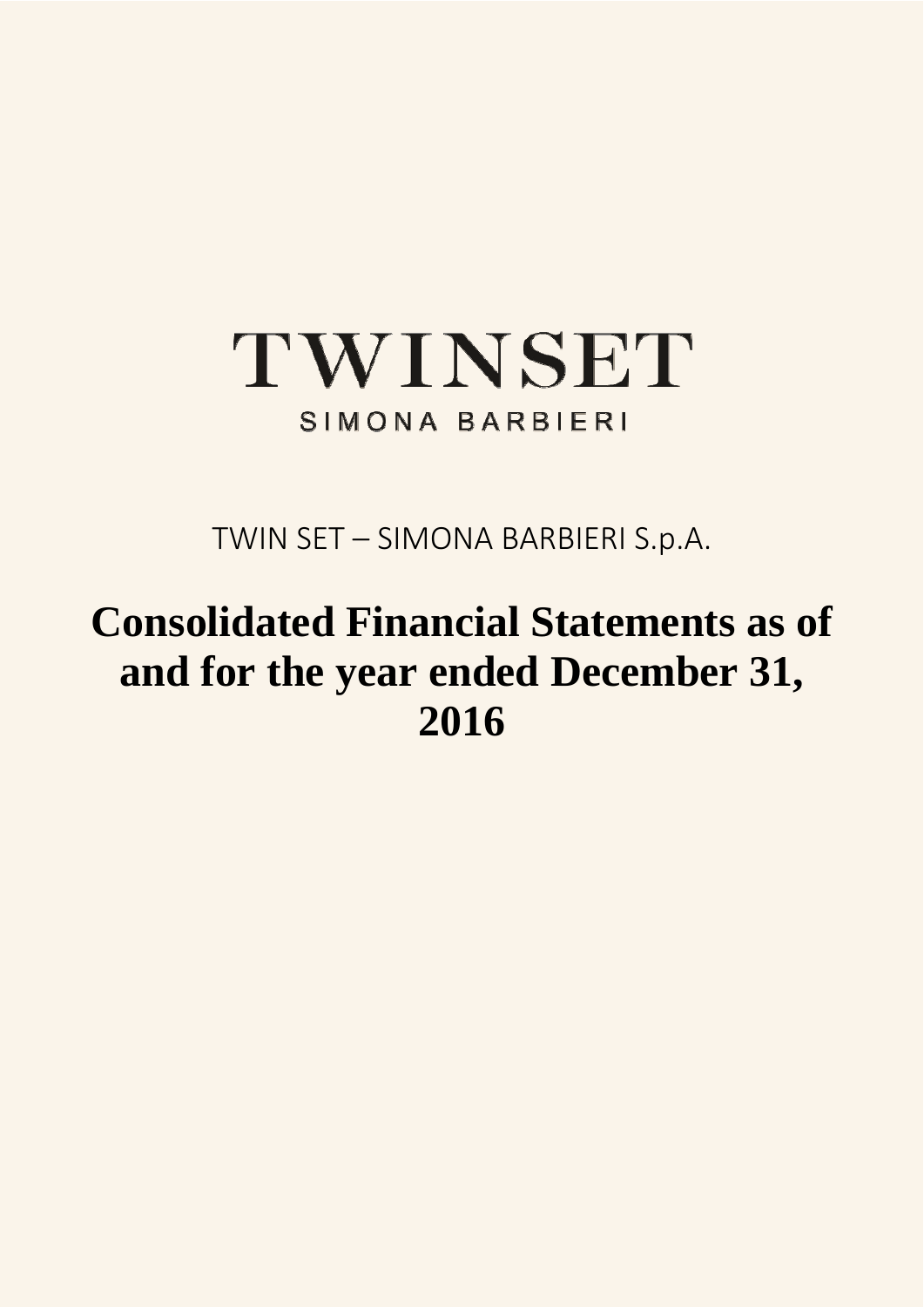# **CONSOLIDATED BALANCE SHEET AS OF DECEMBER 31, 2016**

| $\bigoplus$ 000                                          | As of December 31,<br>2016 | As of December 31,<br>$2015$ <sup>(1)</sup> |
|----------------------------------------------------------|----------------------------|---------------------------------------------|
| Assets                                                   |                            |                                             |
| Intangible assets                                        | 228,804                    | 242,441                                     |
| of which goodwill                                        | 172,324                    | 183,409                                     |
| Property, plant and equipment                            | 11,525                     | 10,683                                      |
| Other financial assets                                   | 1,256                      | 1,130                                       |
| Total intangible assets, PP&E and other financial assets | 241,585                    | 254,254                                     |
| Inventories                                              | 53,061                     | 57,470                                      |
| Trade receivables                                        | 40,080                     | 40,171                                      |
| Tax receivables                                          | 4,272                      | 3,748                                       |
| Deferred tax assets                                      | 8,143                      | 9,518                                       |
| Other receivables                                        | 459                        | 550                                         |
| Financial derivative instruments                         | 2,286                      | 526                                         |
| Cash and cash equivalents                                | 62,170                     | 39,039                                      |
| <b>Total current assets</b>                              | 170,471                    | 151,022                                     |
| Other accrued income and prepaid expenses                | 2,438                      | 2,314                                       |
| Total accrued income and prepaid expenses                | 2,438                      | 2,314                                       |
| <b>Total assets</b>                                      | 414,494                    | 407,590                                     |
| $\bigoplus$ 000                                          | As of December 31,<br>2016 | As of December 31,<br>$2015^{(1)}$          |
| Liabilities and Shareholders' equity                     |                            |                                             |
| Shareholders' equity                                     |                            |                                             |
| Share capital                                            | 522                        | 522                                         |
| Reserves                                                 | 134,271                    | 132,875                                     |
| Retained earnings                                        | (25,180)                   | (14, 133)                                   |
| Profit/(loss) for the period                             | (3,744)                    | (10,641)                                    |
| <b>Total Group Shareholders' equity</b>                  | 105,868                    | 108,623                                     |
| Equity attributable to non-controlling interests         | 369                        | 495.                                        |
| <b>Total Shareholders' equity</b>                        | 106,237                    | 109,118                                     |
| <b>Liabilities</b>                                       |                            |                                             |
| Provisions for risks and charges                         | 9,293                      | 7,763                                       |
| Financial derivative instruments                         | 2,172                      | 2,020                                       |
| Deferred tax liabilities                                 | 6,112                      | 6,552                                       |
| Provisions for employee severance indemnities            | 572                        | 710                                         |
| <b>Bonds</b>                                             | 150,000                    | 150,000                                     |
| Shareholder loan                                         | 80,519                     | 75,170                                      |
| <b>Bank</b> loans                                        | 85                         | 890                                         |
| Client advances                                          | 1,927                      | 1,441                                       |
| Trade payables                                           | 48,812                     | 42,992                                      |
| Tax payables                                             | 1,508                      | 3,394                                       |
| Social security payables                                 | 1,243                      | 1,263                                       |
| Other payables                                           | 4,203                      | 4,367                                       |
| Accrued expenses and deferred income                     | 1,811                      | 1,910                                       |
| <b>Total liabilities</b>                                 | 308,257                    | 298,472                                     |
| Total liabilities and shareholders' equity               | 414,494                    | 407,590                                     |

<sup>(1)</sup> The amounts as of December 31, 2015 were reclassified for comparability with December 31, 2016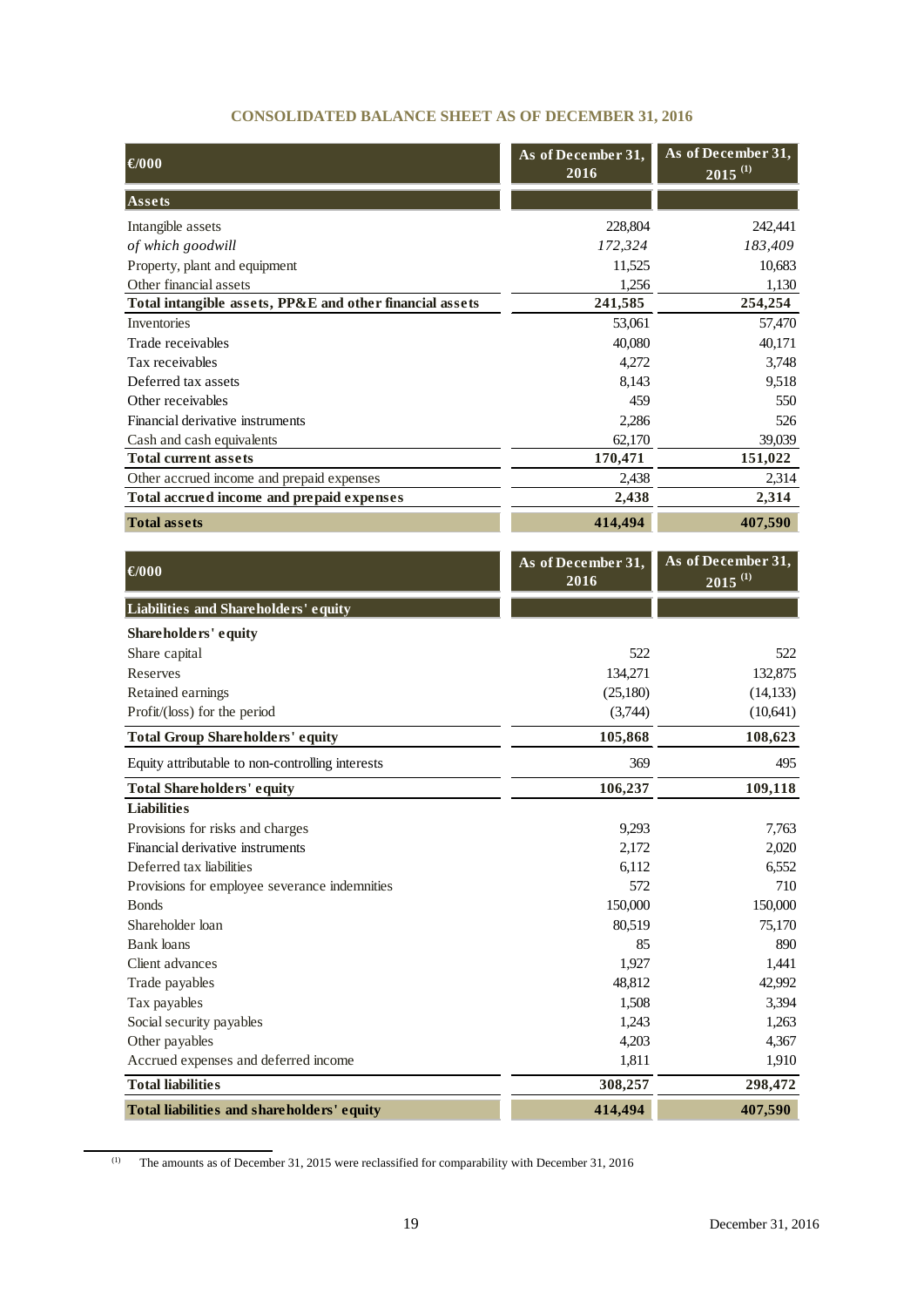# **CONSOLIDATED INCOME STATEMENT**

# **FOR THE YEAR ENDED DECEMBER 31, 2016**

| $\bigoplus$ 000                                               | For the year ended<br>December 31, | For the year ended<br>December 31, |
|---------------------------------------------------------------|------------------------------------|------------------------------------|
| <b>Consolidated Income Statement</b>                          | 2016                               | $2015^{(1)}$                       |
|                                                               |                                    |                                    |
| Revenue                                                       | 245,612                            | 243,522                            |
| Other income and internally generated assets                  | 2,337                              | 2,618                              |
| Change in work in progress, semifinished and finished product | (2,814)                            | (559)                              |
| inventories                                                   |                                    |                                    |
| <b>Total revenue and income</b>                               | 245,135                            | 245,581                            |
| Purchase of raw materials, goods and changes                  | (81,499)                           | (87, 301)                          |
| in inventory                                                  |                                    |                                    |
| Cost of services                                              | (63,571)                           | (67, 142)                          |
| Rent                                                          | (19, 423)                          | (17,756)                           |
| Personnel costs                                               | (31,791)                           | (30,228)                           |
| Depreciation, Amortization and write-downs                    | (24,523)                           | (25,300)                           |
| Write-downs of trade receivables                              | (2,839)                            | (3,036)                            |
| Provisions                                                    | (52)                               | (1,353)                            |
| Other operating costs                                         | (2,228)                            | (2,747)                            |
| <b>Total operating costs</b>                                  | (225, 926)                         | (234, 863)                         |
| <b>Operating profit</b>                                       | 19,209                             | 10,718                             |
| Financial income/(expenses)                                   | (14,670)                           | (16, 170)                          |
| Profit/(loss) before tax                                      | 4,539                              | (5, 452)                           |
| Income tax                                                    | (7,935)                            | (4,955)                            |
| Profit/(loss) for the period                                  | (3,396)                            | (10, 407)                          |
| Attributable to the Group                                     | (3,744)                            | (10, 641)                          |
| Attributable to non-controlling interests                     | 348                                | 234                                |

(1) The amounts as of December 31, 2015 were reclassified for comparability with December 31, 2016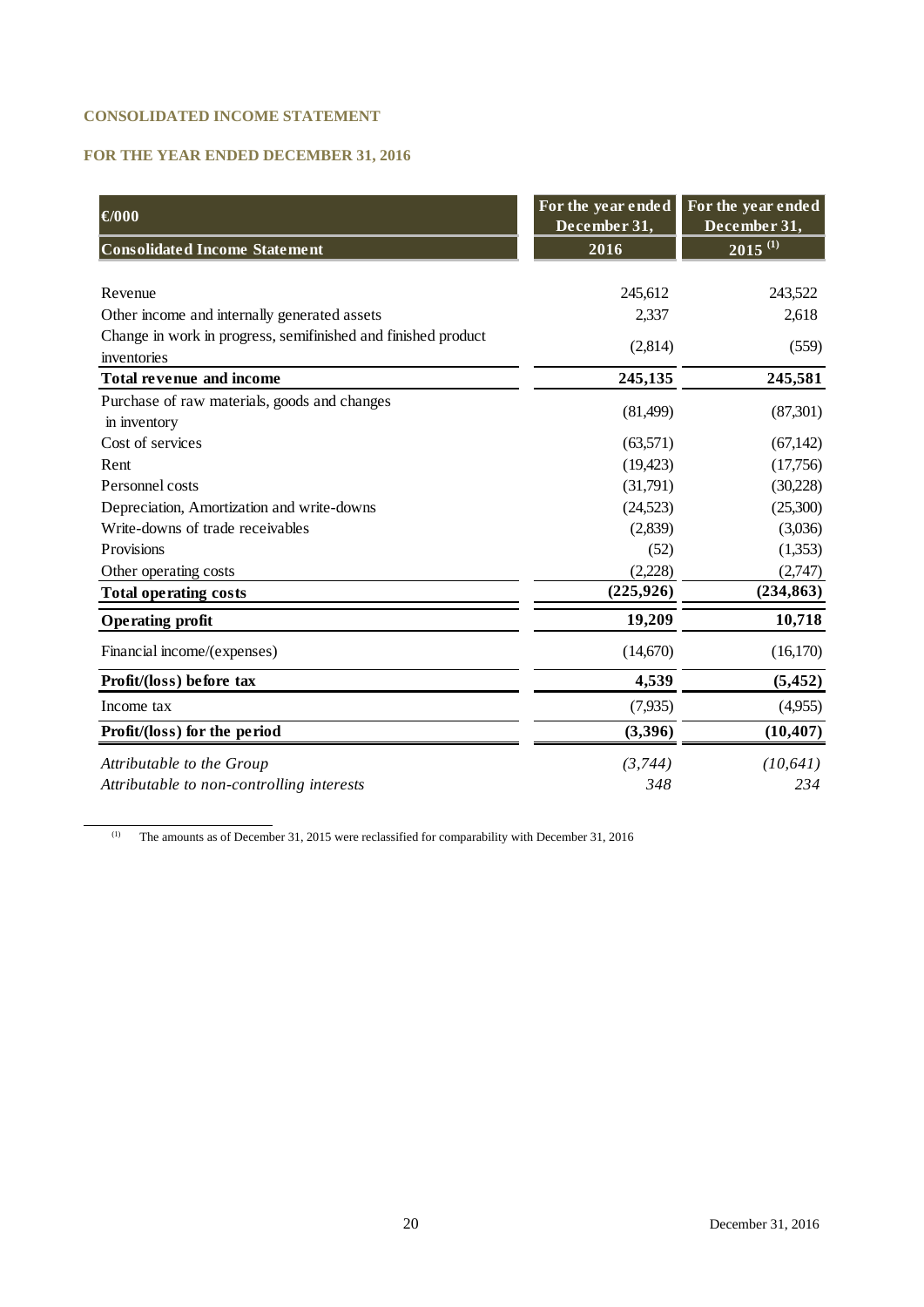# **CONSOLIDATED STATEMENT OF CHANGES IN SHAREHOLDERS' EQUITY**

# **FOR THE YEAR ENDED DECEMBER 31, 2016**

| $(\boldsymbol{\in}000)$                                          | Share capital            | Share premium<br>reserve | Legal<br>reserve | <b>Exchange</b><br>reserve | <b>Fair Value</b><br>Reserve | <b>Translation</b><br>reserve | <b>Retained</b><br>earnings/(losses)<br><b>Twin Set SPA</b> | <b>Retained</b><br>earnings/(losses)<br><b>OTHERS</b> | Profit/(loss) for the<br>year | <b>Total</b> |
|------------------------------------------------------------------|--------------------------|--------------------------|------------------|----------------------------|------------------------------|-------------------------------|-------------------------------------------------------------|-------------------------------------------------------|-------------------------------|--------------|
| As of December 31, 2014                                          | 522                      | 133,840                  | 104              | 95                         | (242)                        | 31                            | ٠                                                           | (498)                                                 | (13, 636)                     | 120,218      |
|                                                                  |                          |                          |                  |                            |                              |                               |                                                             |                                                       |                               |              |
| Allocation of 2014 result <sup>(1)</sup>                         | $\overline{\phantom{a}}$ | $\overline{\phantom{a}}$ | $\sim$           | $\overline{\phantom{a}}$   |                              | $\overline{\phantom{a}}$      | (7.197)                                                     | (6,439)                                               | 13.636                        | $\sim$       |
| Dividend distribution                                            | $\sim$                   | $\overline{\phantom{a}}$ | $\sim$           | $\overline{\phantom{a}}$   |                              | $\overline{\phantom{a}}$      | $\sim$                                                      | $\sim$                                                | $\overline{\phantom{a}}$      | $\sim$       |
| Result for the year 2015                                         | $\overline{\phantom{a}}$ | $\overline{\phantom{a}}$ | $\sim$           | $\overline{\phantom{a}}$   |                              | $\overline{\phantom{a}}$      | ٠                                                           | $\overline{\phantom{a}}$                              | (10,641)                      | (10,641)     |
| Change to translation reserve                                    | $\overline{\phantom{a}}$ | $\overline{\phantom{a}}$ | $\sim$           | $\overline{\phantom{a}}$   |                              | 298                           | $\sim$                                                      | $\sim$                                                | ٠                             | 298          |
| Change to consolidation reserve                                  | $\overline{\phantom{a}}$ |                          | $\sim$           |                            | (1,252)                      |                               |                                                             | $\overline{a}$                                        | $\overline{a}$                | (1,252)      |
| As of December 31, 2015                                          | 522                      | 133,840                  | 104              | 95                         | (1, 494)                     | 329                           | (7, 197)                                                    | (6,937)                                               | (10, 641)                     | 108,623      |
| Allocation of 2015 result <sup>3</sup>                           | $\overline{\phantom{a}}$ | ٠                        | $\sim$           | $\overline{\phantom{a}}$   | $\overline{\phantom{a}}$     | $\overline{\phantom{a}}$      | (11,509)                                                    | 869                                                   | 10,640                        | $\sim$       |
| Distribution of dividends                                        | $\sim$                   | $\sim$                   | $\sim$           | $\overline{\phantom{a}}$   | $\sim$                       | $\overline{\phantom{a}}$      | $\sim$                                                      | $\sim$                                                | $\overline{\phantom{a}}$      | $\sim$       |
| Result for the year 2016                                         | $\overline{\phantom{a}}$ | $\overline{\phantom{a}}$ | $\sim$           | $\overline{\phantom{a}}$   | $\sim$                       | $\sim$                        | $\overline{\phantom{a}}$                                    | $\sim$                                                | (3,744)                       | (3,744)      |
| Change to translation reserve                                    | $\overline{\phantom{a}}$ | $\overline{\phantom{a}}$ | $\sim$           | $\overline{\phantom{a}}$   | $\sim$                       | (213)                         | $\overline{\phantom{a}}$                                    | $\sim$                                                | ٠                             | (213)        |
| Change to consolidation reserve                                  | $\sim$                   | $\sim$                   | $\sim$           | $\sim$                     | $\sim$                       | $\sim$                        | $\blacksquare$                                              | (406)                                                 | $\overline{\phantom{a}}$      | (406)        |
| Change in Fair Value                                             | $\sim$                   | $\sim$                   | $\sim$           | $\sim$                     | 1,609                        | $\sim$                        | $\,$                                                        | $\sim$                                                | ٠                             | 1,609        |
| At 31/12/2016                                                    | 522                      | 133,840                  | 104              | 95                         | 115                          | 116                           | (18,706)                                                    | (6.474)                                               | (3,745)                       | 105,868      |
| <b>Total Group Shareholders' equity</b>                          |                          |                          |                  |                            |                              |                               |                                                             |                                                       |                               | 105,868      |
| - Capital and reserves attributable to non-controlling interests |                          |                          |                  |                            |                              |                               |                                                             |                                                       |                               | 21           |
| - Result for the year attributable to non-controlling interests  |                          |                          |                  |                            |                              |                               |                                                             |                                                       |                               | 348          |
| Total equity attributable to non-controlling interests           |                          |                          |                  |                            |                              |                               |                                                             |                                                       |                               | 369          |
| <b>Total Shareholders' equity</b>                                |                          |                          |                  |                            |                              |                               |                                                             |                                                       |                               | 106.237      |

1 - The amounts as of December 31, 2015 were reclassified for comparability with December 31, 2016

2 - as per Shareholder' Meet. of April 29, 2015

3 - as per Shareholder' Meet. of April 29, 2016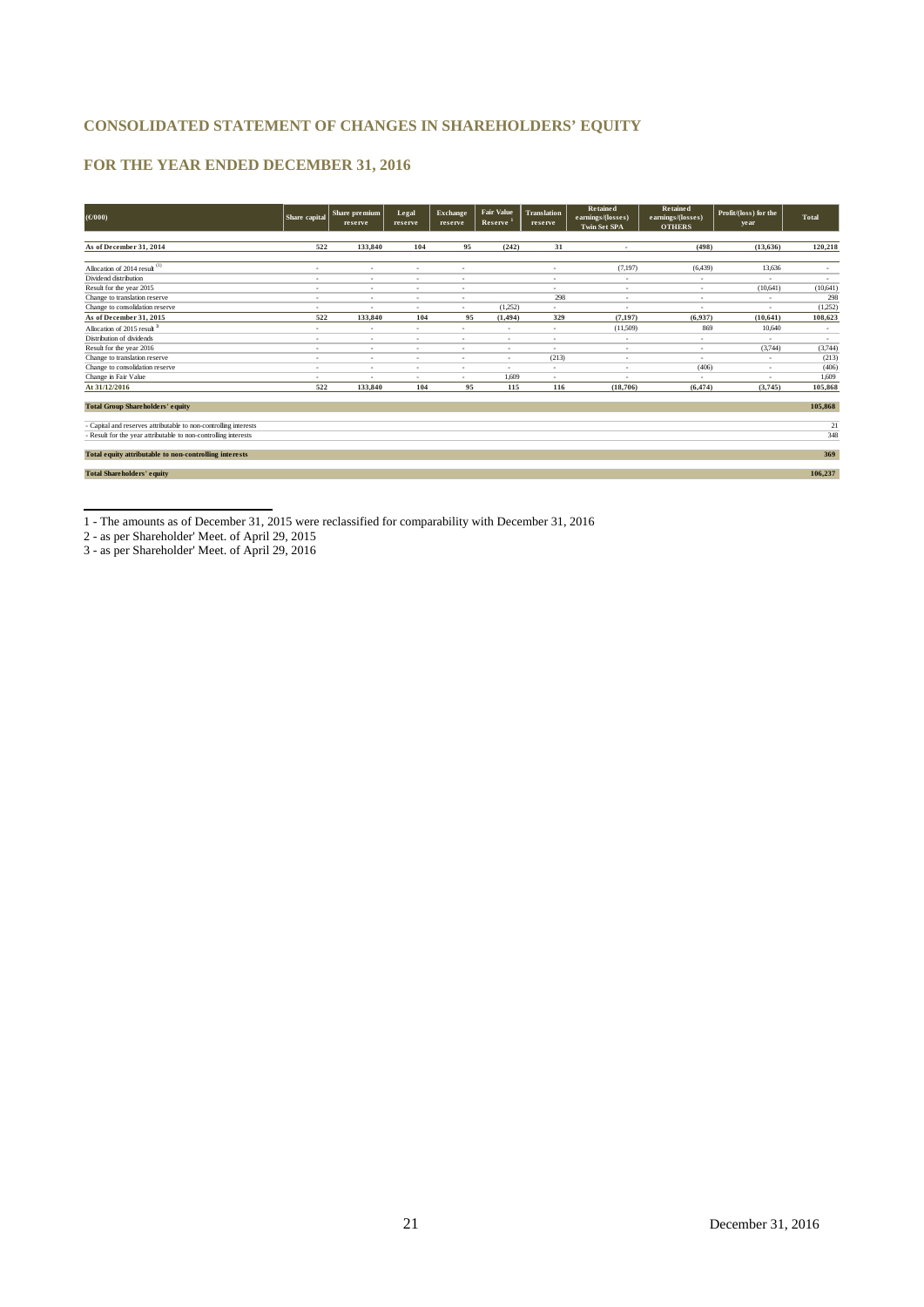# **CONSOLIDATED CASH FLOW STATEMENT**

# **FOR THE YEAR ENDED DECEMBER 31, 2016**

| €/000                                                                     | 2016      | $2015^{(1)}$ |
|---------------------------------------------------------------------------|-----------|--------------|
|                                                                           |           |              |
| CASH AND CASH EQUIVALENTS AT THE BEGINNING OF THE PERIOD                  | 39,039    | 31,308       |
|                                                                           |           |              |
| Net cash flow from operating activities                                   |           |              |
| Profit/(loss) for the period                                              | (3,396)   | (10, 407)    |
| Income taxes                                                              | 7,935     | 4,955        |
| Amortization                                                              | 20,641    | 20,454       |
| Depreciation                                                              | 3,079     | 2,659        |
| Impairment of assets                                                      | 803       | 2.188        |
| Financial interest/(income)                                               | 15.469    | 15.107       |
| Gains/losses of disposal                                                  | 11        | (16)         |
| Loss on Tessitura Sidoti sale                                             | 574       |              |
| Change in bad debt provision                                              | 849       | 622          |
| Change in slow moving provision                                           | (5,571)   | 5,914        |
| Change in provision for risks and charges                                 | 1,531     | 3,111        |
| Change in employee severance indemities                                   | 69        | 14           |
| Cash flow from operating activities before changes in net working capital | 41,994    | 44.601       |
| Change in inventories                                                     | 9,134     | (4,106)      |
| Change in trade receivables                                               | (1, 394)  | 2,793        |
| Change in trade Payables                                                  | 6,303     | (13,001)     |
| Change in client advance                                                  | 665       | 2,115        |
| Change in other payables/receivables                                      | 486       | 178          |
| Change in suppliers advance                                               | 11        | 502          |
| Change in net working capital                                             | 15,206    | (11, 519)    |
| Income taxes paid                                                         | (10,621)  | (6,952)      |
| NET CASH FLOW FROM OPERATING ACTIVITIES                                   | 46,579    | 26,130       |
|                                                                           |           |              |
| Net cash flow from investing activities                                   |           |              |
| Investment in intangible assets                                           | (7,611)   | (4,791)      |
| Investments in property, plant and equipment                              | (4,606)   | (2,626)      |
| Disposal of assets                                                        | 165       | 49           |
| Consideration received for business combination                           | (286)     |              |
| NET CASH FLOW FROM INVESTING ACTIVITIES                                   | (12, 338) | (7,368)      |
|                                                                           |           |              |
| Net cash flow from financing activities                                   |           |              |
| Repayment of loans                                                        | (674)     | (1, 447)     |
| Other changes in net equity                                               |           | 298          |
| Dividend paid                                                             | (572)     |              |
| Net financial interest paid                                               | (9,952)   | (9, 723)     |
| Bank overdraft                                                            | 88        | (159)        |
|                                                                           |           |              |
| NET CASH FLOW FROM FINANCING ACTIVITIES                                   | (11, 110) | (11, 031)    |
| NET CASH FLOW FOR THE PERIOD                                              | 23,131    | 7,731        |
|                                                                           |           |              |
| CASH AND CASH EQUIVALENTS AT THE END OF THE PERIOD                        | 62,170    | 39,039       |

<sup>(1)</sup> The amounts as of December 31, 2015 were reclassified for comparability with December 31, 2016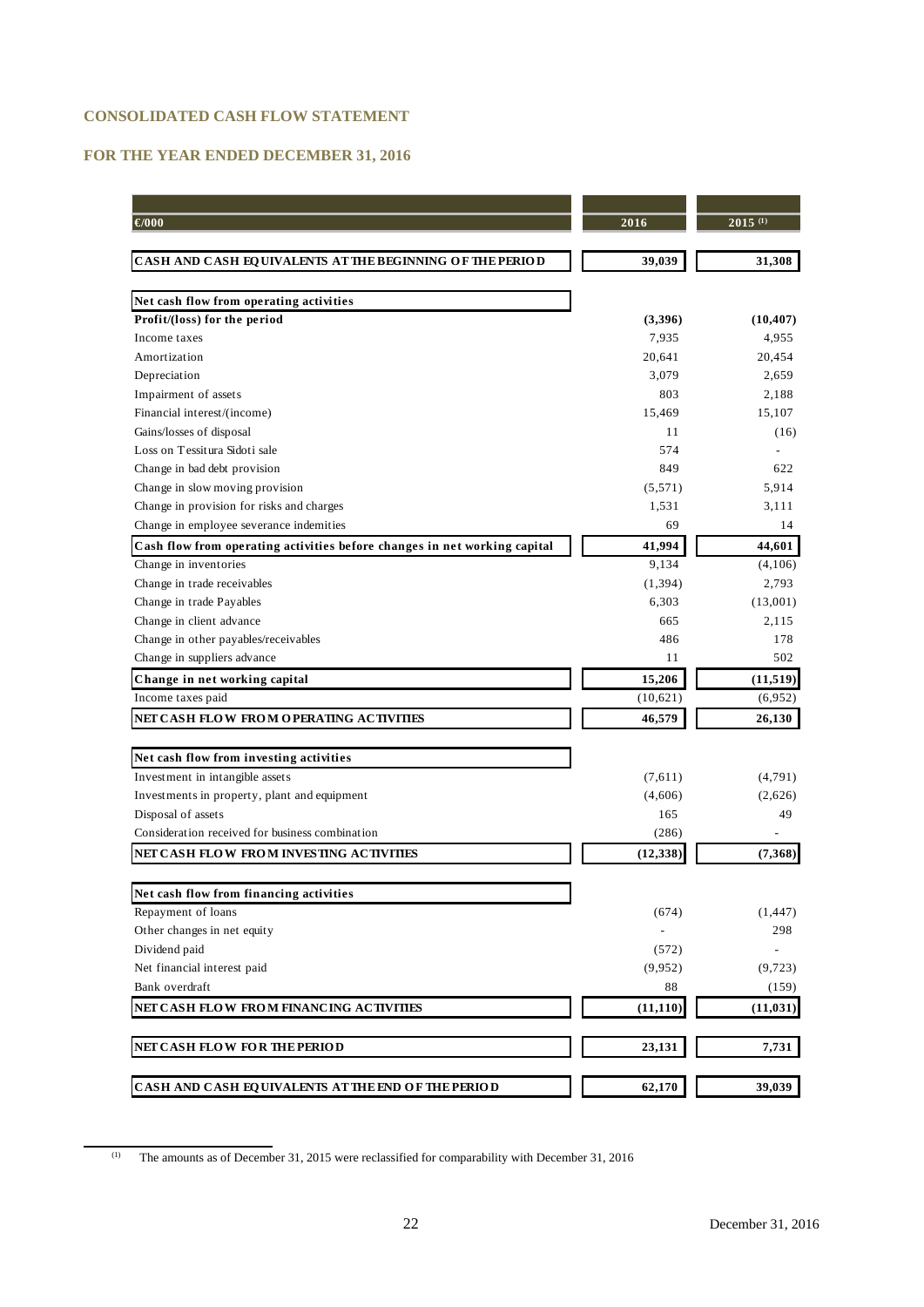# TWINSET SIMONA BARBIERI

TWIN SET – SIMONA BARBIERI S.p.A.

# **Explanatory Notes to the Consolidated Financial Statements as of and for the year ended December 31, 2016**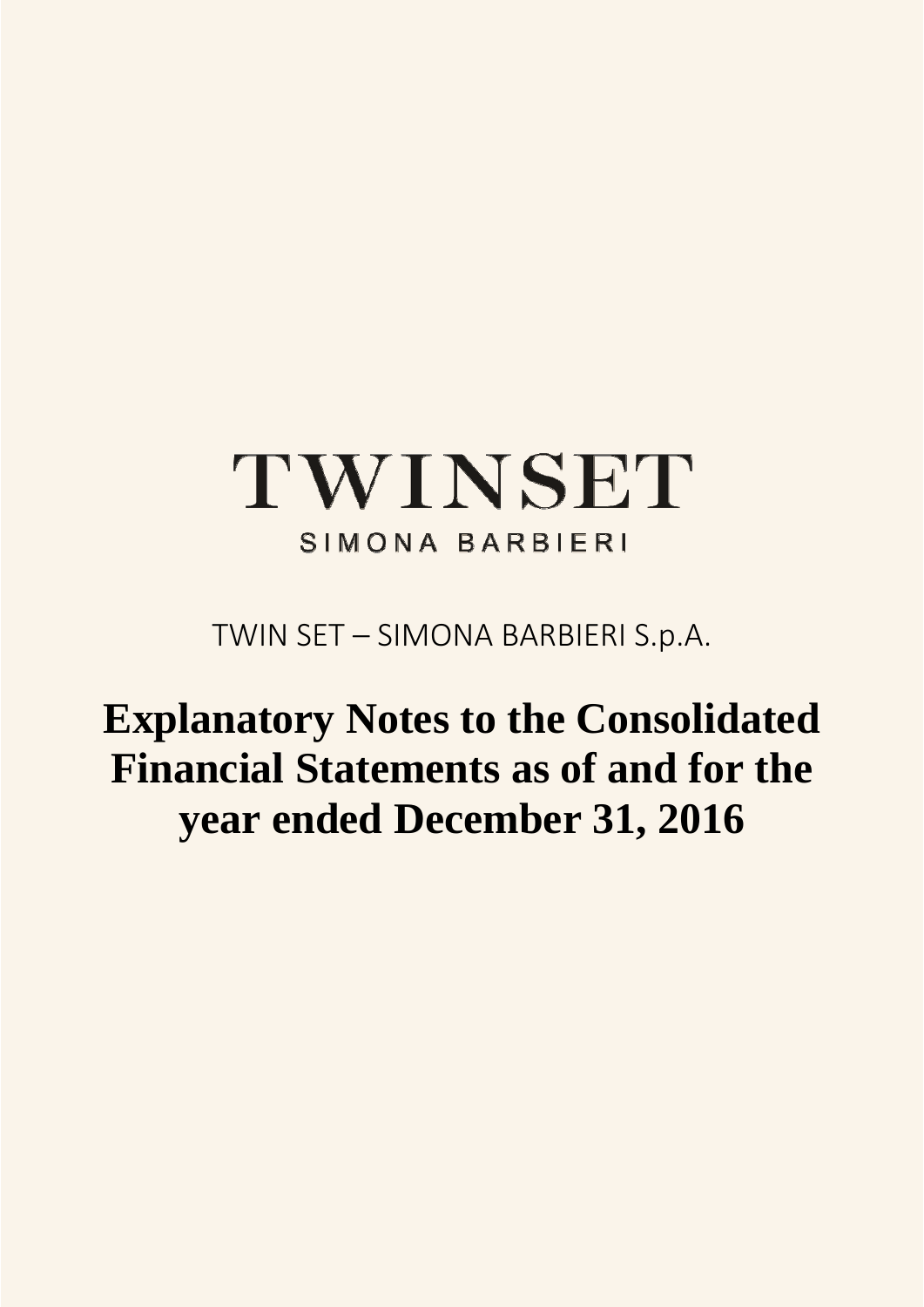#### **Explanatory Notes**

#### **Structure and content of the financial statements**

The consolidated financial statements at December 31, 2016 were prepared in accordance with the Civil Code, interpreted and supplemented by Italian GAAP and finally, where not available and not in conflict with Italian accounting standards and rules, those issued by the International Accounting Standard Board (I.A.S.B.). They were prepared on a going concern basis as no significant uncertainties exist in this regard.

The consolidated financial statements at December 31, 2016 comprise the Balance Sheet, the Income Statement, the Cash Flow Statement (prepared in accordance respectively with Articles 2424, 2424 bis of the Civil Code, Articles 2425 and 2425 bis and Article 2425 ter of the Civil Code) and these Explanatory Notes.

The Notes provide the necessary disclosure and analysis - and in some cases supplement the Financial Statements - in addition to the disclosure required by Article 2427 and 2427 bis of the Civil Code and other applicable legislation. Additional information is also provided where deemed necessary to present a highly transparent and complete view, even if such disclosure is not required by specific legislation.

The Information relating to the Group activities, research and development activities and transactions with related parties are reported in the single Director's Report for the Consolidated and Statutory Financial Statements.

The amounts are expressed in units of Euro, except where otherwise stated.

No events subsequent to December 31, 2016 occurred so as to render the current financial position substantially different from the Balance Sheet presented at that date or to require adjustments or notes to the financial statements. We report below the most significant events following year-end:

- ‐ January 1 ,2017 Opening of the franchise in Ulan Bator (Mongolia), at the Shangri-la Mall;
- ‐ February 22, 2017 Opening of the corner in Moscow (Russia), at Aviapark;
- ‐ February 27, 2017 Opening of the franchise in Dnipropetrovsk (Ukraine), at the Cascade Plaza;
- March 1, 2017 Communicated of right to withdrawal from rental contract for the headquarters at Via Siemens 4 Carpi (to be transferred to via Nuova Ponente n 40/a Carpi);
- March 6, 2017 reopening of our in-house Weaving facility in via Nuova Ponente 40/a Carpi.
- March 18, 2017 Opening of the Franchise in Wroclaw (Poland), at the Renoma Shopping Mall.

#### **General information**

The TWIN-SET– Simona Barbieri Group operates in the clothing sector; in particular, the Group designs and produces clothing, accessories and women's and children's knitwear, marketed under the brands "TWINSET Simona Barbieri" and "SCEE by TWINSET".

The consolidated financial statements for the year ended December 31, 2016 report a Group net loss of Euro 3,744 thousand, after amortisation/depreciation and write-downs of Euro 27,362 thousand, net financial charges of Euro 15,500 thousand and income taxes of Euro 7,935 thousand, in relation to which reference should be made to the comments in this document and to the Directors' Report.

The additional information considered necessary to provide greater disclosure on the Group's results and financial position is reported in the cash flow statement.

#### **Basis of preparation**

The consolidated financial statements were prepared in accordance with Legislative Decree No. 127 of April 9, 1991, in compliance with the Civil Code, and with reference to the Legislative Provisions, interpreted and integrated by the accounting standards of the Italian Accountants Profession (Consiglio Nazionale dei Dottori Commercialisti ed Esperti Contabili) reviewed by the Italian Accounting Organization (Organismo Italiano di Contabilità, O.I.C.).

The accounting policies adopted in the preparation of the consolidated financial statements are in accordance with the provisions of Articles 34 and 35 of Legislative Decree No. 127/1991 and correspond to the accounting principles adopted by the Parent Company; therefore, no adjustments or reclassifications were necessary.

The items reported in the financial statements have been stated in accordance with the general principles of prudence and accruals and in accordance with the going concern concept and taking account of the economic function of the assets and liabilities; account is also taken of risks and losses for the period even if known after the end of the period.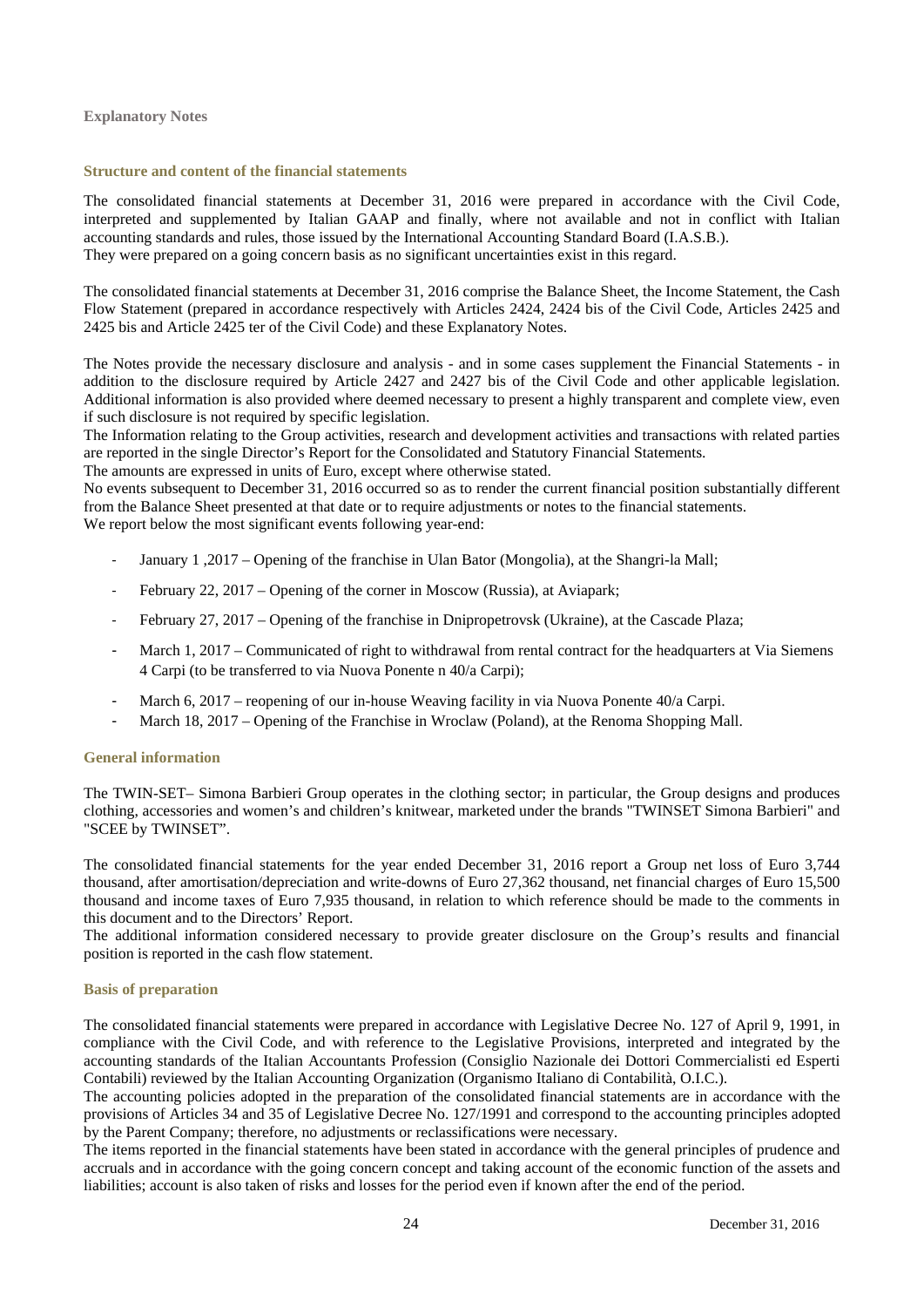Based on the provisions of Article 2423, Paragraph 4, of the Civil Code, no exceptional cases arose in the year which would give rise to the application of statutory provisions which would be incompatible with a true and fair representation of the financial position and result of the Group.

Finally, there were no difficulties in relation to the identification of the reference date of the consolidated financial statements - December 31, 2016, financial year end of the Parent Company and the subsidiaries.

#### **Financial Statement format**

It should be noted that:

- the consolidated financial statements were prepared in units of Euro, without decimal amount; any differences arising from the presentation in the financial statements of the accounting values were allocated to a specific reserve for rounding of the balance sheet and to other revenues and other operating costs for rounding of the income statement, without any impact on the result for the year;
- the consolidated financial statements, prepared in compliance with the statutory rules applied to separate and consolidated financial statements, comprise the Balance Sheet, the Income Statement and the Cash Flow Statement (prepared respectively as per Articles 2424 and 2424 bis of the Civil Code, Articles 2425 and 2425 bis and 2425 ter of the Civil Code) and these Explanatory Notes.
- it was not considered necessary, for clarity of the consolidated financial statements, to regroup the account items in the balance sheet and in the income statement; these accounts were not further subdivided, nor was there a necessity to adjust them;
- no special circumstances have arisen requiring recourse to exceptions;
- ‐ the balance sheet and income statement accounts with zero balance for both years were not reported in the relative statements.

#### **Comparative consolidated financial statements**

The comparative year refers to the consolidated financial statements at December 31, 2015.

#### **Consolidation area and basis of consolidation**

| <b>Company</b>                          | Country | <b>Net</b><br>Profit/(loss)<br>$(*)$ | Net Equity incl.<br>Result $(*)$ | Year-end   | Holding | Carrying value | Consolidation<br>method |
|-----------------------------------------|---------|--------------------------------------|----------------------------------|------------|---------|----------------|-------------------------|
| TWIN SET - SIMONA BARBIERI S.p.A.       | Italy   | (8,619,170)                          | 107,351,335                      | 31/12/2016 |         |                |                         |
| TESSITURA SIDOTI S.R.L.                 | Italy   | 1,943,784                            | 4,598,034                        | 31/12/2016 | 80%     | 1,476,941      | Line-by-line            |
| TS SIMONA BARBIERI DEUTSCHLAND GMI      | Germany | (5,826,614)                          | (2,629,199)                      | 31/12/2016 | 100%    | 1,859,979      | Line-by-line            |
| TS SIMONA BARBIERI BELGIUM BVBA         | Belgium | (2,076,976)                          | (956,036)                        | 31/12/2016 | 100%    | ۰              | Line-by-line            |
| <b>TS SIMONA BARBIERI SPAIN S.L.</b>    | Spain   | (1,544,215)                          | (783,200)                        | 31/12/2016 | 100%    | $\sim$         | Line-by-line            |
| TS SIMONA BARBIERI FRANCE S.A.          | France  | (2,067,935)                          | (592, 443)                       | 31/12/2016 | 100%    | ۰              | Line-by-line            |
| TS SIMONA BARBIERI DUTCH HOLDING B.     | Holland | 93.850                               | 581,375                          | 31/12/2016 | 100%    | 3,284,659      | Line-by-line            |
| <b>TS SIMONA BARBIERI EAST LLC (**)</b> | Russia  | 4,400,819                            | 13,627,346                       | 31/12/2016 | 100%    |                | Line-by-line            |

(\*) Statutory figures as per local GAAP

(\*\*) in Rubles

The consolidated financial statements of the TWINSET - Simona Barbieri Group includes the financial statements of the Parent Company TWINSET – Simona Barbieri S.p.A. and the financial statements of its subsidiaries as illustrated above. The Group does not hold investments in associated companies; the non-current investments in other companies are consolidated under the cost method.

As previously outlined, on June 30, 2016, MO.DA Gioielli acquired 90% of Tessitura Sidoti from Twin Set Simona Barbieri S.p.A., to wholly-own the company.

Therefore, in accordance with the applicable accounting standards, the company Tessitura Sidoti was consolidated lineby-line in the consolidated income statement and was deconsolidated from June 30, 2016. The effects of the deconsolidation were recorded to the "Other operating costs" and "Interest and other financial expenses" accounts. Where significant, the effects of the deconsolidation on the individual financial statement items were included in a separate column "Changes in the consolidation scope".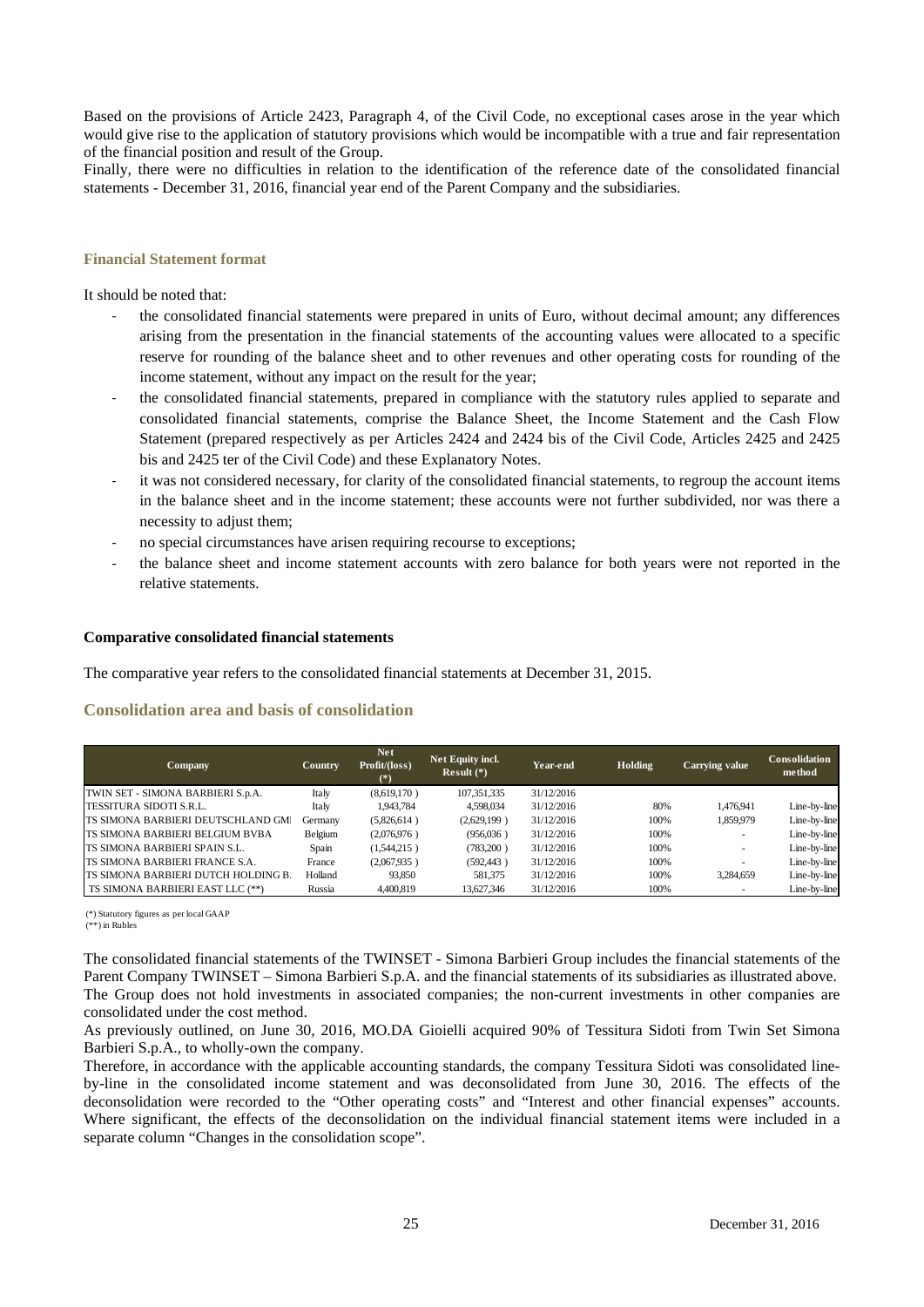#### **Translation of financial statements expressed in currency other than Euro and of accounts in foreign currency**

The consolidated financial statements are presented in Euro, which is the Parent Company's operational currency. Transactions in foreign currency are initially recorded at the exchange rate (referred to the operative currency) at the transaction date. Monetary assets and liabilities in foreign currency are translated to the operative currency at the exchange rate at the balance sheet year-end date. All exchange differences are recognised in the income statement. Nonmonetary items valued at historical cost in foreign currency are translated by using the exchange rates in effect on the date the transaction was first recorded. Revenues and costs are converted at the yearly average exchange rate which approximates the exchange rate at the date of the respective operations.

The exchange rates utilised for the conversion into Euro of financial statements in foreign currency of the company TS East (against Euro 1) are reported in the following table:

| <b>Currency</b> | Average exchange Average exchange<br>rate 2016 | rate 2015 | Year-end rate | <b>Year-end rate</b><br><b>December 31, 2016</b> December 31, 2015 |
|-----------------|------------------------------------------------|-----------|---------------|--------------------------------------------------------------------|
| Ruble           | 74.144600                                      | 68.072032 | 64.300000     | 80.673600                                                          |

# **Consolidation Principles**

The accounting policies and principles adopted for the consolidated financial statements are in conformity the with legislative requirements (Legs. Decree 127/91) and the accounting principles issued by the Italian Accountants Profession Board (Consiglio Nazionale dei Dottori Commercialisti e Ragionieri), revised by the Italian Accounting Organization (Organismo Italiano di Contabilità, O.I.C.).

The accounting principles adopted for the preparation of the consolidated financial statements represent a true and fair view of the balance sheet and financial position of the Group and of the result for the year.

The subsidiaries are included in the consolidated financial statements from the date in which the Parent Company acquires control and are no longer consolidated from the date in which the Parent Company loses control.

The financial statements of companies included in the consolidated financial statements are consolidated on a line-by-line basis. This method includes all of the accounts that constitute the financial statements of the parent company and subsidiary companies, thus eliminating all inter-company receivables and payables between companies included in the consolidation as well as income and charges, including the elimination of inter-company profits and losses. The value of the investments included in the consolidation is also eliminated against the relative share of net equity.

The share of net equity and of the result for the period pertaining to minority shareholders are recorded respectively in a separate account in Shareholders' Equity "Capital and reserves attributable to non-controlling interests" and in the Income Statement in the account "Profit/(loss) attributable to non-controlling interests".

# **Consolidation adjustments**

The accounting adjustments and consolidation adjustments are as follows:

- ‐ The elimination of reciprocal payables and receivables, costs and revenues, between consolidated companies and of the effects of all significant transactions between them. In particular, the purchases/sales were eliminated between the Parent Company and the subsidiaries, as well as the respective receivables and payables of a commercial nature and, where existing, inter-company profits and losses;
- ‐ The gains and losses not yet realized deriving from transactions between companies consolidated at Group level, where present, are also eliminated and included under inventories at the reporting date;
- The book value of the investments held by the Parent Company and by the other Group companies in each of the subsidiaries included in the consolidation is eliminated against the relative net equity.

# **Accounting policies**

The accounting policies outlined below were adjusted to the amendments, supplements and new provisions introduced to the Civil Code by Legislative Decree 139/2015, which transposed into Italian Law the 34/2013/EC accounting directive. In particular, Italian GAAP were reviewed by the OIC in the version issued on December 22, 2016.

*The section "Effects on the 2015 restated consolidated balance sheet and income statement" reports the effects from application of the new standards outlined above on the balance sheet and shareholders' equity items at January 1, 2016 and the balance sheet, income statement and cash flow statement for 2015, presented for comparative purposes.* 

*The most significant accounting policies adopted for the preparation of the financial statements at December 31, 2016, in*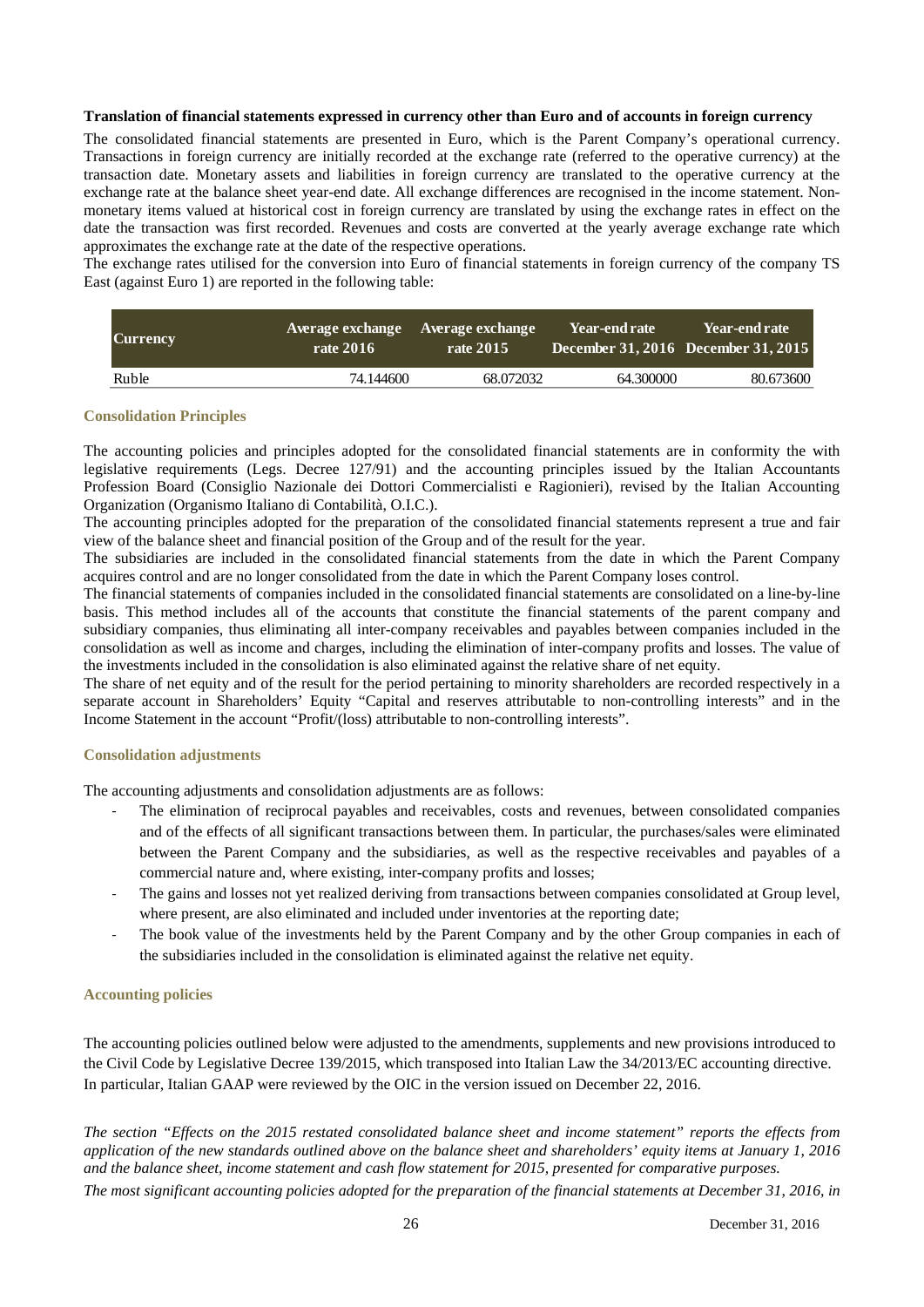*accordance with Article 2426 of the Civil Code and the above-stated accounting standards, are described below:* 

# **Fixed assets**

# *Intangible assets*

Intangible assets are recorded at purchase or production cost, increased by accesory charges and directly associated product costs, adjusted by the relative amortisation provision and increased by any monetary revaluations in accordance with law.

Intangible assets are recorded with the approval of the Board of Statutory Auditors in the cases established by law.

Start up and formation expenses are amortised over five years, with straight-line amortisation applied.

Advertising and research costs are entirely recognised to the period in which they are incurred.

Goodwill includes the amounts paid in this regard in relation to business acquisitions or other corporate operations and are amortised over their useful life. The useful life is estimated starting from the initial recognition of goodwill and is not modified in subsequent years. Where it is not possible to estimate the useful life, goodwill is amortised over a period of 10 years.

In the event that, independently of the amortization already recorded, there is a permanent loss of value, the asset is derecognized; if, in subsequent years, the reasons justifying the write-down cease, the original value is restored, within the limits of the value that the asset would have had without the impairment loss, except for the item "Goodwill" and "Deferred charges" referred to in Art. 2426, N. 5 of the Italian Civil Code.

Start up and formation expenses and development costs (long-term use) are recorded as assets, with the approval of the Board of Statutory Auditors.

# *Amortization*

Intangible assets amortization is calculated using the straight-line method over the estimated useful lives of the assets, in accordance with the following amortization schedule:

| <b>INTANGIBLE ASSETS</b>                                                        | <b>PERIOD</b>                                                          |
|---------------------------------------------------------------------------------|------------------------------------------------------------------------|
| Start up and formation expenses                                                 | 5 years                                                                |
| Industrial patents and intellectual property rights (software licenses)         | $3/5$ years                                                            |
| <b>Brands</b>                                                                   | $18-20$ years                                                          |
| Goodwill                                                                        | 10/20 years/duration of underlying contract (residual rental duration) |
| Other intangible assets (leasehold improvements, finance costs, other deferred) | Duration of underlying contract (residual mortgage or rental duration) |

# **Property, plant and equipment**

Property, plant and equipment are recorded at purchase price, including accessory costs directly attributable to the asset. In the determination of this cost, account is taken of improvement, restoration and modernization expenses. The purchase cost does not include interest on loans for the acquisition of assets.

Ordinary maintenance and repair costs are fully charged to the income statement. Incremental maintenance costs are attributed to the asset concerned and depreciated over the residual useful life of the asset.

In the event that, irrespective of the amortization already recorded, there is a permanent loss of value, the asset is derecognized; if in the subsequent years the assumptions of the write-down no longer exist, the original value of the asset is restored, adjusted only for depreciation.

# *Depreciation*

The depreciation rates of the tangible fixed assets are calculated based on the residual utilization value, on the basis of rates considered adequate to represent the usage and/or consumption of the assets and their reduced usage over time. The depreciation rates utilized for the estimated useful life of the Company assets are as follows: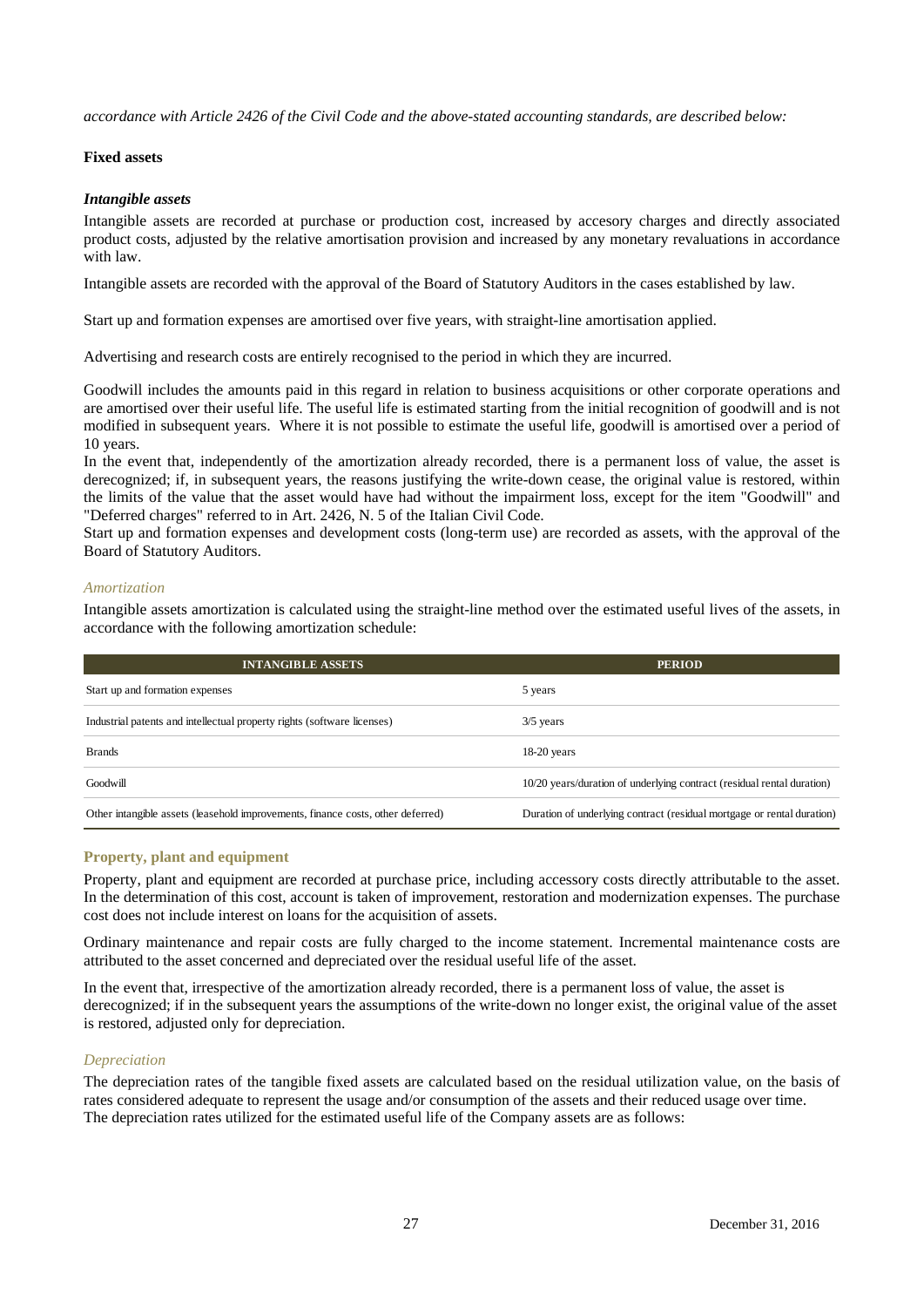| <b>PROPERTY, PLANT &amp; EQUIPMENT</b>    | Rate %                                                           |
|-------------------------------------------|------------------------------------------------------------------|
| Light constructions                       | 10.0%                                                            |
| Plant and machinery                       | 12.5%/duration of underlying contract (residual rental duration) |
| Industrial and commercial equipment       | 20%, 25%                                                         |
| <b>EDP</b>                                | 20%, 33.3%                                                       |
| Furniture and fittings                    | 10%, 12%                                                         |
| Transport vehicles                        | 20.0%                                                            |
| Motor vehicles                            | 25.0%                                                            |
| Assets lower than Euro 516.46 (for Italy) | 100.0%                                                           |

For the tangible fixed assets acquired during the year, the above-mentioned rates are reduced by half, considered as representative of the lower utilization of these assets, presuming that their participation in the production process is on average half of the year.

For assets with a unitary cost not above Euro 516, for Italy, the depreciation period is considered to be not beyond one year.

It is recalled that the Parent Company in 2012 undertook a merger operation (with greater details reported in the 2012 and 2013 Annual Accounts) which incorporated the opening balances of the assets and relative accumulated depreciation of the incorporated company; in relation to these fixed assets, the depreciation schedules of the incorporated company remained unchanged, as they have been considered representative of the assets'future utility.

# *Financial assets*

The investments in other companies are measured at purchase cost, including any accessory costs, reduced by any permanent loss in value in the case in which the investee incurs losses and profits are not expected in the foreseeable future such as to absorb the losses incurred.

The original amount is reinstated whenever the reasons for the adjustment no longer apply.

Receivables recorded under financial fixed assets are measured at their nominal value, eventually adjusted to match their realizable value.

# **Current assets**

#### *Inventories*

Inventories are measured at the lower of costs incurred and net realizable value. The cost of inventories includes all costs of purchase, conversion and other costs incurred in bringing the inventories to their present location and condition. In particular, for products acquired and held for resale and for direct or indirect materials, acquired and utilized in the production cycle, the historical cost adopted is the purchase cost.

For the goods already produced or with production in progress, the historical cost adopted is the production cost. For the determination of the purchase cost, reference is made to the actual cost incurred, including any directly allocated accessory charges transport and customs expenses, less any commercial discounts. For the determination of the production cost, reference is made to the purchase cost, as previously indicated, plus the production or transformation expenses, therefore direct and indirect costs, for the portion reasonably allocated to the product relating to the production period.

The cost method utilized is the weighted average cost for the period which takes account of the value of the initial inventories.

Where it is no longer possible to estimate the goods at historical cost as determined by the above criteria, due to lower selling prices, depreciated goods, obsolescence or slow moving, the net realizable value determined by the market performance is applied for finished goods, semi-finished and work in progress. Replacement costs for raw materials are instead used for the ancillary and semi-processed products.

# *Receivables*

Receivables are recognised to the financial statements according to the amortised cost criterion, taking account of their timing and the expected realisable value. The amortised cost criterion is not applied where the effects are insignificant or where the settlement costs, commissions paid between the parties and any other difference between the initial value and the value on maturity is insignificant or where the receivables are short-term (i.e. with maturity of less than 12 months).

Group trade receivables have a duration of less than 12 months and therefore the amortised cost criterion has not been used. Adjustment to the expected realizable value is obtained by adjusting the nominal value of the receivables, taking into account the losses due to ineligibility, yields and billing adjustments, unpaid discounts and rebates and other minor rewards.

The value of receivables, established as above, is adjusted where necessary by a write-down provision, presented as a direct reduction of the value of the receivables to their expected realisable value. The write-down to the financial statements is equal to the difference between the book value and the value of estimated future cash flows, less amounts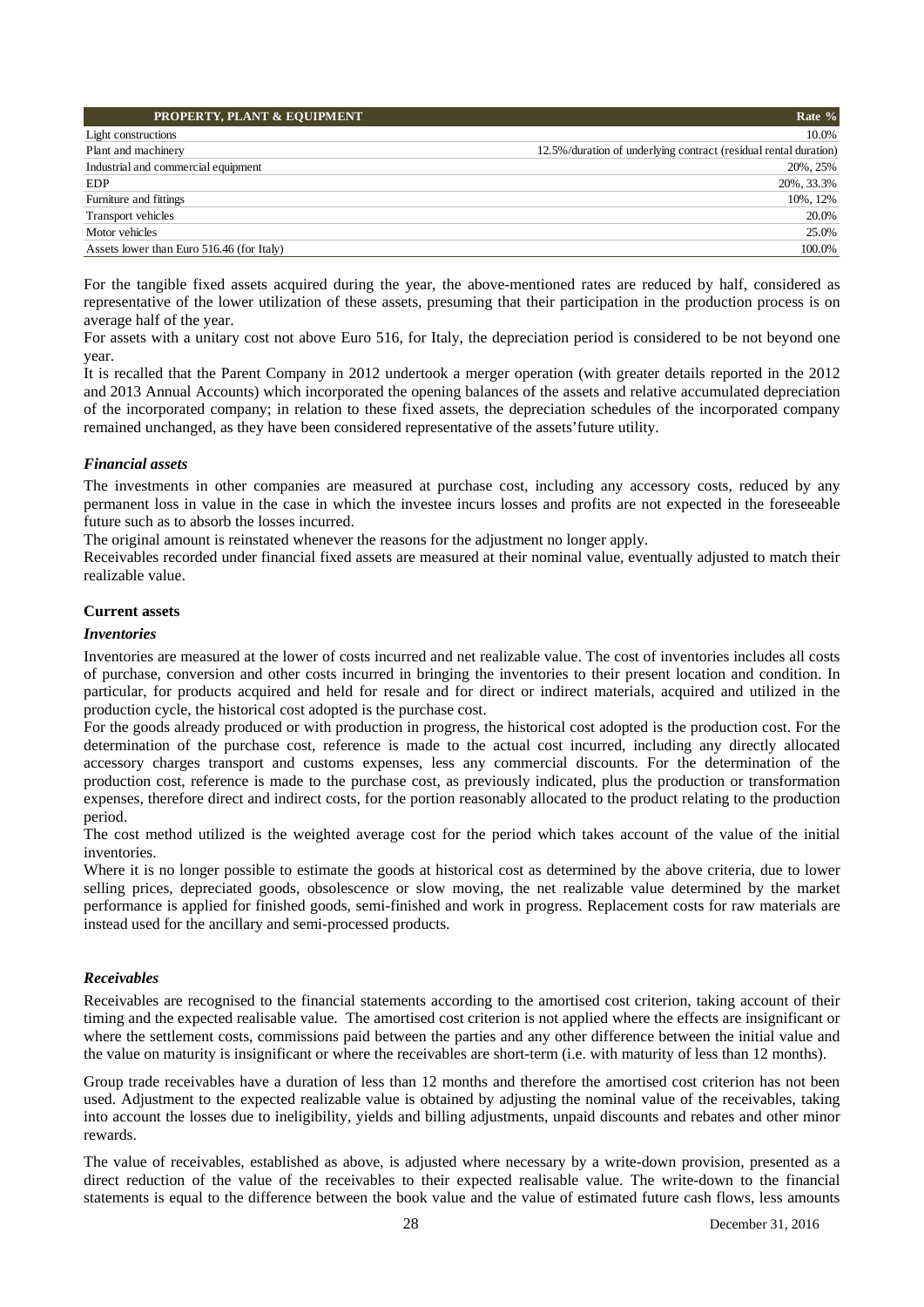which are not expected to be received. The write-down is recognised to the income statement.

Receivables from factoring, with no draw back options, are eliminated from the Balance Sheet.

# **Cash and cash equivalents**

Cash and cash equivalents are recorded at their nominal value. Cash and cash equivalents in foreign currencies are valued at the year-end exchange rate.

# *Prepayments and accruals*

Prepayments and accruals include the costs and revenues accruing in the year but due in subsequent years.

# **Provisions for risks and charges**

Provisions for risks and charges are recorded based on the principles of prudence and accruals and include provisions made to cover losses and debts of a certain nature and of a certain and probable existence, with uncertain amount and occurrence date.

The valuation of risks and charges which are dependent on future events considers also the information available after the period-end and up to the preparation of the present financial statements.

The provisions reflect the best estimate on the basis of available information at the reporting date. Potential liabilities which are only considered possible are described in the notes.

# **Employee severance indemnities**

The employee severance indemnities recorded in the financial statements represent the actual debt of the Company with its employees at the reporting date, net of any advances to employees and payments to the complementary pension funds indicated by the employees or to the INPS Treasury Fund, pursuant to Article 1, paragraph 755 and thereafter of Law No. 296/06, Italian legislation..

These liabilities are subject to index-linked revaluation.

# **Payables**

Payables are recognised according to the amortised cost criterion, taking account of their timing. The amortised cost criterion is not applied to payables where the effects are insignificant. Effects are considered insignificant for short-term payables (i.e. with maturity of less than 12 months). For the amortised cost criterion, reference should be made to receivables.

The payables contracted by the company with duration of less than 12 months and before January 1, 2016, both commercial and financial, were recognised at their nominal value.

# *Derivative financial instruments*

The Group holds derivative financial instruments in order to hedge its exposure to interest rate and exchange rate movements.

Derivative financial instruments are financial assets and liabilities, recognised at fair value.

Derivatives are classified as hedging instruments only when, on the initiation of hedging, a strict and documented correlation exists between the characteristics of the hedged item and those of the hedging instrument, this hedging connection is formally documented and the effect of the hedge, periodically verified, is high.

When the hedged derivatives cover the risk of a change in the fair value of the instruments hedged (**fair value hedge**), these are recorded at fair value through the income statement; therefore, the hedged items are adjusted to reflect the changes in fair value associated with the risk covered.

Where derivatives hedge a risk of changes in future cash flows of the hedged instrument (**cash flow hedge**), the effective portion of profits or losses of the derivative financial instrument are suspended to net equity. The ineffective portion of the profits and losses associated with a hedge are recognised to the income statement. When the related transaction is realized, the accumulated gains and losses that have been recorded to equity are recognized in the income statement (to adjust or supplement the income statement accounts affected by the hedged cash flows). The Company applies hedge accounting to cover the fluctuation of cash flows due to exchange rates and interest rates.

Therefore, the changes of the relative fair value of derivative hedging financial instruments are recognised to:

 income statement in the case of the hedging of the fair value of an asset or liability recognised to the financial statements and the changes to the fair value of hedged instruments (if the change to the fair value of the hedged item is greater in absolute value terms than the change in the fair value of the hedging instrument, the difference is recognised to the income statement account to which the hedged item relates);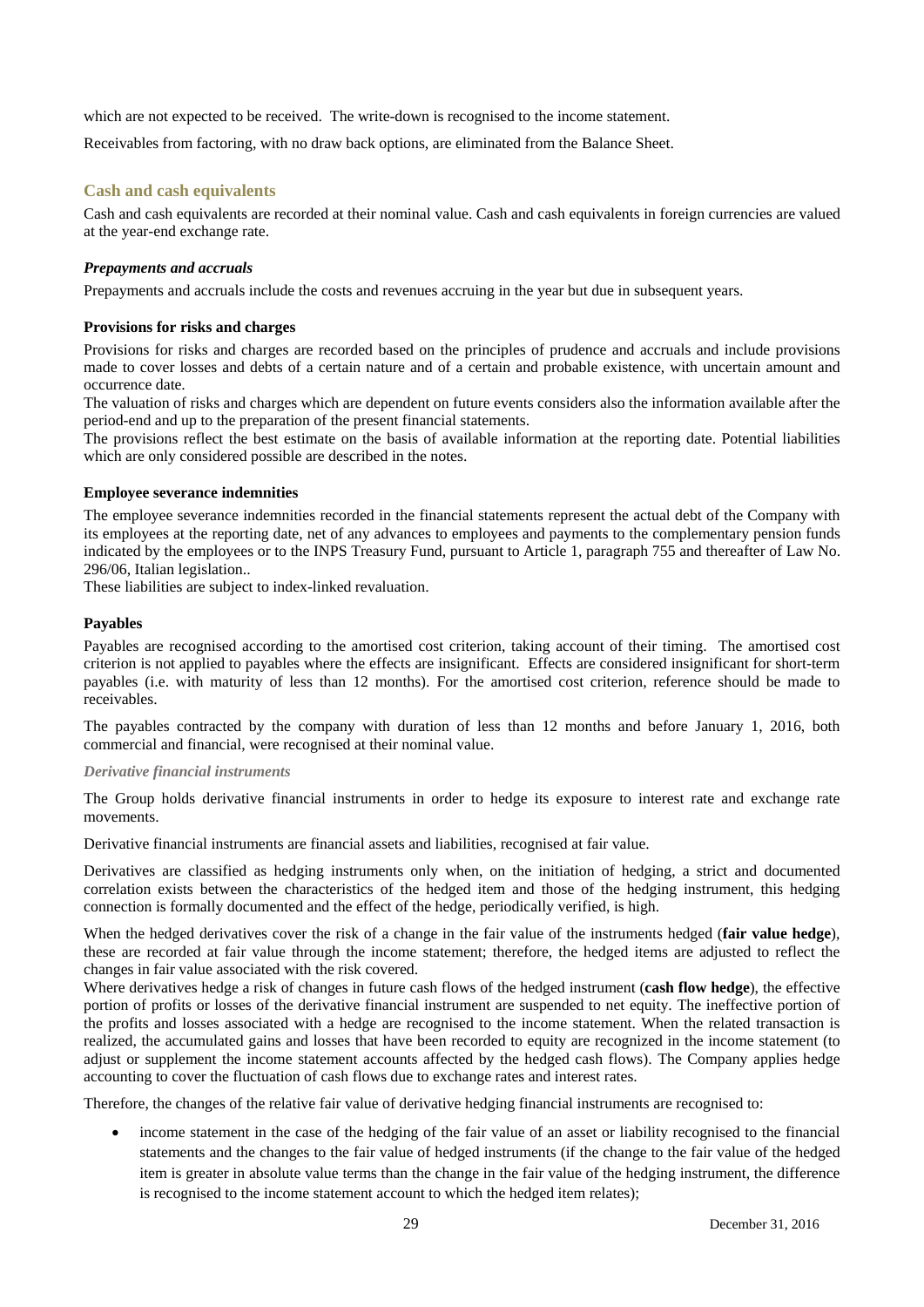a separate net equity reserve ("Reserve for future cash flow hedging operations") in the case of the hedging of cash flows in a manner which offsets the effects of the cash flows hedged (the ineffective component, in addition to the change in the time value of options and forwards, is classified to the income statement).

# **Accrued income and prepaid expenses**

Accrued income and prepaid expenses and accrued expenses and deferred income, calculated on the accruals basis, relate to the portion of costs and income referring to two or more years; accrued income and expenses refer to costs and income of the current period to be settled in future periods, while prepaid expenses and deferred income refer to costs and income already paid related to future periods.

# **Revenue and costs**

Costs and revenues are recognized based on the accruals principle, independently of the receipt or payment date, net of returns (also through the recording of a provision under liabilities), allowances and bonuses. Related party transactions are carried out at normal market conditions.

# *Dividends*

Dividends are recognised in the year in which they are approved. They are recorded as financial income independently of the nature of the distributable reserves.

#### **Income taxes**

Income taxes are recorded in accordance with the accruals principle; therefore, they include:

- ‐ the current taxes paid or to be paid, determined in relation to the assessable income in accordance with current provisions and tax rates;
- ‐ the amount of deferred tax assets or liabilities, determined in relation to the temporary difference between the values recorded in the financial statements and the corresponding fiscal values, arising or cancelled in the period.

In compliance with the prudence principle, deferred tax liabilities on the suspended taxes reserve are not recorded when there is a limited probability of distributing these reserves to Shareholders and the deferred tax assets are only recorded where there is reasonable certainty of their recovery.

In this regard, for the Italian Group companies, Article 1, paragraph 61 of the 2016 Stability Law establishes that, with effect for tax periods subsequent to December 31, 2016 (and therefore effective from January 1, 2017), the IRES rate will be 24% instead of the current 27.5%. It was therefore necessary to adjust the tax rates to be applied for the calculation of deferred tax assets/liabilities.

The parent company Twin Set – Simona Barbieri S.p.A. acts as the consolidating company and calculates a single assessable base for the Italian Group companies adhering to the tax consolidation and therefore benefits from the possibility of offsetting assessable income with assessable losses in a single tax declaration. The company took part in the Twin Set Shoes S.r.l. tax consolidation at December 31, 2016.

The companies involved in the tax consolidation transfer to the consolidating company its assessable income (assessable income or tax loss); the consolidating company recognises a receivable equal to the IRES to be paid (the consolidated company recognises a payable to the consolidating company).

# **Translation of amounts not denominated in Euro**

The current receivables and payables in foreign currencies at the balance sheet date are adjusted to the exchange rate as of December 31, 2016. Gains and losses arising from the translation of the individual current receivables and payables are respectively credited and debited to the income statement as financial items. Any net gain from the translation of the foreign currency amounts, deriving from the valuation at period-end and recorded in the income statement, is recorded in a specific non-distributable reserve until the gain is realized. Revenues and costs are converted at the average exchange rate which approximates the exchange rate at the date of the respective operations.

# **Use of estimates**

The preparation of the current Consolidated Financial Statements requires management's estimates and assumptions on the values of the assets and liabilities in the financial statements and on the information relating to the assets and potential liabilities at the Consolidated Financial Statement date. The estimates and assumptions used are based on past experience and other factors considered relevant. However, actual results could differ from the estimates. Estimates and assumptions are reviewed periodically and the impacts of any resulting changes are recognized directly in the income statement in the period in which the estimates are revised, if the revision impacts only that period, or also in future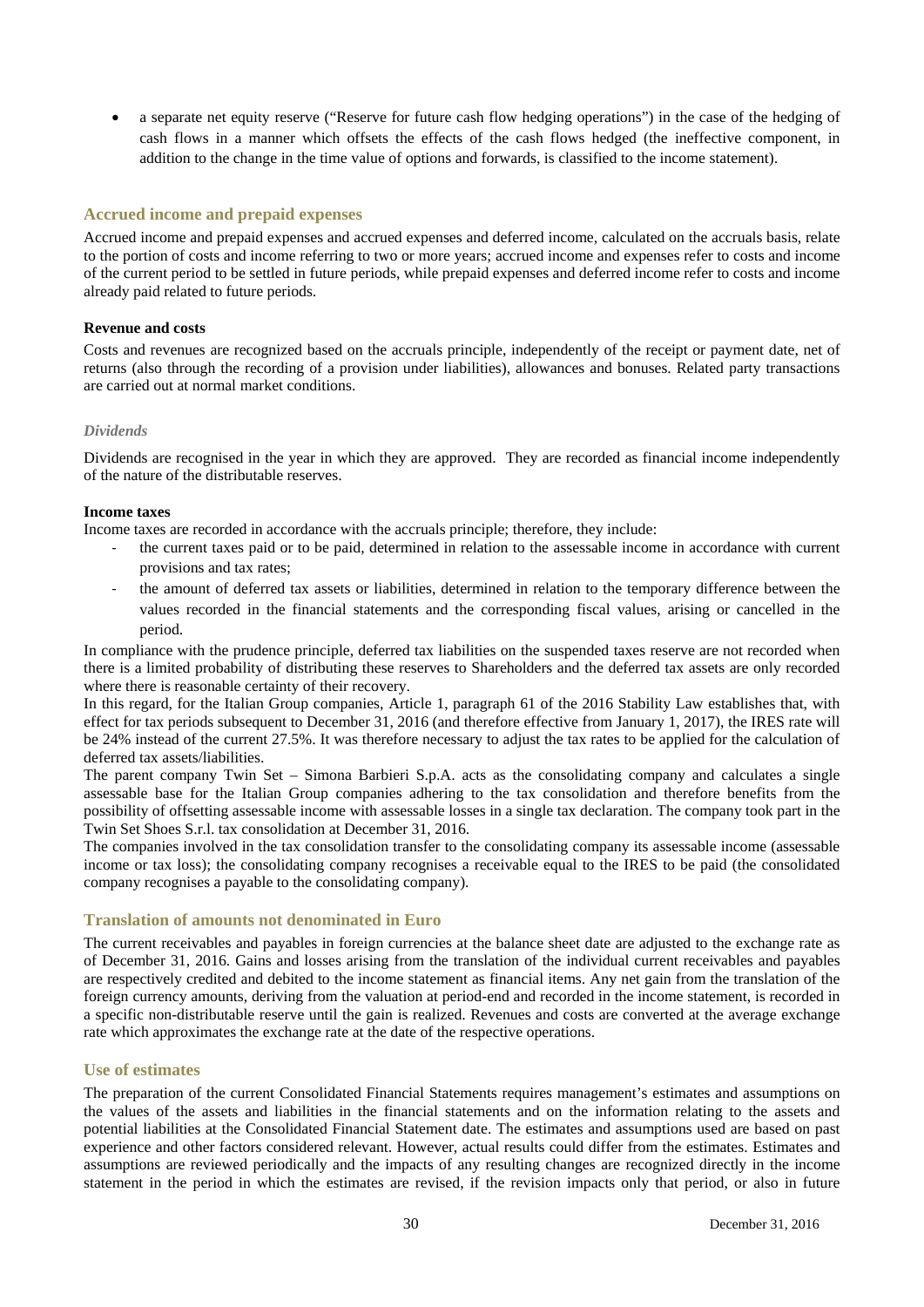periods, if the revision impacts both the current and future periods. The most significant accounts concerned by these uncertainties are the obsolescence provision, the doubtful debt provision and the provision for risks and charges and goodwill impairment and the valuation of goodwill.

# **Reconciliation between net equity at December 31, 2015 according to previous Italian GAAP and that at January 1, 2016 according to new Italian GAAP**

#### **CHANGES IN EQUITY ACCOUNTS (ART. 38, par. 1, lett. c) Legs. Decree 127/91**

| in Euro                                         | 01/01/2015  | Result 2015  | Reserve for<br>hedging<br>operations<br>(FV) | Other net equity<br>movements | 31/12/2015 restated /<br>$01/01/2016$ as per new<br>standards |
|-------------------------------------------------|-------------|--------------|----------------------------------------------|-------------------------------|---------------------------------------------------------------|
| 2015 Net Equity as per<br>previous Italian GAAP | 120,459,620 | (10,640,474) | $\blacksquare$                               | 298,353                       | 110,117,499                                                   |
| Fair Value Changes                              | ۰           | ٠.           | (1,494,332)                                  |                               | (1,494,332)                                                   |
| 2015 Net Equity as per<br>new Italian GAAP      | 120,459,620 | (10,640,474) | (1,494,332)                                  | 298,353                       | 108,623,167                                                   |

The fair value of derivatives should be recognised by the Group to the balance sheet. This had a negative impact on Net Equity at January 1, 2016 of Euro 1,494 thousand.

#### **Effects on the restated 2015 balance sheet and income statement**

Supplementing the reconciliation of net equity at January 1, 2016, together with the comments on the adjustments made to the balances according to the new Italian GAAP, the restatement of the balance sheet at December 31, 2015 and the 2015 income statement are attached which indicate for each item in separate columns:

- the balances at December 31, 2015;
- the reclassified amounts due to the different presentation rules under the new Italian GAAP;
- the adjusted amounts following application of the new Italian GAAP;
- the final balances restated according to the new Italian GAAP.

For comments upon the adjustments to the balance sheet and the income statement, reference should be made to the corresponding notes above. For the reclassifications, we highlight that following the elimination of the section concerning extraordinary positive and negative income components, the Group restated extraordinary income of Euro 38 thousand to "Other revenues"; extraordinary charges of Euro 248 thousand to "Other operating costs" and for Euro 36 thousand to "Income taxes concerning prior years". Following the elimination of the section, "Discounts on the bond loan" and "Other prepayments and accrued income" were reclassified under assets in the Balance Sheet.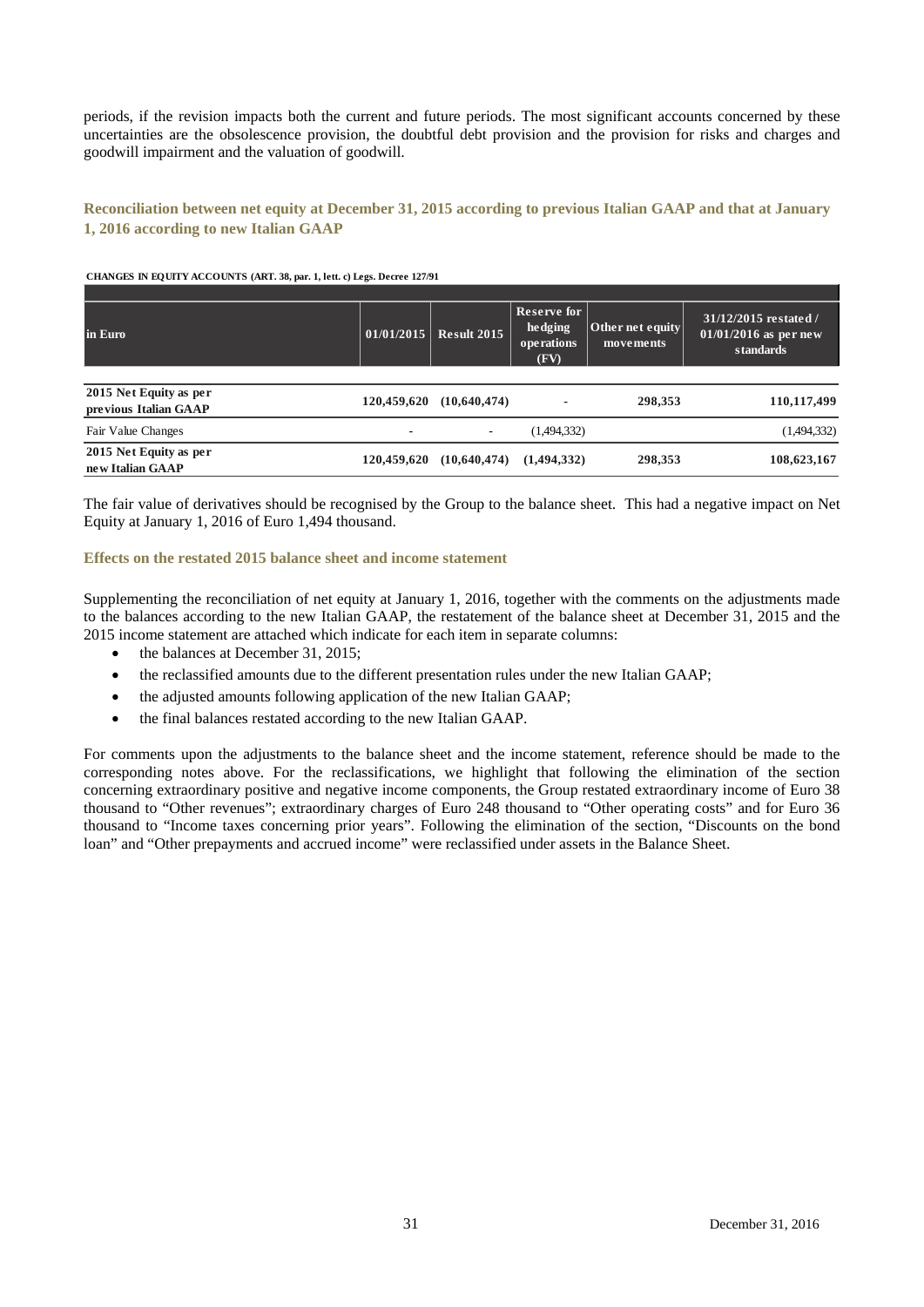# **Approved 2015 Consolidated Balance Sheet vs restated**

| in Euro                                                                   | 31/12/2015 approved      | <b>Reclassifications</b> | <b>Adjustments</b>       | 31/12/2015 restated |
|---------------------------------------------------------------------------|--------------------------|--------------------------|--------------------------|---------------------|
| <b>ASSETS</b>                                                             |                          |                          |                          |                     |
| <b>B. FIXED ASSETS</b>                                                    |                          |                          |                          |                     |
| <b>B.I INTANGIBLE FIXED ASSETS</b>                                        |                          |                          |                          |                     |
| B.I.1 Start up and formation expenses                                     | 582,801                  |                          |                          | 582,801             |
| B.I.3 Industrial patents and intellectual property rights                 | 4,147,091                | ÷,                       | L.                       | 4,147,091           |
| B.I.4 Concessions, licenses, trademarks and similar rights                | 24,429,313               |                          |                          | 24,429,313          |
| B.I.5 Goodwill                                                            | 183,409,428              | L.                       | L,                       | 183,409,428         |
| B.I.6 Assets in progress & advances                                       | 389,265                  |                          |                          | 389,265             |
| B.I.7 Other intangible assets                                             | 29,482,857               | ÷,                       |                          | 29,482,857          |
| TOTAL INTANGIBLE FIXED ASSETS                                             | 242,440,755              | $\overline{a}$           |                          | 242,440,755         |
| <b>B.II PROPERTY, PLANT &amp; EQUIPMENT</b>                               |                          |                          |                          |                     |
| B.II.1 Land and buildings                                                 | 18,764                   | ÷,                       |                          | 18,764              |
| B.II.2 Plant and machinery                                                | 5,031,294                | $\overline{a}$           |                          | 5,031,294           |
| B.II.3 Industrial and commercial equipment                                | 322,021                  | ÷,                       |                          | 322,021             |
| B.II.4 Other tangible assets                                              | 5,311,139                | $\ddot{\phantom{1}}$     |                          | 5,311,139           |
| B.II.5 Construction in progress and advances                              |                          |                          |                          |                     |
| <b>Total PROPERTY, PLANT &amp; EQUIPMENT</b>                              | 10,683,218               | ÷,                       |                          | 10,683,218          |
| <b>B.III FINANCIAL FIXED ASSETS</b>                                       |                          |                          |                          |                     |
| B.III.1 Investments:                                                      | 5                        |                          |                          | $\mathfrak s$       |
| B.III.1.d Investments in other companies                                  | 5                        |                          |                          | 5                   |
| B.III.2.d Other receivables                                               | 1,129,984                | L.                       |                          | 1,129,984           |
| due within one year                                                       |                          |                          |                          |                     |
| due beyond one year                                                       | 1,129,984                |                          |                          | 1,129,984           |
| <b>Total FINANCIAL FIXED ASSETS</b>                                       | 1,129,989                | $\overline{\phantom{a}}$ | $\overline{\phantom{a}}$ | 1,129,989           |
| <b>TOTAL FIXED ASSETS</b>                                                 | 254,253,962              |                          |                          | 254,253,962         |
| <b>C. CURRENT ASSETS</b>                                                  |                          |                          |                          |                     |
|                                                                           |                          |                          |                          |                     |
| <b>C.I INVENTORIES</b>                                                    | 3,647,546                | L.                       |                          | 3,647,546           |
| C.I.1 Raw materials, ancillary and consumables                            | 2,606,736                |                          |                          | 2,606,736           |
| C.I.2 Work in progress and semi-finished products<br>C.I.4 Finished goods | 51,215,407               | ÷.                       |                          | 51,215,407          |
| <b>Total INVENTORIES</b>                                                  | 57,469,689               | $\overline{a}$           |                          | 57,469,689          |
|                                                                           |                          |                          |                          |                     |
| <b>C.II CURRENT RECEIVABLES</b>                                           |                          |                          |                          |                     |
| C.II.1 Trade receivables                                                  | 40,171,495               | ÷,                       |                          | 40,171,495          |
| C.II.4-bis Tax receivables                                                | 3,748,290                | ÷,                       |                          | 3,748,290           |
| C.II.4-ter Deferred tax assets                                            | 9,518,339                | ÷,                       |                          | 9,518,339           |
| due within one year                                                       | 4,209,691                |                          |                          | 4,209,691           |
| due beyond one year                                                       | 5,308,648                |                          |                          | 5,308,648           |
| C.II.5 Other receivables                                                  | 550,053                  |                          |                          | 550,053             |
| due within one year                                                       | 550,053                  |                          |                          | 550,053             |
| due beyond one year<br><b>Total CURRENT RECEIVABLES</b>                   | 53,988,177               |                          |                          | 53,988,177          |
|                                                                           |                          |                          |                          |                     |
| C.III FINANCIAL ASSETS NOT HELD AS FIXED ASSETS                           | ÷,                       |                          |                          |                     |
| C.III.5. - Derivative financial instruments - Assets                      |                          |                          | 525,587                  | 525,587             |
| <b>Total CURRENT FINANCIAL ASSETS</b>                                     | $\overline{\phantom{a}}$ | $\overline{\phantom{a}}$ | 525,587                  | 525,587             |
| C.IV CASH AND CASH EQUIVALENTS                                            |                          |                          |                          |                     |
| C.IV.1 Bank and postal accounts                                           | 38,805,765               | ÷,                       |                          | 38,805,765          |
| C.IV.2 Cheques                                                            |                          |                          |                          |                     |
| C.IV.3 Cash on hand                                                       | 233,320                  | $\sim$                   | ÷,                       | 233,320             |
| TOTAL CASH AND CASH EQUIVALENTS                                           | 39,039,085               |                          |                          | 39,039,085          |
| TOTAL CURRENT ASSETS                                                      | 150,496,951              | $\overline{\phantom{a}}$ | 525,587                  | 151,022,538         |
| D ACCRUED INCOME AND PREPAID EXPENSES                                     |                          |                          |                          |                     |
| D.II Other accrued income and prepaid expenses                            | 1,247,248                | 1,066,265                |                          | 2,313,513           |
| D.III Discount on bond loan                                               | 1,066,265                | (1,066,265)              |                          |                     |
| TOTAL ACCRUED INCOME AND PREPAID EXPENSES                                 | 2,313,513                |                          |                          | 2,313,513           |
| <b>TOTAL ASSETS</b>                                                       | 407,064,426              |                          | 525,587                  | 407,590,013         |
|                                                                           |                          |                          |                          |                     |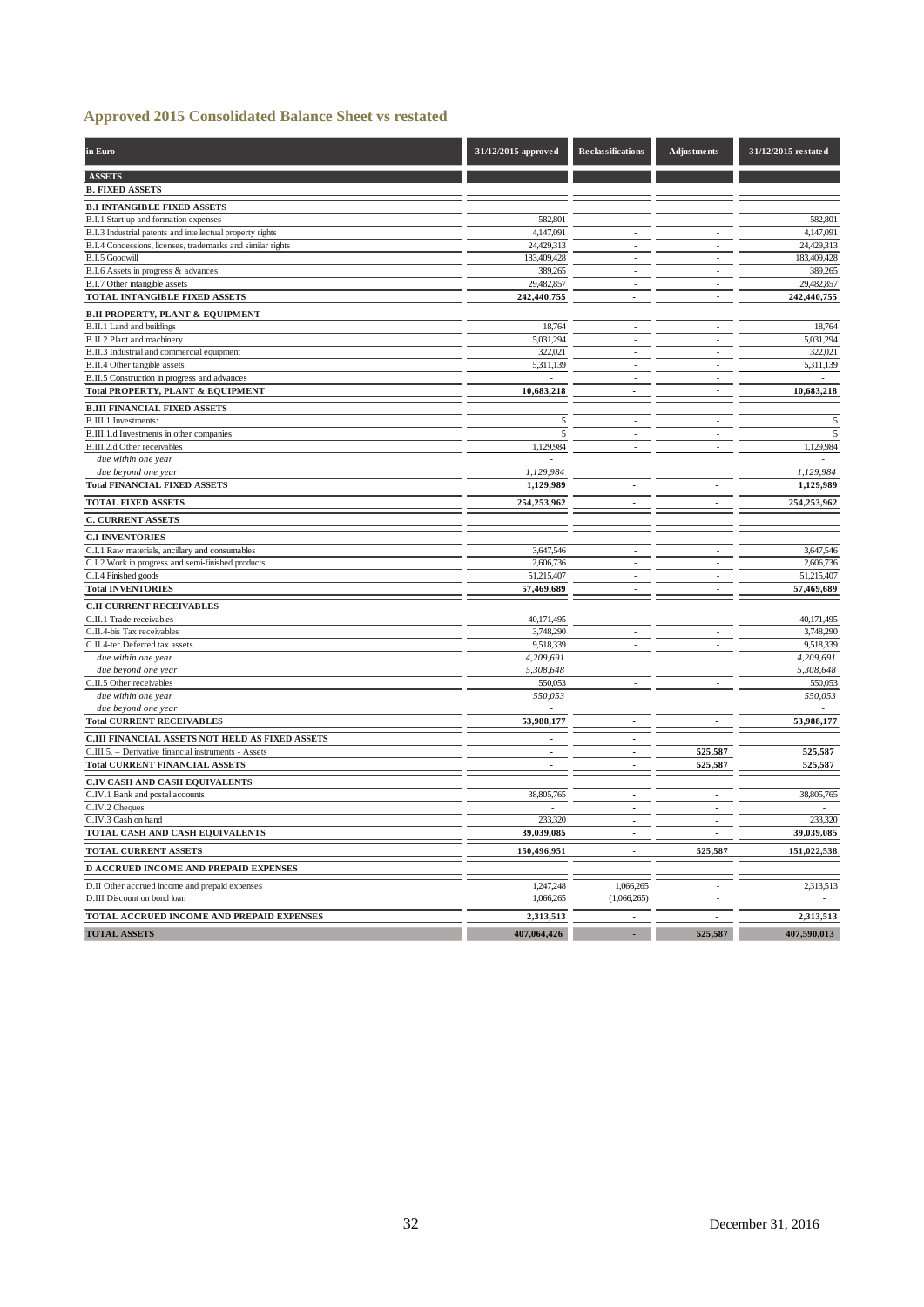| in Euro                                                          | 31/12/2015     | <b>Reclassifications</b> | Adjustments   | 31/12/2015 restated |
|------------------------------------------------------------------|----------------|--------------------------|---------------|---------------------|
| <b>LIABILITIES</b>                                               |                |                          |               |                     |
| <b>A. SHAREHOLDERS' EQUITY</b>                                   |                |                          |               |                     |
|                                                                  |                |                          |               |                     |
| A.I Share capital                                                | 522,400        |                          |               | 522,400             |
| A.II Share premium reserve                                       | 133,840,149    |                          |               | 133,840,149         |
| A.IV Legal reserve                                               | 104,480        |                          |               | 104,480             |
| A.VII Other reserve:                                             | 424,741        |                          |               | 424,741             |
| Exchange gains reserve                                           | 95,055         |                          |               | 95,055              |
| Translation reserve                                              | 329,686        |                          |               | 329,686             |
| A.VII Reserve for cash flow hedging operations                   |                |                          | (1,494,332)   | (1,494,332)         |
| A. VIII Retained earnings/(accumulated losses)                   | (14, 133, 797) | $\sim$                   |               | (14, 133, 797)      |
| A.IX Profit (loss) for the year                                  | (10, 640, 474) |                          |               | (10,640,474)        |
| TOTAL GROUP SHAREHOLDERS' EQUITY                                 | 110,117,499    |                          | (1, 494, 332) | 108,623,167         |
| Non-controlling Interests                                        |                |                          |               |                     |
| - Capital and reserves attributable to non-controlling interests | 261,011        |                          |               | 261,011             |
| - Profit/(loss) attributable to non-controlling interests        | 233,766        |                          |               | 233,766             |
| TOTAL SHAREHOLDERS' EQUITY ATTRIB. TO NON-CONTROLLING INTERESTS  | 494,777        |                          |               | 494,777             |
| TOTAL SHAREHOLDERS' EQUITY                                       | 110,612,276    |                          | (1, 494, 332) | 109,117,944         |
| <b>B. PROVISIONS FOR RISKS AND CHARGES</b>                       |                |                          |               |                     |
| B.1 Provision for pensions and similar obligations               | 4,432,216      |                          |               | 4,432,216           |
| B.2 Provision for taxation, including deferred tax liabilities   | 6,551,536      |                          | ä,            | 6,551,536           |
| B.3 Derivative financial instruments - liabilities               |                |                          | 2.019.919     | 2,019,919           |
| B.4 Other provisions                                             | 3,330,957      |                          |               | 3,330,957           |
| TOTAL PROVISIONS FOR RISKS AND CHARGES                           | 14,314,709     |                          | 2,019,919     | 16,334,628          |
| C. PROVISIONS FOR EMPLOYEE SEVERANCE INDEMNITIES                 | 710,186        |                          |               | 710,186             |
| <b>D. PAYABLES</b>                                               |                |                          |               |                     |
| D.1 Bonds                                                        | 150,000,000    |                          |               | 150,000,000         |
| D.3 Shareholder loan                                             | 75,169,816     |                          |               | 75,169,816          |
| due within one year                                              |                |                          |               |                     |
| due beyond one year                                              | 75,169,816     |                          |               | 75,169,816          |
| D.4 Bank loans                                                   | 890,065        |                          |               | 890,065             |
| due within one year                                              | 811,922        |                          |               | 811,922             |
| due beyond one year                                              | 78,143         |                          |               | 78,143              |
| D.6 Advances                                                     | 1,440,815      | $\overline{a}$           |               | 1,440,815           |
| D.7 Trade payables                                               | 42,992,236     |                          |               | 42,992,236          |
| D.12 Tax payables                                                | 3,393,573      |                          |               | 3,393,573           |
| D.13 Social security payables                                    | 1,262,871      |                          |               | 1,262,871           |
| D.14 Other payables                                              | 4,367,588      |                          |               | 4,367,588           |
| <b>TOTAL PAYABLES</b>                                            | 279,516,964    |                          |               | 279,516,964         |
| & ACCRUED EXPENSES AND DEFERRED INCOME                           |                |                          |               |                     |
| E.II Other accrued expenses and deferred income                  | 1,910,291      |                          |               | 1,910,291           |
| TOTAL ACCRUED EXPENSES AND DEFERRED INCOME                       | 1,910,291      |                          |               | 1,910,291           |
| <b>TOTAL LIABILITIES</b>                                         | 407,064,426    |                          | 525,587       | 407,590,013         |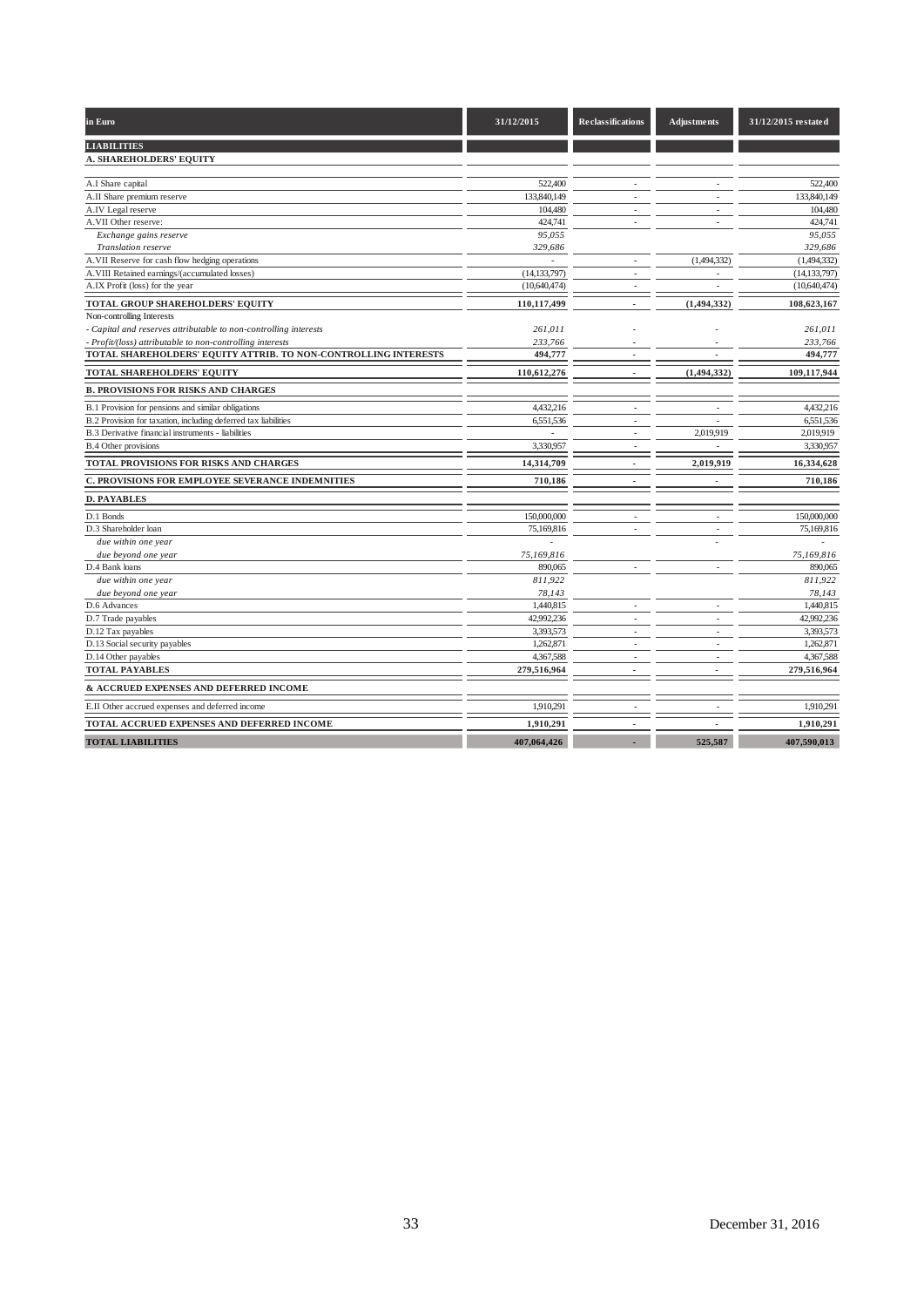# **Approved 2015 Consolidated Income Statement vs restated**

| in Euro                                                                         | 2015 approved  | <b>Reclassifications</b> | 2015 restated  |
|---------------------------------------------------------------------------------|----------------|--------------------------|----------------|
|                                                                                 |                |                          |                |
| <b>A. VALUE OF PRODUCTION</b>                                                   |                |                          |                |
| A.1 Revenues from sales and services                                            | 243,522,362    |                          | 243,522,362    |
| A.2 Change in work in progress, semi-finished and finished products inventories | (559, 094)     | $\blacksquare$           | (559, 094)     |
| A.4 Internally produced fixed assets                                            | 329,426        |                          | 329,426        |
| A.5 Other revenues and income                                                   | 2,250,775      | 37,565                   | 2,288,340      |
| A.5.b Revenues and other income                                                 | 2,250,775      | 37,565                   | 2,288,340      |
| <b>TOTAL VALUE OF PRODUCTION</b>                                                | 245,543,469    | 37,565                   | 245,581,034    |
| <b>B. COSTS OF PRODUCTION</b>                                                   |                |                          |                |
| B.6 Raw materials, ancillary, consumables and goods                             | 86,193,458     |                          | 86,193,458     |
| <b>B.7 Services</b>                                                             | 67.141.697     | ä,                       | 67,141,697     |
| B.8 Rent, lease & similar                                                       | 17,755,697     | ٠                        | 17,755,697     |
| <b>B.9 Personnel costs</b>                                                      | 30,227,596     | ÷,                       | 30,227,596     |
| B.9.a Salaries and wages                                                        | 22,771,378     |                          | 22,771,378     |
| B.9.b Social security contributions                                             | 6,182,090      |                          | 6,182,090      |
| B.9.c Employee severance indemnities                                            | 1,274,128      |                          | 1,274,128      |
| B.9.e Other personnel costs                                                     |                |                          |                |
| B.10 Amortisation, depreciation and write-downs                                 | 28,336,503     | $\blacksquare$           | 28,336,503     |
| B.10.a Amortisation of intangible fixed assets                                  | 20,453,490     |                          | 20,453,490     |
| B.10.b Depreciation of tangible fixed assets                                    | 2,658,579      |                          | 2,658,579      |
| B.10.c Other fixed asset write-downs                                            | 2,188,075      |                          | 2,188,075      |
| B.10.d Write-down of current and liquid assets                                  | 3,036,359      |                          | 3,036,359      |
| B.11 Change in raw materials, ancillary, consumables and goods                  | 1,107,980      |                          | 1,107,980      |
| <b>B.12 Provisions for risks</b>                                                | 1,352,941      |                          | 1,352,941      |
| <b>B.14 Other operating costs</b>                                               | 2,498,814      | 247,535                  | 2,746,349      |
| <b>TOTAL COSTS OF PRODUCTION</b>                                                | 234,614,686    | 247,535                  | 234,862,221    |
|                                                                                 |                |                          |                |
| Difference between value and costs of production                                | 10,928,783     | (209, 970)               | 10,718,813     |
| C. FINANCIAL INCOME AND CHARGES                                                 |                |                          |                |
| C.16 Other financial income                                                     | 27,277         | $\blacksquare$           | 27,277         |
| C.16.d Other financial income                                                   | 27,277         |                          | 27,277         |
| C.16.d.4 Financial income from investments in other companies                   | 27,277         |                          | 27,277         |
| C.17 Interest and other financial charges                                       | (15, 134, 582) | $\blacksquare$           | (15, 134, 582) |
| C.17.d Interest and other financial charges                                     | (15, 134, 582) |                          | (15, 134, 582) |
| C.17-bis Exchange gains and losses                                              | (1,063,025)    |                          | (1,063,025)    |
| TOTAL FINANCIAL INCOME AND CHARGES                                              | (16, 170, 330) | ÷.                       | (16, 170, 330) |
| <b>D. ADJUSTMENTS TO FINANCIAL ASSETS</b>                                       |                |                          |                |
| TOTAL ADJUSTMENTS TO FINANCIAL ASSETS                                           |                |                          |                |
|                                                                                 |                |                          |                |
| E. EXTRAORDINARY INCOME AND CHARGES                                             |                |                          |                |
| E.20 Extraordinary income                                                       | 37,565         | (37, 565)                | ٠              |
| E.20.b Other extraordinary income                                               | 37,565         | (37, 565)                |                |
| E.21 Extraordinary charges                                                      | (283, 948)     | 283,948                  |                |
| E.21.b Taxes relating to prior years                                            | (36, 413)      | 36,413                   |                |
| E.21.c Others extraordinary charges                                             | (247, 535)     | 247,535                  |                |
| TOTAL EXTRAORDINARY INCOME AND CHARGES                                          | (246, 383)     | 246,383                  |                |
| Profit/(loss) before taxes                                                      | (5,487,930)    | 36,413                   | (5,451,517)    |
| 20 Income taxes                                                                 | (4,918,778)    | (36, 413)                | (4,955,191)    |
| 20.a Current taxes for the year                                                 | (7,856,792)    |                          | (7,856,792)    |
| 20.b Prior year taxes                                                           |                | (36, 413)                | (36, 413)      |
| 20.c Deferred tax income                                                        | 769,619        |                          | 769,619        |
| 20.d Deferred tax charge                                                        | 2,168,395      | ٠                        | 2,168,395      |
| 23 Profit/(loss) for the year                                                   | (10, 406, 708) | ä,                       | (10, 406, 708) |
| Profit attributable to non-controlling int.                                     | 233,766        | ä,                       | 233,766        |
| Group Net Profit/(loss)                                                         | (10, 640, 474) |                          | (10,640,474)   |
|                                                                                 |                |                          |                |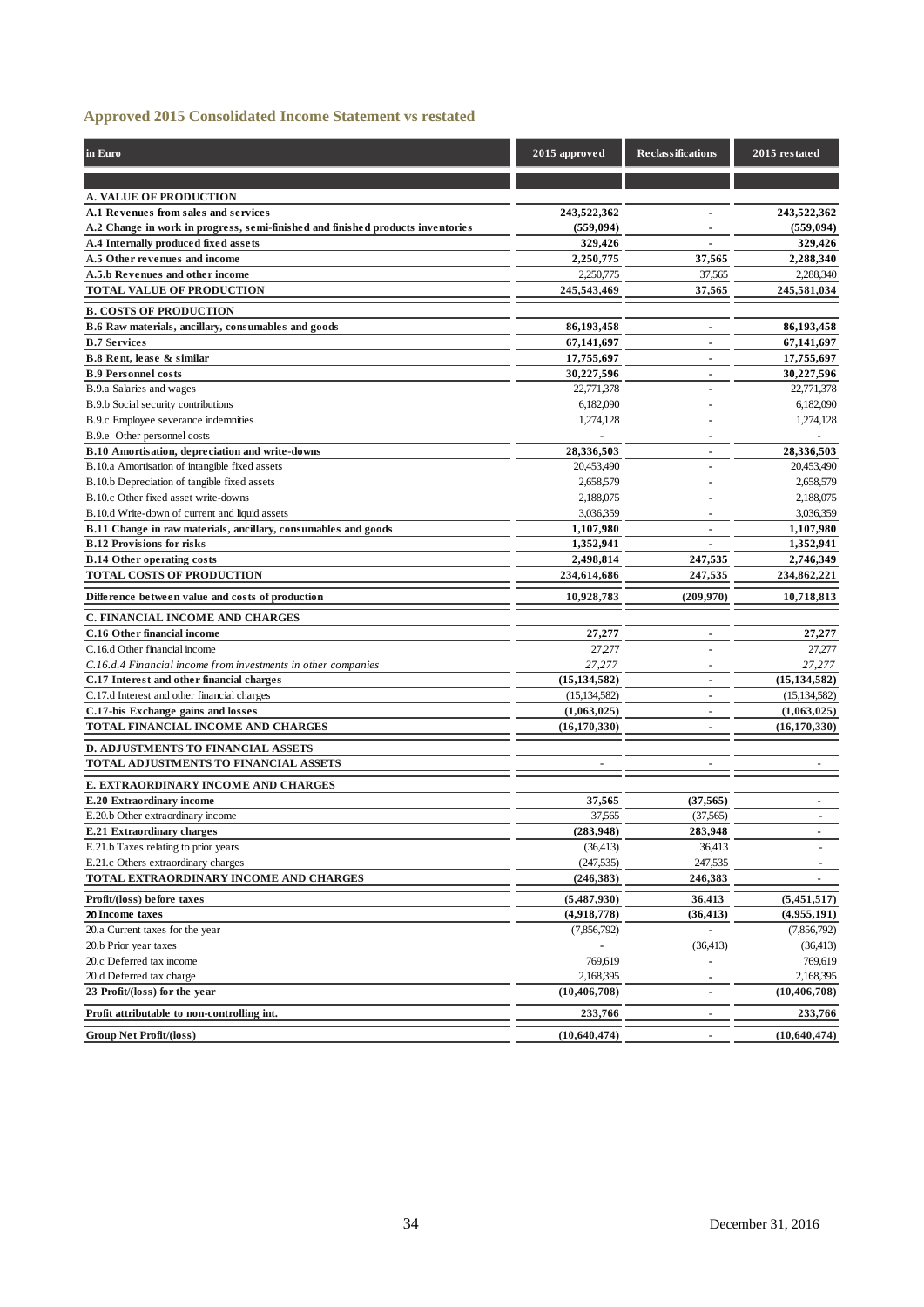# **Comments on the Asset and Liability Items**

The changes in the asset and liability accounts are illustrated in the tables below.

#### **Assets**

There are no financial charges posted to assets accounts in the Balance Sheet for the current year.

#### *Fixed assets*

The following tables illustrate the changes in the intangible, tangible and financial fixed assets, and are presented by individual asset category: the purchase or production cost, the accumulated amortization and depreciation at the beginning of the year, the acquisitions, the disposals and the net book value.

At the reporting date, there are no fixed assets whose value is permanently below the net book value.

#### *Intangible assets*

The changes in the intangible assets during the period were as follows:

| CHANGES IN INTANGIBLE ASSETS (ART.38, par. 1, lett. c) Legs. Decree 127/91) |                      |              |             |                     |           |                      |                  |                           |                |                              |                              |             |                      |              |             |  |
|-----------------------------------------------------------------------------|----------------------|--------------|-------------|---------------------|-----------|----------------------|------------------|---------------------------|----------------|------------------------------|------------------------------|-------------|----------------------|--------------|-------------|--|
| <b>ACCOUNT</b>                                                              |                      | 31/12/2015   |             |                     |           | Changes in the year  |                  |                           |                |                              | Change in consolidation area |             | 31/12/2016           |              |             |  |
| in Euro                                                                     | <b>Historic cost</b> | Acc. amort.  | <b>NRV</b>  | <b>Acquisitions</b> | Reclass.  |                      | <b>Decreases</b> |                           | Amortisation   |                              |                              | Exc. diffs. | <b>Historic cost</b> | Acc. amort.  | <b>NBV</b>  |  |
|                                                                             | 31/12/2015           | 31/12/2015   | 31/12/2015  | 2015                | 2015      | <b>Historic cost</b> |                  | Acc. amort.   Write-downs | 2016           | Historic cost   Acc. deprec. |                              | 2016        | 31/12/2016           | 31/12/2016   | 31/12/2016  |  |
| Start up and formation expenses                                             | 1.379.029            | 796.228)     | 582.801     | 16,630              |           |                      |                  |                           | (308.913)      | (76, 692)                    | 66,208                       |             | 1.318.967            | (1.038.933)  | 280,034     |  |
| Industrial patents and intellectual property                                | 7,995,317            | (3.848.226)  | 4,147,091   | 1.162.671           | 296,161   |                      |                  | (2.929)                   | (1.663, 442)   |                              |                              | 729         | 9,454,878            | (5.514.597)  | 3.940.281   |  |
| Concessions, licenses, trademarks & similar rights                          | 29,424,480           | (4.995.167)  | 24,429,313  | 92.250              |           |                      |                  |                           | (1.587.092)    |                              |                              |             | 29.516.730           | (6.582.259)  | 22.934.471  |  |
| Goodwill                                                                    | 218,462.713          | (35.053.285) | 183,409,428 | 1,000,000           |           |                      |                  |                           | (11.952.479)   | (164,800)                    | 32,045                       |             | 219.297.913          | (46,973,719) | 172.324.194 |  |
| Assets in progress and advances                                             | 389,265              |              | 389.265     | 823,093             | (387.667) |                      |                  |                           |                |                              |                              |             | 824,691              |              | 824,691     |  |
| Other intangible assets                                                     | 43,294,299           | (13.811.442) | 29.482.857  | 4.362.841           | 91,506    | (33.575)             | 33,569           | (457.763)                 | (5.128.889)    | (8.441)                      | 5.588                        | 152.477     | 47,859,107           | (19,358,937) | 28,500.170  |  |
| <b>Total intanzible assets</b>                                              | 300.945.103          | (58.504.348) | 242,440,755 | 7.457.485           |           | (33, 575)            | 33,569           | (460.692)                 | (20, 640, 815) |                              |                              | 153,206     | 308,272,286          | (79.468.445) | 228.803.841 |  |

The start up and formation expenses include incorporation expenses and formation expenses incurred by the Parent Company and its subsidiaries.

These expenses increased in the year by Euro 17 thousand, due to costs incurred by the overseas subsidiaries (TS France, TS Belgium and TS Spain) for share capital increases.

Industrial patents and intellectual property rights includes the costs for software licenses for indefinite use, principally held by the Parent Company.

The increases and reclassifications totalling Euro 1,459 thousand refer principally for Euro 367 thousand to costs incurred for the Online Shopping project (of which Euro 261 thousand concerning the replacement of our custom ecommerce platform), for Euro 242 thousand to consultancy and installation for the Oracle JDE and Hyperion operating systems, for Euro 191 thousand to costs incurred for IT consultancy, principally for the development of the MPsoft operating system, Euro 99 thousand for implementation of the "Supply Chain" project involving the activation of an e-Procurement web application for the sharing of a range of information with suppliers of finished products (including orders, expected delivery dates, state of production data, quality inspections during production and before shipping, the return of goods to the transporter and the delivery company in Italy), Euro 77 thousand to costs incurred for installation of the "PLM" software for the management of product technical information (the first phase of the project consisted of the installation of the basic functionalities and an initial product technical sheet was completed in 2014; the second phase concerned the development of the software modules to support the "costing and pricing" process concluded in 2015, with the third phase concerning the development of the Tex Define and Inspection Reports concluding in 2016), for Euro 176 thousand the introduction of an iPad application for the collection of orders by agents and by sales personnel of the owned Show Rooms: the project includes the activation of applications for the management of budgets/targets for each client, sales campaign appointments and client datasheets.

"Concessions licenses, trademarks and similar rights" reflects at period-end the net book value of the brand held by the Parent Company - "TWINSET Simona Barbieri" - in addition to minor brands, principally "SCEE" and "Girl", in relation to which the Parent Company made investments – Euro 92 thousand - for maintenance and/or new registrations of existing trademarks in their respective territories.

This account includes also the allocation of purchase price excess arising from the merger of Light Force and Fuori dal Sacco 2 for Euro 27,380 thousand ("premium paid") to the main trademark "TWINSET Simona Barbieri", which is amortized on a straight-line basis over twenty years.

Finally, it is recalled that in the financial statements at December 31, 2005, the incorporated LF undertook, on the basis of an experts' opinion, the monetary revaluation of the above-mentioned brand, as permitted by Law 266/05 for Euro 1 million; consequently, in accordance with Article 10 of Law No. 72 of March 19, 1983 and in accordance with subsequent laws on monetary revaluation and for a better understanding of the changes in the cost of this trademark, we summarize the movements below: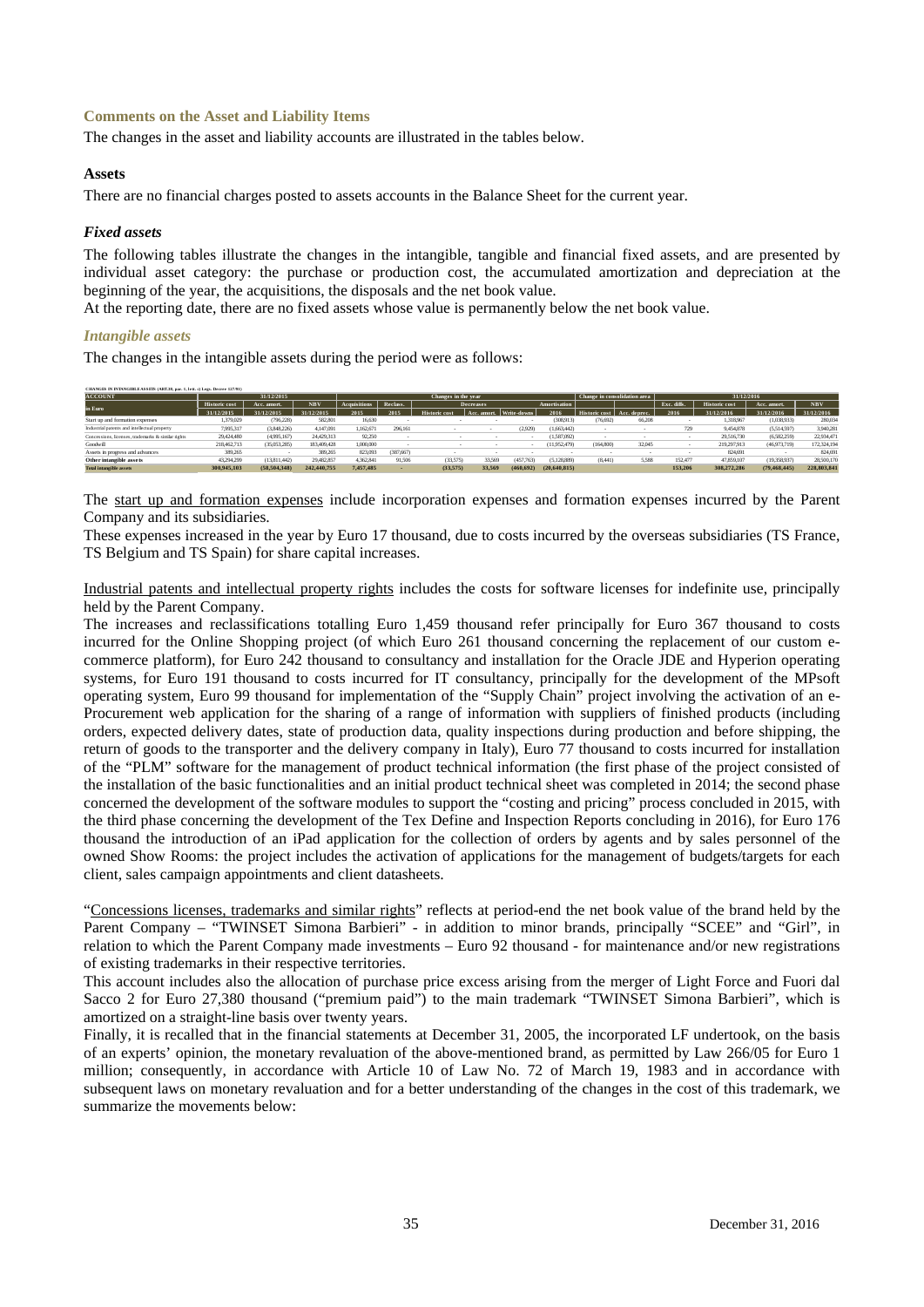| <b>Description</b>  | Initial historical<br>cost | <b>Revaluation Law</b><br>266/2005 | <b>Cumulative</b><br><i>increases</i> | Allocation of<br>merger deficit | <b>Historical cost at</b><br>31/12/2016 |
|---------------------|----------------------------|------------------------------------|---------------------------------------|---------------------------------|-----------------------------------------|
| "Twinset - Simona   |                            | 1.000.000                          |                                       |                                 |                                         |
| Barbieri" trademark | 8.071                      |                                    | 364,704                               | 27,380,297                      | 28,753,072                              |

The item includes in addition the know-how acquired from the TS Shoes conferment in 2014, which at December 3, 2016 had a residual value of Euro 309 thousand.

Goodwill totalled at December 31, 2016 Euro 172,324 and includes for Euro 162,814 thousand Parent Company goodwill recorded, as the residual amount, following the allocation of the merger deficit arising from the merger operation, relating to the Company and amortized on a straight-line basis over twenty years. This also includes costs incurred by the Parent Company and by TS France (totalling Euro 8,841 thousand) with reference to the commercial goodwill acquired within the Retail development. The residual part concerns the goodwill of the subsidiary TS Shoes (Euro 669 thousand).

The increase in the year of Euro 1,000 thousand relates to the goodwill paid by the Parent Company for the new Boutique in Milan Buenos Aires.

The decrease in the year of Euro 133 thousand relates to the deconsolidation of Tessitura Sidoti.

Intangible assets in progress and advances total Euro 825 thousand and exclusively comprise assets of the Parent Company and specifically: Euro 500 thousand for costs incurred for the new Venice Boutique, whose opening is scheduled for the beginning of April 2017, Euro 182 thousand for costs relating to IT projects concluding in 2017, Euro 111 thousand for costs incurred for the canteen expansion and Factory Outlet at the new headquarters, Euro 32 thousand for costs incurred for a number of Shopping Online projects.

Other intangible assets amount to Euro 28,500 thousand and principally comprise leasehold improvements (for a total of Euro 10,006 thousand), of which: Euro 6,686 thousand concerning the Parent Company, Euro 1,386 thousand concerning TS Spain, Euro 693 thousand concerning TS France, Euro 615 thousand concerning TS Belgium and Euro 626 thousand concerning TS East, in addition to deferred costs incurred for the acquisition of rental contracts and accessory charges for strategic stores (for a total of Euro 15,163 thousand, of which: Euro 7,979 thousand concerning the Parent Company, Euro 2,697 thousand concerning TS Deutschland, Euro 1,956 thousand concerning TS France, Euro 1,394 thousand concerning TS Spain, Euro 1,001 thousand concerning TS Belgium and Euro 136 thousand concerning TS East) and costs incurred by the Parent Company following the issue of the Bond (Euro 3,143 thousand).

The increases and reclassifications of Euro 4,454 thousand principally relate to costs incurred in 2016 by the Parent Company for the opening of the new headquarters (Euro 2,230 thousand), for the new sales points in Genoa, Milan Buenos Aires, Taormina, Naples Filangeri and Seregno (for a total of Euro 806 thousand) and for the opening of the new Milan Show Room (Euro 306 thousand). In addition, investments were undertaken by TS France for the opening of the Cannes and Galeries Lafayette Boutiques (Euro 386 thousand), by TS Belgium for the opening of the Ghent Boutique (Euro 189 thousand), by TS Spain, principally for the opening of the Madrid Boutique (Euro 167 thousand) and by TS East, principally for the opening of Vnukovo Outlet (Euro 107 thousand).

The decreases in the year mainly related to the closure of the Soratte Outlet (reopened at the Fiano Romano Outlet), of the Milano Centrale store, a temporary store opened for the Milan Expo and closed in May 2016 following its conclusion.

# *Property, plant and equipment*

**CHANGES IN PROPERTY, PLANT & EQUIPMENT (ART.38, par. 1, lett. c) Legs. Decree 127/91)**

The changes during the period of the property, plant and equipment were as follows:

| <b>ACCOUNT</b>                        |                      | 31/12/2015   |            |              | Changes in the year |                      |                  |                            | Change in consolidation area |           | 31/12/2015                   |             |                      |              |            |
|---------------------------------------|----------------------|--------------|------------|--------------|---------------------|----------------------|------------------|----------------------------|------------------------------|-----------|------------------------------|-------------|----------------------|--------------|------------|
| in Euro                               | <b>Historic cost</b> | Acc. deprec. | <b>NBV</b> | Acquisitions | Reclass.            |                      | <b>Decreases</b> |                            | <b>Depreciation</b>          |           |                              | Exc. diffs. | <b>Historic cost</b> | Acc. deprec. | <b>NBV</b> |
|                                       | 31/12/2015           | 31/12/2015   | 31/12/2015 | 2016         | 2016                | <b>Historic cost</b> |                  | Acc. deprec.   Write-downs | 2016                         |           | Historic cost   Acc. deprec. | 2016        | 31/12/2016           | 31/12/2016   | 31/12/2016 |
| Land and buildings                    | 29.881               | (11, 117)    | 18.764     | 14,000       |                     |                      |                  |                            | (2.929)                      | (22.918)  | 6,869                        |             | 20.963               | (7,177)      | 13,786     |
| Plant and machinery                   | 14.087.804           | (9.056.510)  | 5.031.294  | 1.951.158    |                     | (1.193.557)          | 1.190.811        | (192.303)                  | (1.000.332)                  | (192.281) | 71.815                       |             | 14,653,124           | (8.986.519)  | 5,666,605  |
| Industrial and commercial equipment   | 1.394.148            | (1.072.127)  | 322.021    | 414,699      |                     | (147.055)            | 128,804          | (5.099)                    | (453,087                     | (17.206)  | 13,364                       |             | 1,644,586            | (1.388.145)  | 256,441    |
| Other tangible assets                 | 10.857.032           | (5.545.893)  | 5.311.139  | 2.076.367    |                     | (240.552)            | 86,282           | (145.791)                  | (1.622.767)                  | (62.263)  | 35,839                       | 119.219     | 12.749.803           | (7.192.330)  | 5,557,473  |
| Construction in progress and advances |                      |              |            | 30,783       |                     |                      |                  |                            |                              |           |                              |             | 30,783               |              | 30,783     |
| Total property, plant and equipment   | 26,368,865           | (15,685,647) | 10.683.218 | 4.487.007    |                     | (1.581.164)          | 1.405.897        | (343.193)                  | (3.079.115)                  | (294.668) | 127,887                      | 119,219     | 29,099,259           | (17.574.171) | 11.525,088 |

Land and buildings amounted to Euro 14 thousand and concern Parent Company light constructions, net of depreciation.

Plant and machinery includes specific and general plant, installed at the premises, factories and warehouses, as well as at the stores and outlets, of weaving, hat and shoe production machinery.

The increases in the year of Euro 1,951 thousand concern investments by the Parent Company (Euro 1,505 thousand) and its subsidiaries (Euro 446 thousand), principally for the installation of electric power systems, lighting and videosurveillance systems at the new stores and Outlets opened in the year and mainly those in Genoa, Taormina, Fiano Romano Outlet, Naples Filangeri, Milan Buenos Aires, Noventa Outlet, Cannes, Ghent and Madrid, the new Show Room in Milan and the new Parent Company headquarters. In addition, investments were made in new machinery for the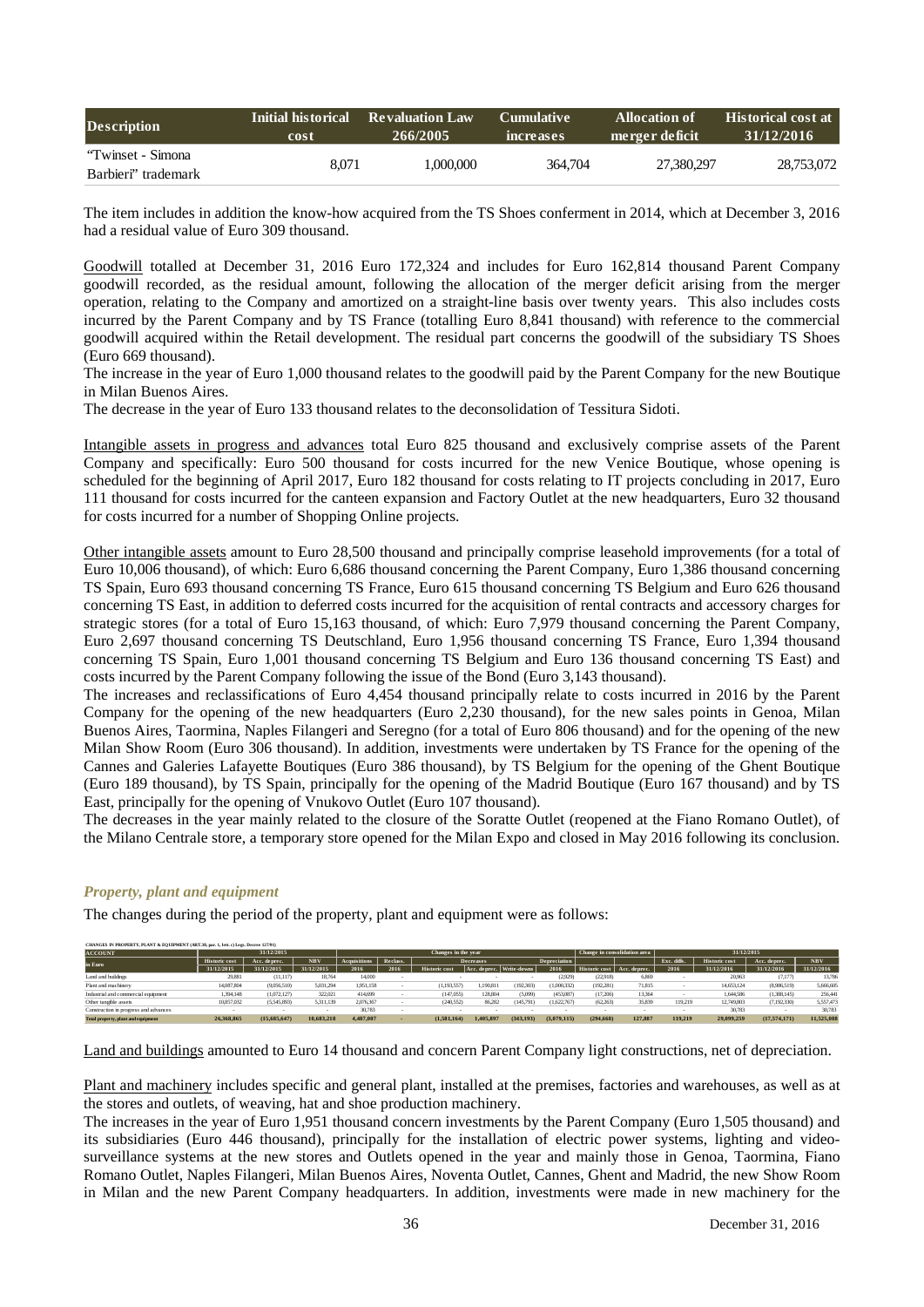Weaving facility (Euro 386 thousand) to improve the production time and quality of knitwear. The decreases in the year mainly concern the sale of obsolete machinery at the Weaving facility.

Industrial and commercial equipment amounted to Euro 256 thousand and principally includes equipment for the ironing, moulds and cutting tools section and commercial equipment at the various stores and outlets managed directly.

The increases in the year totalling Euro 415 thousand (of which Euro 192 thousand concerning the Parent Company) related principally to the acquisition of equipment for the new stores opened in the year (Euro 97 thousand), for the headquarters and showroom (for total of Euro 83 thousand) and for existing stores (Euro 38 thousand). The residual part of the increases concern the subsidiary TS Shoes (for Euro 197 thousand), principally for the purchase of moulds and cutting tools.

The decreases in the year concern for Euro 74 thousand the disposal of moulds and cutting tools no longer appropriate for the production of the subsidiary TS Shoes.

Other tangible assets amount to Euro 5,557 thousand and principally concern office and factory furniture and fittings, furniture and fittings for the various directly managed stores and outlets, EDP and transport and motor vehicles.

The increases in the year of Euro 2,076 thousand concerned the purchase of furniture and fittings and EDP for the new Parent Company headquarters (Euro 896 thousand), for the new Milan Show Room (Euro 103 thousand), for the stores and Outlets opened in the year (Euro 790 thousand), for the existing show rooms (Euro 125 thousand) and ordinary operating assets (Euro 162 thousand).

The decreases in the year mainly related to goods given as gifts, sold or disposed of due to obsolescence and the closure of the Soratte Outlet and the Milano Centrale store.

The disposals and restyling in the year resulted in losses totalling Euro 88 thousand, recognised to other operating charges, and gains of Euro 78 thousand recognised to other revenue and income.

#### **Finance leases**

There are no finance lease contracts.

#### **IMPAIRMENTS**

Depreciation and amortization (including of goodwill) was carried out on a straight-line basis, as previously outlined. In relation to the assessment of the recoverable value of Goodwill, the Group's financial results for the year, the present outlook and the relative parameters confirmed the valuations and assumptions of the impairment test carried out at December 31, 2015. Group management therefore, considering the inexistence of indicators of any impairment to Goodwill, did not carry out a Group level impairment test, applying the results of the test carried out in the previous year which did not indicate any write-down of Goodwill. During the year however, an analysis was carried out of the recoverability of the value of the fixed assets of a number of overseas Group companies, which highlighted indicators of potential impairment following the under-performance of some overseas stores.

Therefore, in accordance with OIC 9, the value in use of the assets was established through the discounting of future cash flows according to the 2017 budget of the overseas companies - upon which projections for the years 2018-2020 were thereafter made - approved by the BoD on January 27, 2017.

Specifically, the impairment tests were carried out on the companies Twin Set Simona Barbieri Deutschland GmbH, Twin Set Belgium BVBA and Twin Set Simona Barbieri France SASU. The discount rates (WACC post tax) were respectively 6.57%, 6.85% and 6.86%, while the growth rate established for the calculation of the terminal value considered the GDP growth rate of the individual countries.

Following such analysis, write-downs were made on a number of assets of the German subsidiary for a total of Euro 803 thousand, of which Euro 461 thousand concerning intangible assets and Euro 342 thousand tangible assets.

#### **Financial fixed assets**

In relation to the changes in financial fixed assets, reference should be made to the table below:

| lin Euro                            | 31/12/2015               |                          |                          |                          |         | Changes in the year   | 31/12/2016               |        |                          |            |
|-------------------------------------|--------------------------|--------------------------|--------------------------|--------------------------|---------|-----------------------|--------------------------|--------|--------------------------|------------|
| <b>FINANCIAL FIXED ASSETS</b>       | Cost                     | Reval.                   | Write-downs              | <b>NBV</b>               |         | Increases   Decreases | Cost                     | Reval. | Write-downs              | <b>NBV</b> |
| <i>Investments in</i>               | $\sim$                   |                          |                          |                          |         |                       |                          |        |                          |            |
| - Other companies                   |                          | $\overline{\phantom{a}}$ | $\overline{\phantom{a}}$ |                          | 20      |                       | 25                       |        |                          | 25         |
| <b>Receivables</b>                  | $\overline{\phantom{a}}$ |                          |                          |                          |         |                       | $\overline{\phantom{a}}$ |        |                          |            |
| - Other                             | $\sim$                   | ۰                        |                          | $\overline{\phantom{a}}$ |         |                       |                          |        | $\overline{\phantom{a}}$ |            |
| - Other guarantee deposits          | 1,129,984                | $\sim$                   | $\overline{\phantom{a}}$ | 1.129.984                | 172,619 | (46,283)              | 1,256,320                |        | $\overline{\phantom{a}}$ | 1,256,320  |
| <b>Total Financial Fixed Assets</b> | 1,129,989                | $\blacksquare$           | ٠                        | 1.129.989                | 172,639 | (46.283)              | 1,256,345                |        | ٠                        | 1,256,345  |

Rental deposits at December 31, 2016 totalled Euro 1,256 thousand, of which Euro 525 thousand concerning the Parent Company, Euro 363 thousand concerning TS Spain, Euro 203 thousand concerning TS East, Euro 162 thousand concerning TS France and Euro 3 thousand concerning TS Belgium.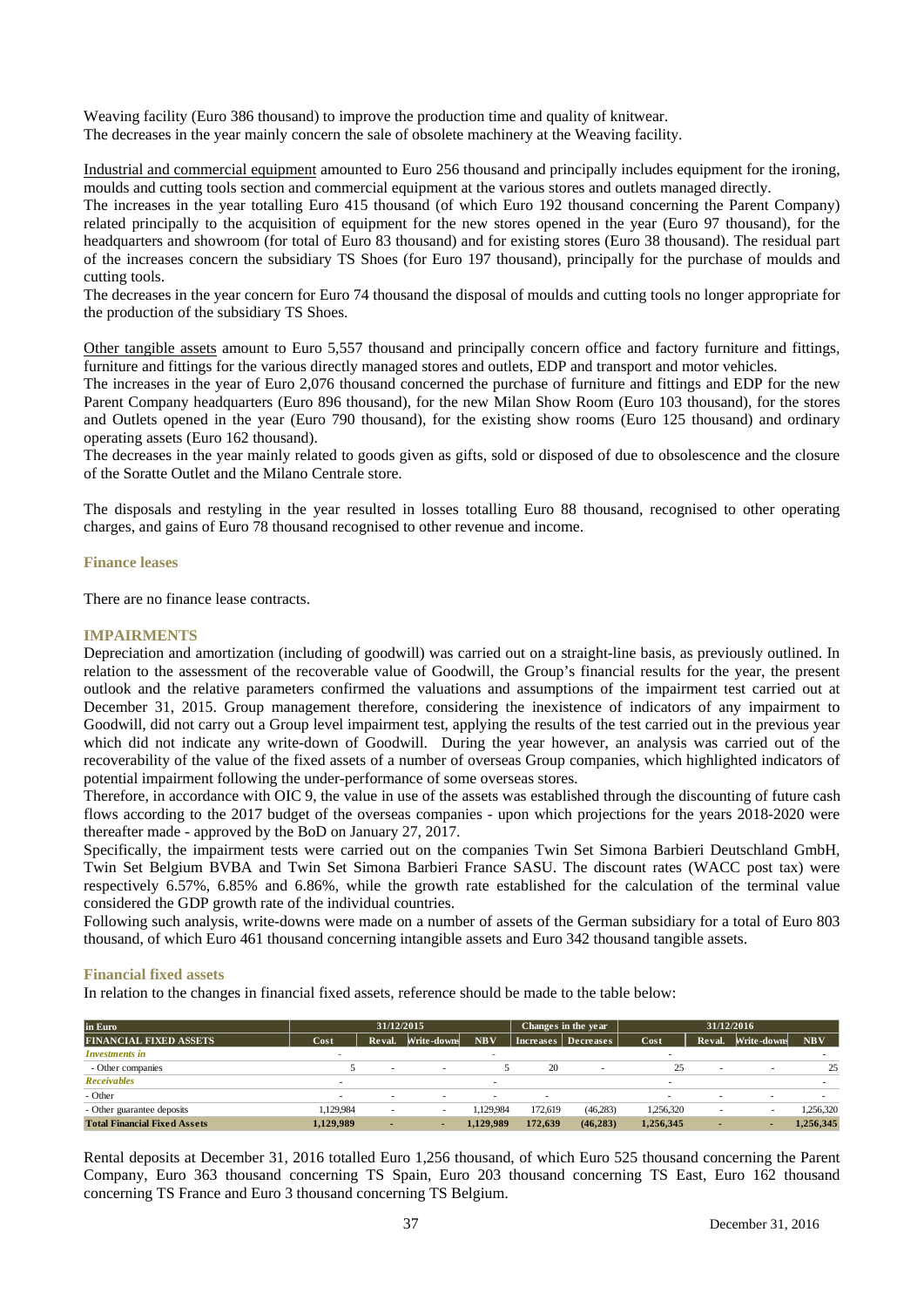The investments in other companies for Euro 25 refer to the holding of the Parent Company and the subsidiary Twin Set Shoes in the CONAI consortium.

There are no investments in companies resulting in an unlimited responsibility for commitments undertaken (Article 2361 of the Civil Code).

# **FAIR VALUE OF FINANCIAL INVESTMENTS, OTHER THAN INVESTMENTS IN SUBSIDIARIES**

The book value of the investment in the Obligatory National Packaging Consortium - Conai was however identified as not below its fair value.

# **Current Assets**

# *Inventories*

The changes in inventories are shown in the table below:

| In Euro                                       |              |              | 31/12/2016        |                          | 31/12/2015            | <b>Changes</b> |
|-----------------------------------------------|--------------|--------------|-------------------|--------------------------|-----------------------|----------------|
| Raw materials, ancillary and consumables      |              |              | 3,002,958         |                          | 3,647,546             | (644,588)      |
| Work in progress and semi-finished products   |              |              | 1,326,722         |                          | 2,606,736             | (1,280,014)    |
| Finished goods                                |              |              | 48,731,433        |                          | 51,215,407            | (2,483,974)    |
| <b>Total</b>                                  |              |              | 53,061,113        |                          | 57,469,689            | (4,408,576)    |
| In Euro                                       | 31/12/2015   |              | <b>Provisions</b> |                          | Utilisations/releases | 31/12/2016     |
| Raw material obsolescence provision           |              | (2,665,118)  | (448, 834)        |                          | 368,165               | (2,745,787)    |
| Semi-finished products obsolescence provision |              | ۰            |                   | $\overline{\phantom{0}}$ |                       |                |
| Finished goods obsolescence provision         |              | (12,303,760) | (3,800,452)       |                          | 9,452,279             | (6,651,933)    |
| <b>Total</b>                                  | (14,968,878) |              | (4,249,286)       |                          | 9,820,444             | (9,397,720)    |

Inventories, valued in accordance with the criteria previously illustrated, comprise:

- raw materials, ancillary and consumables of Euro 3,003 thousand, net of the obsolescence provision of Euro 2,746 thousand (Euro 2,665 thousand at December, 31 2015), relating to yarns, textiles, accessories, hides and glues;
- work in progress and semi-finished products, amounting to Euro 1,327 thousand, referring to clothing and footwear in production not completed at year-end;
- ‐ finished goods, amounting to Euro 48,731 thousand, net of the relative obsolescence provision of Euro 6,652 thousand (Euro 12,304 thousand at December 31, 2015) comprise garments and footwear produced and complementary products distributed, which complete the total look proposed by the Group to its customers.

Inventories, net of the obsolescence provision, has reduced by Euro 2,484 thousand. This is due to the improved production chain planning, which reduced latest season stock (from the AI15 season), despite the development of the Retail channel resulting in additional season-end inventory. This production chain improvement resulted in a reduction of the Obsolescence provision. Policies were also introduced for the disposal of old season stock, written down in previous years and resulting in a significant release from the provision.

The obsolescence provision, amounting to Euro 9,398 thousand, recorded as a direct reduction of inventories at December 31, 2016, refers to the adjustments to the value of inventories for the effects of slow moving raw materials and finished goods and the lower realizable value of stock and garments of previous seasons.

# *Receivables*

The changes in receivables are shown in the table below:

#### **CHANGES IN RECEIVABLE ACCOUNTS (ART. 38, par. 1, lett. c) Legs. Decree 127/91**

| in Euro             | 31/12/2016 | 31/12/2015 | <b>Changes</b> |
|---------------------|------------|------------|----------------|
| Trade receivables   | 40,079,826 | 40,171,495 | (91,669)       |
| Tax receivables     | 4,271,956  | 3,748,290  | 523,666        |
| Deferred tax assets | 8,142,968  | 9,518,339  | (1,375,371)    |
| Other receivables   | 458.533    | 550,053    | (91,520)       |
| <b>Total</b>        | 52,953,283 | 53,988,177 | (1,034,894)    |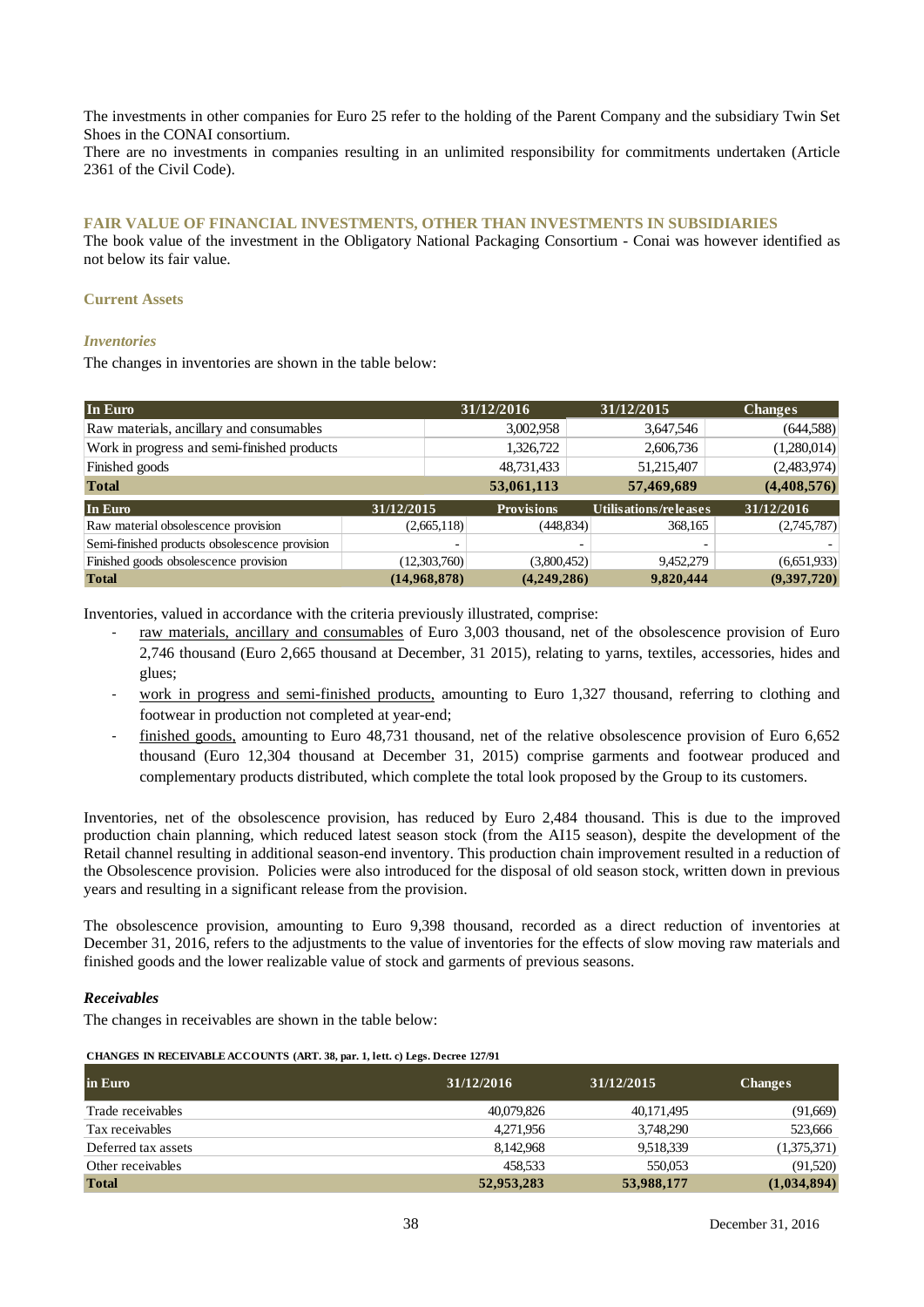Trade receivables, amounting to Euro 40,080 thousand (Euro 40,171 thousand at December 31, 2015), refer to trade receivables for the sale of products produced and distributed by the Parent Company for Euro 40,041 thousand and by the subsidiary Twin Set Shoes for Euro 18 thousand. The remaining Euro 20 thousand concerns the receivable of the subsidiary TS France from Galeries Lafayette for the sale of Twinset products to customers of our Boutique at the center.

These receivables are reported net of the doubtful debt provision, amounting to Euro 6,054 thousand, against the risk of potential losses. The movements in 2016 were as follows:

| $\sin$ Euro             | 31/12/2015 | <b>Provisions</b> | Utilisations' | 31/12/2016 |
|-------------------------|------------|-------------------|---------------|------------|
| Doubtful debt provision | 5,208,470  | 2,839,000         | (1,993,214)   | 6,054,256  |

Tax receivables, amounting to Euro 4,272 thousand (Euro 3,748 thousand at December 31, 2015), mainly comprise VAT receivables of Euro 1,397 thousand (Euro 2,755 thousand at December 31, 2015), principally of Twin Set Shoes (Euro 1,164 thousand), Twin Set East (Euro 189 thousand) and the Parent Company (Euro 41 thousand) from the tax authorities, IRES and IRAP receivables of the Parent Company respectively for Euro 1,703 thousand and Euro 280 thousand, the receivable relating to the IRES repayment application as per Legislative Decree 201/2011 of the Parent Company of Euro 242 thousand, Parent Company VAT reimbursement request receivables for Euro 290 thousand and other tax receivables of Euro 360 thousand.

The deferred tax assets refer to temporary differences fiscally deductible in future years. These receivables concern the Parent Company for Euro 6,931 thousand.

Reference should be made to the "Income taxes" section of the comments on the income statement accounts for a breakdown of the items and changes in the year and to the table below relating to maturity.

Other receivables of Euro 459 thousand principally refer to receivables from suppliers and customers not offset with payables at year-end for advances and credit notes to be received, totaling Euro 218 thousand (Euro 392 thousand at December 31, 2015).

In order to provide full disclosure, it is recalled that this account also includes a receivable of the Parent Company from a supplier for a deposit paid totaling Euro 200 thousand, fully written-down through a provision recorded in 2008 by the incorporated LF.

# **RECEIVABLES THAT PROVIDE FOR THE OBLIGATION OF RETROCESSION**

The company does not have any operations with the obligation of retrocession.

#### **BREAKDOWN OF RECEIVABLES BY REGION**

The changes in the year are shown in the table below:

| <b>CLIENTS BY REGION</b> | 2016<br>$\frac{0}{0}$ | 2015<br>$\frac{0}{0}$ |
|--------------------------|-----------------------|-----------------------|
| <b>ITALY</b>             | 75.5%                 | 76.1%                 |
| EU                       | 22.0%                 | 21.0%                 |
| Non EU                   | 2.5%                  | 2.9%                  |
| <b>TOTAL</b>             | $100.0\%$             | $100.0\%$             |

The geographic breakdown of the receivables of the Group is illustrated in the above table, while other receivables are almost entirely in Italy.

#### **MATURITY OF RECEIVABLES**

The maturity of receivables at December 31, 2016 is reported in the table below:

#### **CHANGES IN RECEIVABLE ACCOUNTS (ART. 38, par. 1, lett. c) Legs. Decree 127/91**

| in Euro                  | <b>Total</b> | vear       | Amounts due within 1 Amounts due between<br>1 and 5 years |
|--------------------------|--------------|------------|-----------------------------------------------------------|
| Trade receivables        | 40,079,826   | 40,079,826 | $\overline{\phantom{a}}$                                  |
| Tax receivables          | 4,271,956    | 4,271,956  | $\overline{\phantom{0}}$                                  |
| Deferred tax assets      | 8.142.968    | 3,860,778  | 4,282,190                                                 |
| Other receivables        | 458.533      | 458.533    | $\overline{\phantom{0}}$                                  |
| <b>Total Receivables</b> | 52,953,283   | 48,671,093 | 4,282,190                                                 |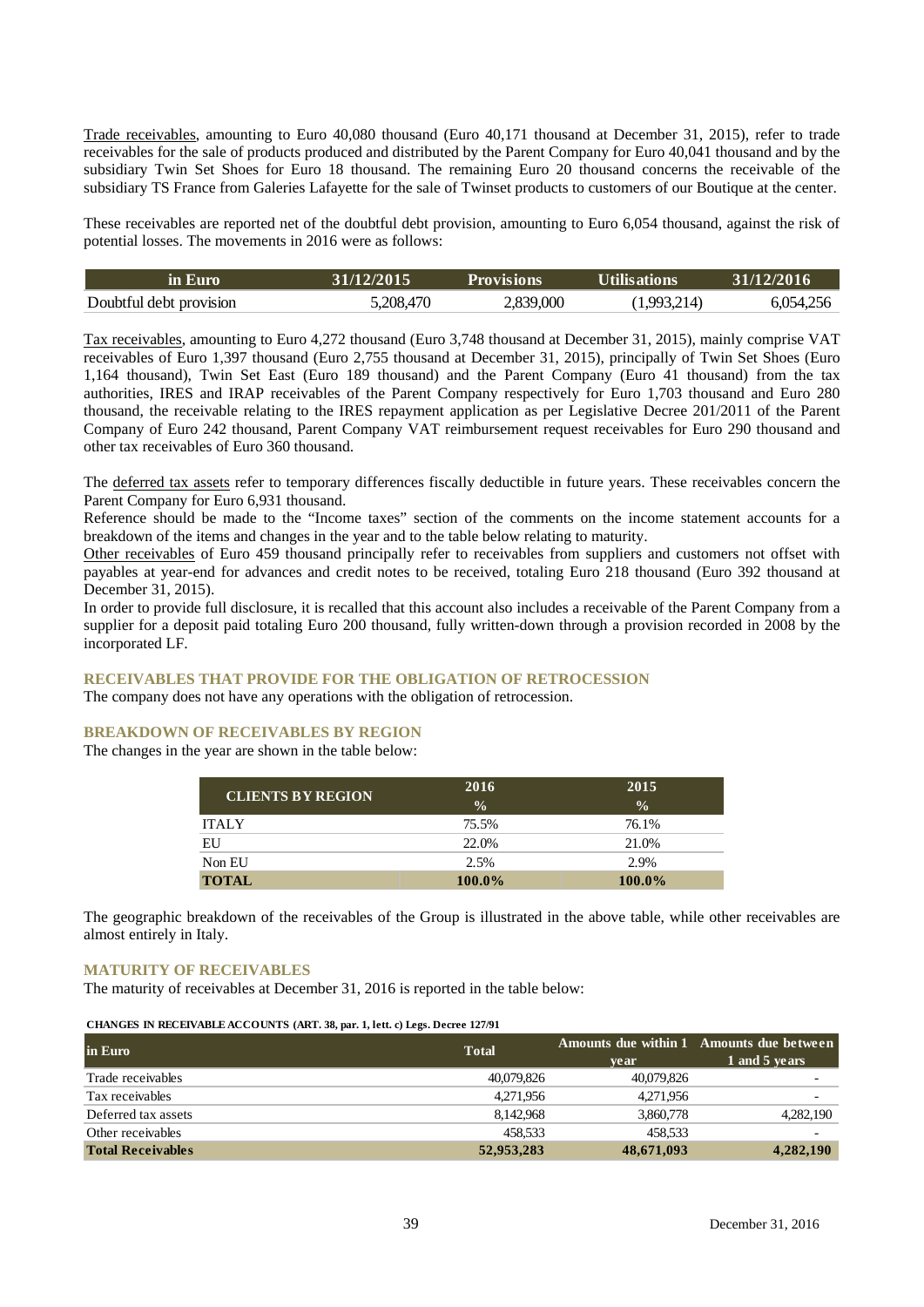# *Financial assets not held as fixed assets*

# *Derivative financial instruments - Assets*

The Parent Company has undertaken Flexible Forward derivative finance operations. At December 31, 2016, derivatives amounted to Euro 37,674 thousand (Euro 44,328 thousand in 2015) and related to commitments deriving from USD forward purchase contracts. At the reporting date, the fair value was Euro 2,286 thousand. Further details are provided in the following table:

| <b>Banca</b>  | Tipo contratto | Importo (USD) | Data operazione | Data inizio<br>utilizzo | Data scadenza | <b>Cambio</b><br><b>Forward</b> | <b>Ctr Euro</b> | <b>Fair Value</b> |
|---------------|----------------|---------------|-----------------|-------------------------|---------------|---------------------------------|-----------------|-------------------|
| <b>BPER</b>   | Flexi forward  | 1,000,000     | 04/12/2015      | 01/12/2016              | 31/03/2017    | 1.1000                          | 909,091         | 14.632            |
| <b>BNL</b>    | Flexi forward  | 2,000,000     | 22/04/2016      | 09/01/2017              | 27/04/2017    | 1.1300                          | 1.769.912       | 49,901            |
| Unicredit     | Flexi forward  | 4,000,000     | 04/12/2015      | 01/12/2016              | 31/03/2017    | 1.1000                          | 3.636.364       | 61,868            |
| <b>BPER</b>   | Flexi forward  | 2.500,000     | 31/03/2016      | 01/02/2017              | 28/04/2017    | 1.1491                          | 2.194.715       | 191,555           |
| Unicredit     | Flexi forward  | 5,000,000     | 01/04/2016      | 02/05/2017              | 31/07/2017    | 1.1540                          | 4.332.756       | 381,262           |
| <b>BPER</b>   | Flexi forward  | 5,000,000     | 11/02/2016      | 01/02/2017              | 28/04/2017    | 1.1450                          | 4.366.812       | 366,893           |
| <b>BNL</b>    | Flexi forward  | 5,000,000     | 22/04/2016      | 01/08/2017              | 30/11/2017    | 1.1400                          | 4,385,965       | 309,589           |
| Unicredit     | Flexi forward  | 3,000,000     | 02/05/2016      | 01/08/2017              | 30/11/2017    | 1.1644                          | 2.576.434       | 239,158           |
| <b>BNL</b>    | Flexi forward  | 5,000,000     | 02/11/2016      | 01/09/2017              | 22/12/2017    | 1.1220                          | 4.456.328       | 231,687           |
| <b>BPER</b>   | Flexi forward  | 5,000,000     | 07/11/2016      | 01/11/2017              | 28/02/2018    | 1.1220                          | 4.456.328       | 231.143           |
| Unicredit     | Flexi forward  | 5,000,000     | 07/11/2016      | 01/12/2017              | 28/02/2018    | 1.1212                          | 4.589.261       | 208,440           |
| <b>Totale</b> |                | 42,500,000    |                 |                         |               |                                 | 37,673,965      | 2,286,127         |

# *Cash and cash equivalents*

The changes in cash and cash equivalents are shown in the table below:

**CHANGES IN O THER ASSET & LIABILITY ACCO UNTS (ART. 38, par. 1, lett. c) Legs. Decree 127/91)**

| in Euro                         | 31/12/2016               | 31/12/2015               | <b>Changes</b> |
|---------------------------------|--------------------------|--------------------------|----------------|
| Bank and postal accounts        | 62,028,271               | 38,805,765               | 23,222,506     |
| Cheques                         | $\overline{\phantom{0}}$ | $\overline{\phantom{0}}$ | -              |
| Cash on hand                    | 141.703                  | 233,320                  | (91,617)       |
| Total cash and cash equivalents | 62,169,974               | 39,039,085               | 23,130,889     |

For a better understanding of the changes in cash and cash equivalents, reference should be made to the cash flow statement.

#### *Accrued income and prepaid expenses*

The account at December 31, 2016 totaled Euro 2,438 thousand (Euro 2,314 thousand at December 31, 2015) and included the discount on the issue of the bond loan of the Parent Company for Euro 766 thousand (the portion beyond one year totaled Euro 300 thousand) and the following prepaid expenses of Euro 1,661 thousand:

**CHANGES IN O THER ASSET & LIABILITY ACCO UNTS (ART. 38, par. 1, lett. c) Legs. Decree 127/91)**

| <b>Prepaid expenses</b> | 31/12/2016 | 31/12/2015 | <b>Change</b> |
|-------------------------|------------|------------|---------------|
| Trade fairs             | 68,945     |            | 68,945        |
| Hire                    | 16,059     | 58,989     | (42,930)      |
| Rental                  | 380,897    | 424,897    | (44,000)      |
| Services                | 713,820    | 250,224    | 463,596       |
| Consultants             | 256,398    | 233,602    | 22,796        |
| Insurance               | 72,889     | 82,913     | (10,024)      |
| Franchising             | 145,357    | 189,444    | (44,087)      |
| Other                   | 6,575      | 7,179      | (604)         |
| <b>Total</b>            | 1,660,940  | 1,247,248  | 413,692       |

Services totaling Euro 714 thousand (Euro 250 thousand at December 31, 2015) principally concerns prepaid expenses on billboards, season SS17 catalogues, assistance contracts, condominium expenses, telephone expenses and licenses; the sub-item Consultants mainly includes prepaid expenses on IT consultancy and financial consultancy.

The Franchising sub-item of Euro 145 thousand (Euro 189 thousand at December 31, 2015) concerns the initial start-up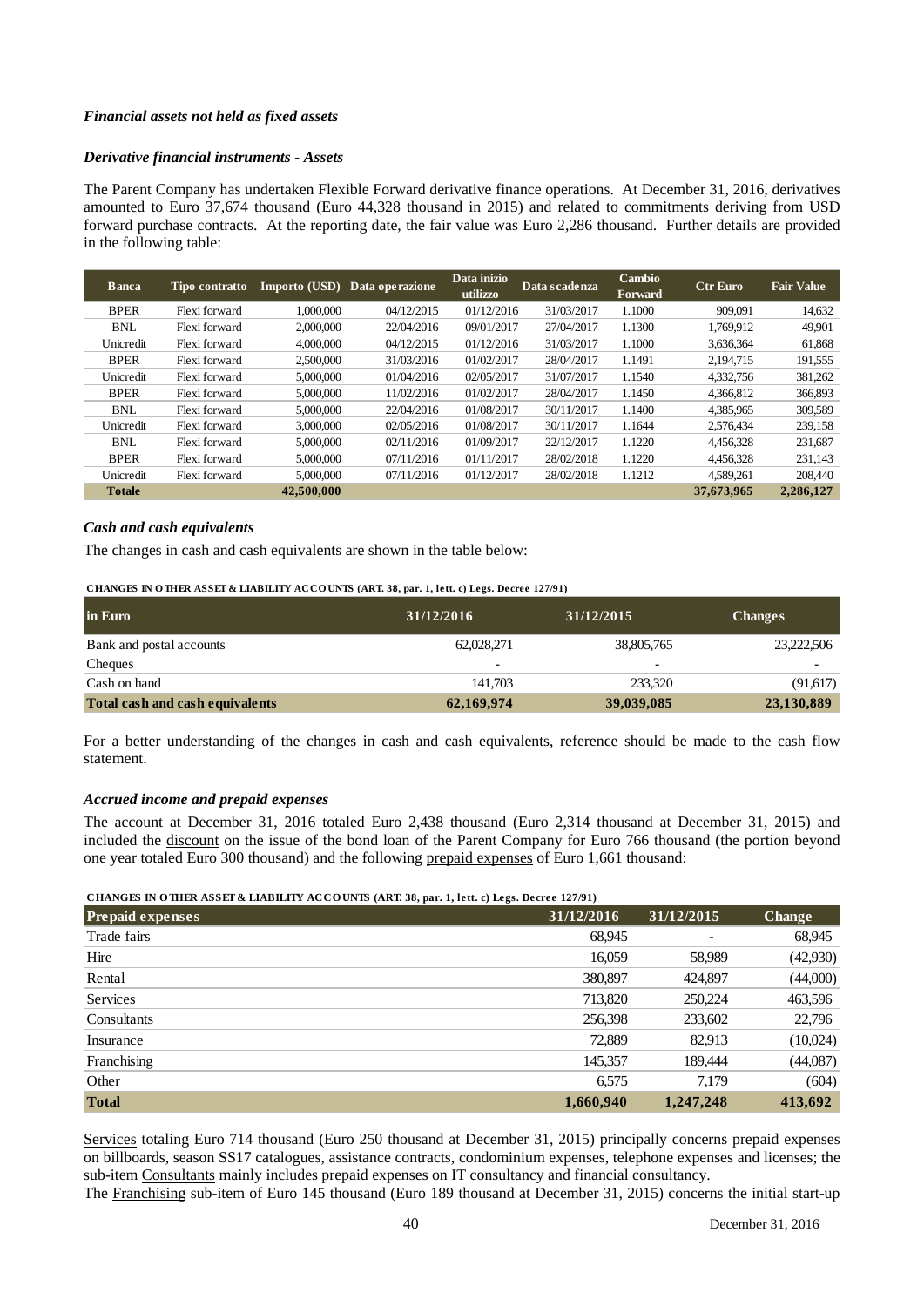cost incurred by the Parent Company and recognized over the duration of the franchising contracts. There are no accrued income and prepaid expenses with duration of more than five years.

#### **Liabilities**

# *Shareholders' Equity*

The following table provides details of the movements in shareholders' equity:

**CHANGES IN EQUITY ACCOUNTS (ART. 38, par. 1, lett. c) Legs. Decree 127/91)**

| in Euro                                   | <b>Share</b><br>capital | <b>Share</b><br>premium<br>reserve | Legal<br>reserve         | <b>Exchange</b><br>gains<br>reserve | <b>Fair Value</b><br>Reserve | <b>Translation</b><br>reserve | <b>Retained</b><br>earnings Twin<br>Set SPA | <b>Retained</b><br>earnings<br><b>OTHERS</b> | <b>Net</b><br>Profit/(loss) | <b>Total</b> |
|-------------------------------------------|-------------------------|------------------------------------|--------------------------|-------------------------------------|------------------------------|-------------------------------|---------------------------------------------|----------------------------------------------|-----------------------------|--------------|
|                                           |                         |                                    |                          |                                     |                              |                               |                                             |                                              |                             |              |
| At 31/12/2014                             |                         | 522,400 133,840,149                | 104,480                  | 95,055                              | (242,000)                    | 31,310                        |                                             | (497, 902)                                   | (13, 635, 872)              | 120,217,620  |
| Allocation of 2014 $\mathrm{result}^2$    |                         |                                    |                          |                                     |                              | $\overline{\phantom{m}}$      | (7,196,627)                                 | (6,439,245)                                  | 13,635,872                  | ÷            |
| Distribution of dividends                 |                         | ٠                                  | ٠                        |                                     | $\sim$                       | ٠                             | ٠                                           | $\sim$                                       |                             | $\sim$       |
| Result for the year 2015                  |                         | ٠                                  | $\overline{\phantom{a}}$ |                                     |                              | ٠                             | ÷.                                          | $\sim$                                       | (10,640,474)                | (10,640,474) |
| <b>Translation reserve</b>                | $\sim$                  | $\sim$                             | $\sim$                   | $\sim$                              | $\sim$                       | 298,353                       | $\sim$                                      | $\sim$                                       | $\sim$                      | 298.353      |
| Change in Fair Value                      |                         |                                    | ٠                        | $\sim$                              | (1,252,332)                  | ٠                             | ٠                                           | $\sim$                                       | ٠                           | (1,252,332)  |
| At $31/12/2015$ <sup>1</sup>              | 522,400                 | 133,840,149                        | 104.480                  | 95,055                              | (1, 494, 332)                | 329,663                       | (7, 196, 627)                               | (6.937.147)                                  | (10,640,474)                | 108,623,167  |
|                                           |                         |                                    |                          |                                     |                              |                               |                                             |                                              |                             |              |
| Allocation of 2015 result 3               |                         | $\sim$                             | ٠                        | $\sim$                              | $\sim$                       | $\sim$                        | (11,509,472)                                | 868,998                                      | 10,640,474                  | $\sim$       |
| Result for the year 2016                  |                         | ٠                                  | ٠                        |                                     | ٠                            |                               | ٠                                           | ÷.                                           | (3,744,181)                 | (3,744,181)  |
| Change to translation reserve             | ٠                       | $\sim$                             | $\sim$                   | $\sim$                              | $\blacksquare$               | (213,440)                     | $\sim$                                      | $\sim$                                       | $\sim$                      | (213,440)    |
| Change to consolidation reserve           |                         | $\sim$                             | и.                       | $\overline{\phantom{a}}$            | $\overline{a}$               | $\sim$                        | $\sim$                                      | (406, 014)                                   | $\sim$                      | (406, 014)   |
| Change in Fair Value                      |                         |                                    |                          |                                     | 1,608,852                    | ä,                            | ÷,                                          |                                              | $\overline{\phantom{a}}$    | 1,608,852    |
| At 31/12/2016                             | 522,400                 | 133,840,149                        | 104.480                  | 95.055                              | 114.520                      | 116,223                       | (18,706,099)                                | (6, 474, 163)                                | (3,744,181)                 | 105,868,384  |
| <b>TOTAL GROUP NET EQUITY</b>             |                         |                                    |                          |                                     |                              |                               |                                             |                                              |                             | 105,868,384  |
| - Minority interest capital and reserves  |                         |                                    |                          |                                     |                              |                               |                                             |                                              |                             | 20,732       |
| - Minority interest profit/(loss)         |                         |                                    |                          |                                     |                              |                               |                                             |                                              |                             | 348,265      |
| <b>TOTAL MINORITY INTEREST NET EQUITY</b> |                         |                                    |                          |                                     |                              |                               |                                             |                                              |                             | 368,997      |
| <b>TOTAL NET EQUITY</b>                   |                         |                                    |                          |                                     |                              |                               |                                             |                                              |                             | 106,237,381  |

In application of the new Italian GAAP, the fair value of derivatives is now recorded to the balance sheet. This had a negative effect on Net Equity at January 1, 2016 of Euro 1,494 thousand.

On June 20, 2013 a share capital increase was approved of Euro 22 thousand, subscribed and paid-in for Euro 16 thousand by the Shareholder CEP III Partecipations S.à r.l. SICAR and for Euro 6 thousand by MO.DA Gioielli S.r.l., with share premium of Euro 6,995 thousand, respectively of Euro 5,037 thousand and Euro 1,959 thousand. This increase derives from the Earn Out within the acquisition contract of July 25, 2012 concluded in the previous year. Following this operation, the share capital of the Parent Company totaled Euro 522 thousand, fully paid-in.

As previously stated, on July 1, 2015 The Carlyle Group and Simona Barbieri acquired from Mo.Da Gioielli S.r.l. its 28% minority holding in the Company, together with the shareholder loan between Mo.Da as lender and the Company as borrower. Specifically, The Carlyle Group acquired 18% of the Company, taking its total investment to 90%, while Simona Barbieri directly acquired 10%.

# **RECONCILIATION OF THE PARENT COMPANY AND CONSOLIDATED FINANCIAL STATEMENTS**

The reconciliation between the net equity and profit of the Parent Company at December 31, 2016 resulting from the financial statements of the parent company and the consolidated financial statements is reported below: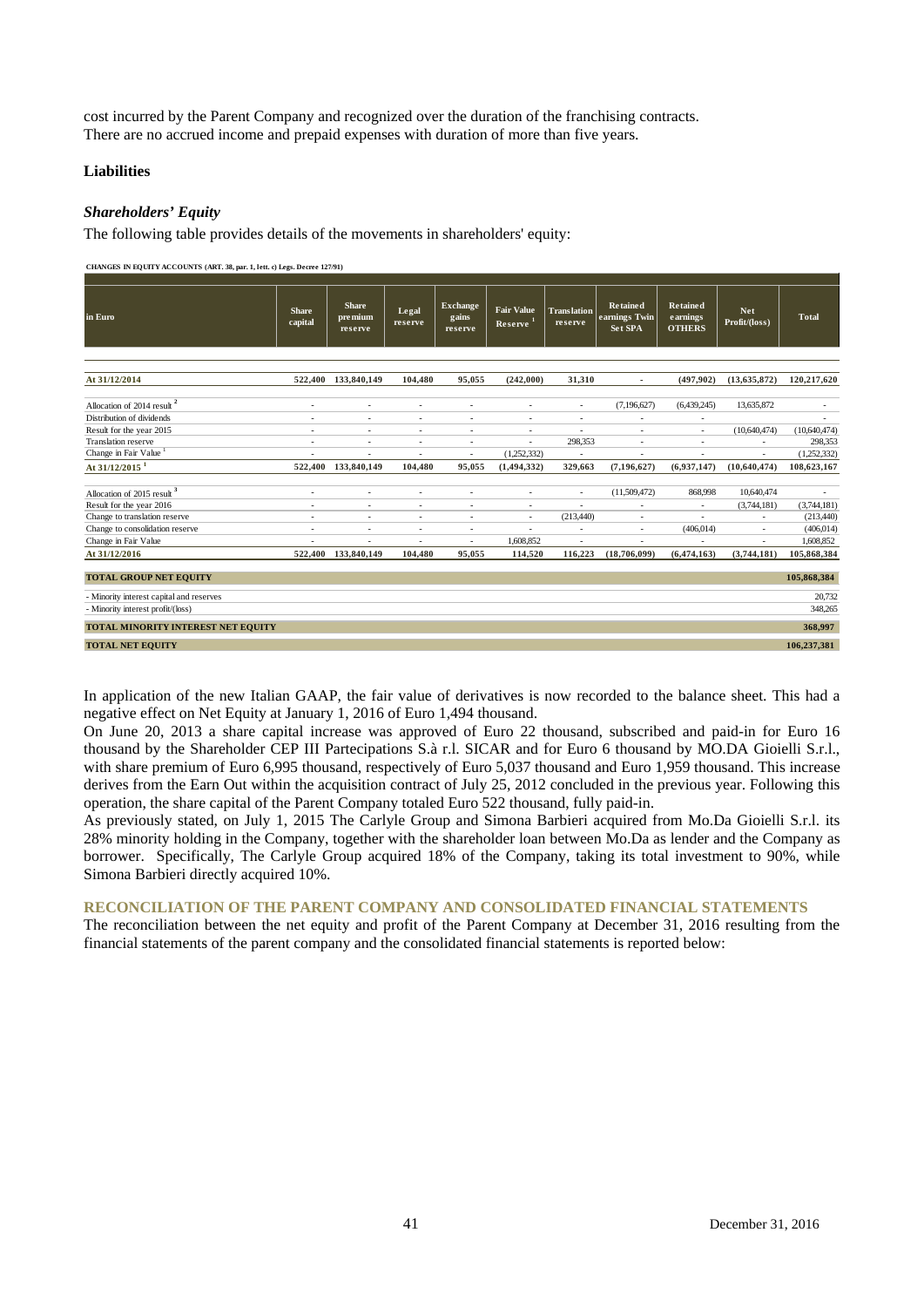**RECONCILIATION OF PARENT AND CONSOLIDATED NET RESULT AND NET EQUITY**

| <b>Reclassification accounts</b>                               | <b>Net Equity</b><br>31/12/2015 | <b>Net Result</b><br>31/12/2015 | <b>Net Equity</b><br>31/12/2016 | <b>Net Result</b><br>31/12/2016 |
|----------------------------------------------------------------|---------------------------------|---------------------------------|---------------------------------|---------------------------------|
| Financial statements of TWIN SET - Simona Barbieri S.p.A.      | 115,855,984                     | (11,509,473)                    | 107,351,335                     | (8,619,170)                     |
|                                                                |                                 |                                 |                                 |                                 |
| - Elimination of carrying value of investments in subsidiaries | 10.988.783                      | 9,975,406                       | 23,889,931                      | 12,901,148                      |
| - Result reported by subsidiaries                              | (14,250,139)                    | (8,493,581)                     | (22, 288, 285)                  | (5,709,328)                     |
| - Elimination of dividends from subsidiaries                   |                                 |                                 |                                 | (2,289,690)                     |
| - Amortisation of start up and formation expenses              | (236, 522)                      | (118,261)                       | (443,063)                       | (206, 541)                      |
| - Elimination of inter-company profits/losses                  | (2,240,607)                     | (494, 565)                      | (2,641,534)                     | 179,400                         |
| <b>Net Equity and Net Result - Group</b>                       | 110,117,499                     | (10,640,474)                    | 105,868,384                     | (3,744,181)                     |
| <b>Net Equity and Net Result - Minority interests</b>          | 494,777                         | 233,766                         | 368,997                         | 348,265                         |
| <b>Net Equity and Net Result - Consolidated</b>                | 110,612,276                     | (10, 406, 708)                  | 106,237,381                     | (3,395,916)                     |

# **NUMBER AND NOMINAL VALUE OF EACH CATEGORY OF SHARES OF THE COMPANY AND NUMBER AND NOMINAL VALUE OF THE NEW SHARES OF THE COMPANY SUBSCRIBED DURING THE PERIOD**

On July 9, 2014, the Parent Company changed its legal form from a "limited liability company" to a "public limited company". In accordance with that stated above, 522,400 shares were issued, with a nominal value of Euro 1.00.

# **EQUITY ALLOCATED TO A SPECIFIC BUSINESS**

The Parent Company does not have equity allocated to a specific business.

#### *Provisions for risks and charges*

The changes in the provisions for risks and charges in the year are shown in the table below:

| in Euro                                                    | $31/12/2015^{(1)}$ | <b>Provisions</b>        | <b>Utilisations</b>      | Releases/<br><b>Reclassifications</b> | 31/12/2016 |
|------------------------------------------------------------|--------------------|--------------------------|--------------------------|---------------------------------------|------------|
| Provision for pensions and similar obligations             | 4.432.216          | 1.421.976                |                          | 56,086                                | 5,910,278  |
| Provision for taxation, including deferred tax liabilities | 6,551,536          | $\overline{\phantom{a}}$ | (439,601)                | $\sim$                                | 6,111,935  |
| Financial derivative instruments                           | 2.019.919          | 151.688                  | $\overline{\phantom{a}}$ |                                       | 2,171,607  |
| Provisions for risks and charges                           | 633.957            | 300,000                  | $\overline{\phantom{a}}$ |                                       | 933,957    |
| Provision for returns                                      | 2.697,000          | 1.271.000                | (1,519,000)              |                                       | 2,449,000  |
| <b>Total Provision for risks and charges</b>               | 16,334,628         | 3,144,664                | (1,958,601)              | 56,086                                | 17,576,777 |

(1) The amounts as of December 31, 2015 were reclassified to make them comparable with those as of December 31, 2016

The provision for pensions and similar obligations refers to supplementary indemnities set aside, exclusively concerning the Parent Company (Euro 5,910 thousand), represented by the amount due to sales representatives for termination of contract.

Provisions were determined in accordance with the National Agents' Agreement for the Italian agents and sector agreements for the overseas agents; they were re-charged under service costs in the Income Statement.

The provision for taxation including deferred tax liabilities of Euro 6,112 thousand refers to the deferred tax liabilities recorded by the Group, which is described in further detail in the "Income tax" section of the comments to the income statement accounts.

The Provision for risks and charges concerns potential disputes with third parties amounting to Euro 934 thousand. Euro 300 thousand was provisioned for disputes arising in the year.

The provision for returns on sales is accrued on the basis of the estimated and expected returns relating to sales made during the year 2016 and recorded in the income statement under "Provision for risks".

The provisions made reflect the best possible estimates on the basis of the information available.

Derivative financial instruments - liabilities: at December 31, 2016, the Parent Company had an Interest Rate Swap (IRS) in place with Unicredit for a nominal value of Euro 100,000 thousand, with maturity on July 15, 2019. The breakdown and fair value at December 31, 2016 is shown in the table below: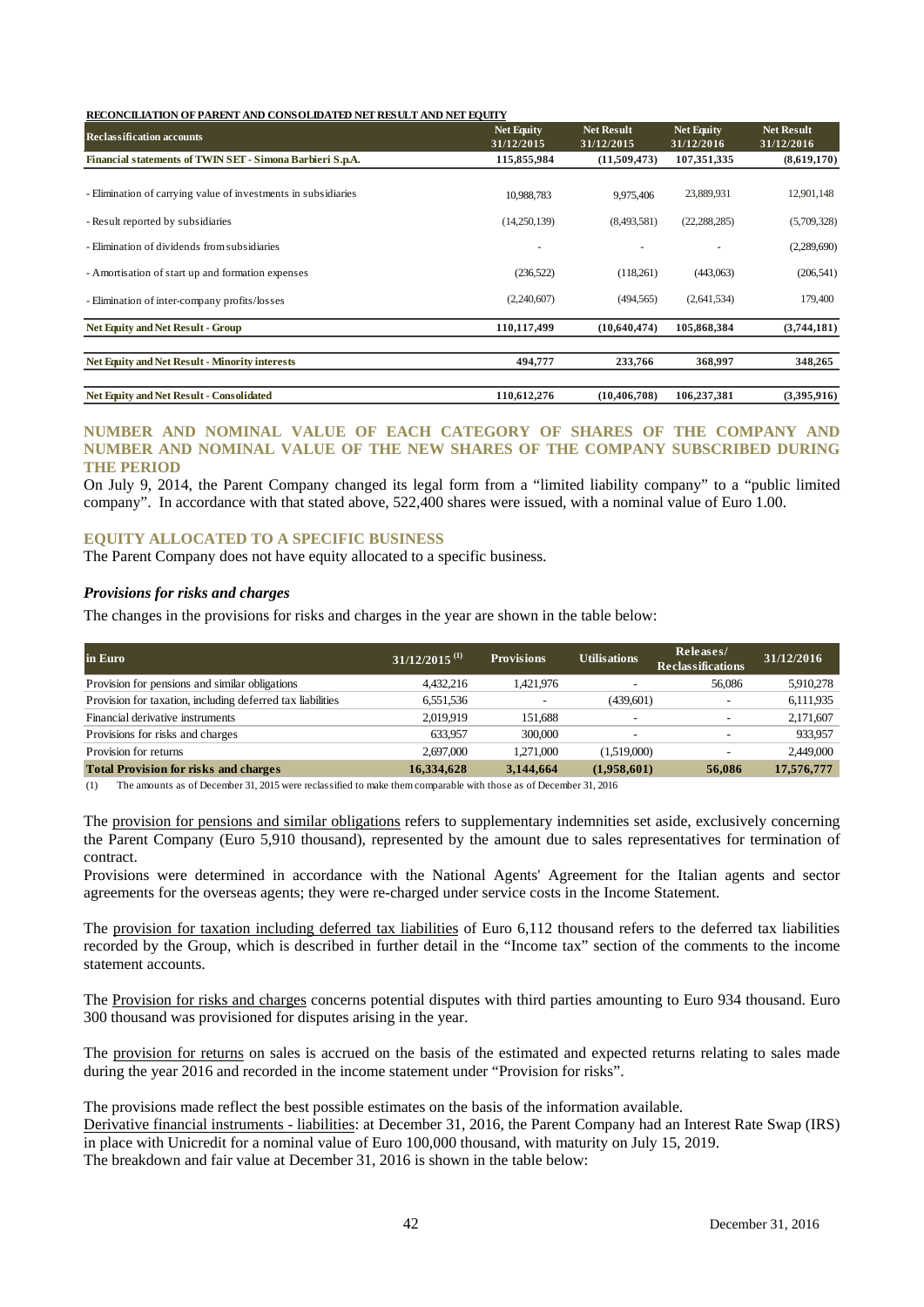| <b>Counterparty</b> | <b>Amount</b> | Operation date   Maturity date |            | Rate    | <b>Floater</b> | <b>Fair Value</b> |
|---------------------|---------------|--------------------------------|------------|---------|----------------|-------------------|
| Unicredit           | 100,000,000   | 22/07/2015                     | 15/07/2019 | 0.5305% | Euribor 3M     | (2,171,607)       |
| <b>Total</b>        | 100,000,000   |                                |            |         |                | (2,171,607)       |

For information on Derivative financial instruments, reference should be made to the relative paragraph.

# *Provision for employee severance indemnities*

The provision reflects the liability of the Italian companies at December 31, 2016 to all employees at that date, less advances made and transfers to the INPS Treasury Fund and the Open Funds.

The changes in 2016 were as follows:

**CHANGES IN SEVERANCE INDEMNITIES (ART. 38., para. 1, lett. c) Legs. Decree 127/91)**

| in Euro                         | 31/12/2015 | <b>Provisions</b> | <b>Decreases</b>         | Change in<br>consolidation area | 31/12/2016 |
|---------------------------------|------------|-------------------|--------------------------|---------------------------------|------------|
| Severance indemnity liability   | 731.386    | 74.944            | 20.325                   | (207.128)                       | 619.527    |
| Advances                        | (93.303)   | (28,100)          | $\overline{\phantom{0}}$ | $\overline{\phantom{a}}$        | (121, 403) |
| Payments to supplementary funds | 72.103     | 260,644           | (258, 647)               | $\overline{\phantom{0}}$        | 74.100     |
| <b>Total</b>                    | 710.186    | 307.488           | (238, 322)               | (207, 128)                      | 572,224    |

The increase in payments to provisions of Euro 261 thousand is due to the expanded Group workforce, both in terms of the Retail channel and headquarters.

Employee severance indemnity costs in 2016 (including the sums allocated to external funds) are broken down as follows:

| <b>Severance indemnity liability</b> | 2016      | 2015      |
|--------------------------------------|-----------|-----------|
| <b>INPS Treasury Fund</b>            | 987,236   | 949,446   |
| Other supplementary funds            | 273,275   | 234,818   |
| Company fund                         | 85,017    | 89,513    |
| <b>QUIR</b> fund                     | 1,825     | 351       |
| <b>Total</b>                         | 1,347,353 | 1,274,128 |

# *Payables*

The changes in payables are shown in the table below:

**CHANGES IN PAYABLE ACCO UNTS (ART. 38, par. 1, lett. c) Legs. Decree 127/91)**

| in Euro                  | 31/12/2016  | 31/12/2015  | <b>Changes</b> |
|--------------------------|-------------|-------------|----------------|
|                          |             |             |                |
| <b>Bonds</b>             | 150,000,000 | 150,000,000 |                |
| Shareholder loan         | 80,519,402  | 75,169,816  | 5,349,586      |
| Bank loans               | 85,397      | 890,065     | (804, 668)     |
| Client advances          | 1,927,105   | 1,440,815   | 486,290        |
| Trade payables           | 48,811,672  | 42,992,236  | 5,819,436      |
| Tax payables             | 1,507,545   | 3,393,573   | (1,886,028)    |
| Social security payables | 1,242,366   | 1,262,871   | (20,505)       |
| Other payables           | 4.202.991   | 4,367,588   | (164, 597)     |
| <b>Total</b>             | 288,296,478 | 279,516,964 | 8,779,514      |

Bonds reflect the nominal value of the Senior Bond Loan ("Bond") of Euro 150,000 thousand, issued on July 22, 2014 at a price of Euro 0.99, with maturity on July 15, 2019. The Bond (High Yield Bond), on which interest matures quarterly, indexed to the Euribor at 3 months increased by a spread of 5.875%, with a B1 rating from Moody's and a B rating from Standard & Poor's and listed on the ExtraMot market of the Italian Stock Exchange, is exclusively available to qualified investors.

Shareholders loan concerns the shareholder The Carlyle Group for Euro 80,519 thousand, including interest matured in the year. The loan matures in 2020, with capitalized interest at an annual rate of 7%. The above-stated loan was acquired by The Carlyle Group on July 1, 2015 from Mo.Da Gioielli.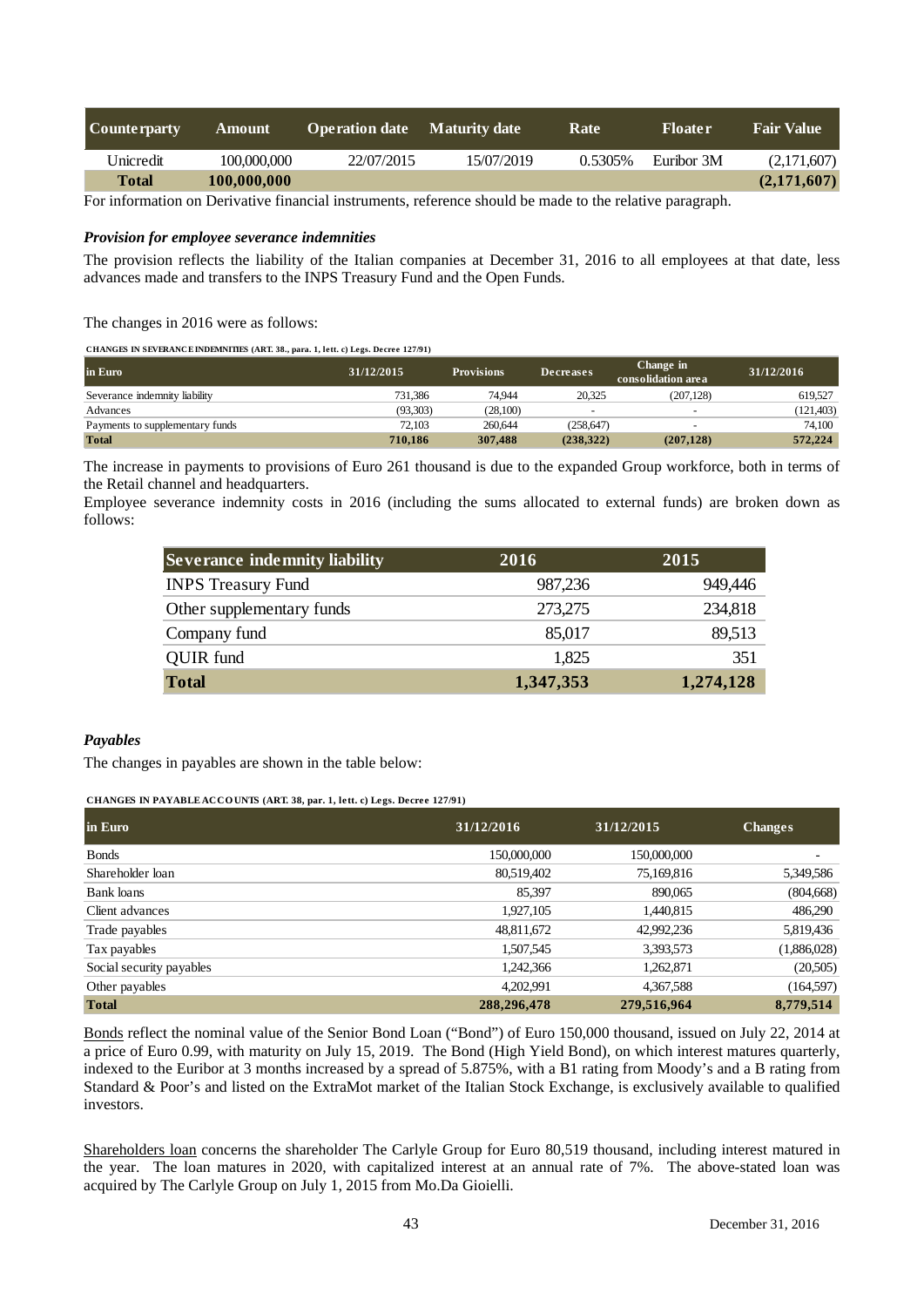Bank loans, exclusively concerning the Parent Company, consist of bank overdrafts totaling Euro 7 thousand (Euro 138 thousand at December 31, 2015) and loans totaling Euro 78 thousand (Euro 752 thousand at December 31, 2015). The reduction in bank loans is due to the repayment of loans during the year.

The following table reports the breakdown of residual loans at December 31, 2016 compared to December 31, 2015:

| Lender                 | 31/12/2015 | Changes in the year |                 | 31/12/2016               | <b>Maturity</b> |                 | Maturity         |                |                |
|------------------------|------------|---------------------|-----------------|--------------------------|-----------------|-----------------|------------------|----------------|----------------|
|                        |            | <b>Repayments</b>   | <b>Drawdown</b> |                          |                 | within one year | bevond one year. | within 5 years | bevond 5 years |
| <b>CARISBO</b>         | 206,678    | (206, 678)          |                 | $\overline{\phantom{a}}$ | 29/12/2016      |                 |                  |                |                |
| BPER (3564210)         | 388.324    | (309, 928)          |                 | 78.396                   | 29/01/2017      | 78.396          |                  | 78.396         |                |
| BANCA POP. COMM.& IND. | 156,957    | (156.957)           |                 | $\overline{\phantom{a}}$ | 21/09/2016      |                 |                  |                |                |
| <b>Total</b>           | 751.959    | (673.563)           |                 | 78.396                   |                 | 78.396          |                  | 78.396         |                |

Client advances, amounting to Euro 1,927 thousand (Euro 1,441 thousand at December 31, 2015) refer to advances requested from clients for future sales.

Trade payables, amounting to Euro 48,812 thousand (Euro 42,992 thousand at December 31, 2015) refer to payables for the supply of goods and services for Euro 42,772 thousand (Euro 36,562 thousand at December 31, 2015) and payables to agents for commissions of the Parent Company for Euro 5,908 thousand (Euro 6,220 thousand at December 31, 2015). The account includes in addition the payable of the Parent Company to Mo.da Gioielli for Euro 132 thousand.

Tax payables, amounting to Euro 1,508 thousand (Euro 3,394 thousand at December 31, 2015) are recorded net of payments on account, withholding taxes and tax credits legally offset. This account includes payables for definite tax liabilities of the Group.

In particular, the item refers to employee and consulting withholding taxes for Euro 1,265 thousand (Euro 1,317 thousand at December 31, 2015), the VAT payable for Euro 168 thousand (Euro 187 thousand at December 31, 2015), Euro 18 thousand for the residual payable following the Finance Police assessment for 2013 of the Parent Company and other tax payables of Euro 57 thousand.

Social security payables, amounting to Euro 1,242 thousand (Euro 1,263 thousand at December 31, 2015), principally refer to INPS payables for Euro 1,090 thousand (Euro 1,098 thousand at December 31, 2015), ENASARCO for Euro 106 thousand (Euro 129 thousand at December 31, 2015), INAIL for Euro 13 thousand (Euro 8 thousand at December 31, 2015) and other social security institutions for Euro 33 thousand (Euro 29 thousand at December 31, 2015). The payables principally concern the Parent Company (Euro 1,090 thousand) and the subsidiaries Twin Set Shoes (Euro 64 thousand) and Twin Set France (Euro 62 thousand).

Other payables, amounting to Euro 4,203 thousand (Euro 4,368 thousand at December 31, 2015), include payables to employees for salaries, vacations, 13th and 14th month and relative contributions totalling Euro 3,856 thousand (Euro 4,102 thousand at December 31, 2015), payables for deposits received from fashion journalists of the Parent Company for Euro 61 thousand (Euro 79 thousand at December 31, 2015) and other payables for Euro 286 thousand (Euro 187 thousand at December 31, 2015).

# **PAYABLES WITH THE OBLIGATION OF RETROCESSION**

The company does not have any operations with the obligation of retrocession.

#### **MATURITY OF PAYABLES**

The changes in the year are shown in the table below**:** 

BREAKDO WN OF PAYABLE ACCOUNTS (ART. 38, par. 1, lett. e) Legs. Decree 127/91)

| in Euro                  | <b>Total</b> | Amounts due within 1     | <b>Amounts</b> due       | Amounts due beyond 5 |
|--------------------------|--------------|--------------------------|--------------------------|----------------------|
|                          |              | year                     | from 1 to 5 years        | ye ars               |
| <b>B</b> onds            | 150,000,000  | $\sim$                   | 150,000,000              |                      |
| Shareholder loan         | 80,519,402   | $\overline{\phantom{0}}$ | 80,519,402               |                      |
| Bank loans               | 85.397       | 85,397                   | $\overline{\phantom{m}}$ |                      |
| Client advances          | 1,927,105    | 1,927,105                | $\overline{\phantom{0}}$ |                      |
| Trade payables           | 48,811,672   | 48,811,672               |                          |                      |
| Tax payables             | 1,507,545    | 1,507,545                |                          |                      |
| Social security payables | 1,242,366    | 1,242,366                |                          |                      |
| Other payables           | 4.202.991    | 4.202.991                | $\sim$                   |                      |
| <b>Total Payables</b>    | 288,296,478  | 57,777,076               | 230,519,402              |                      |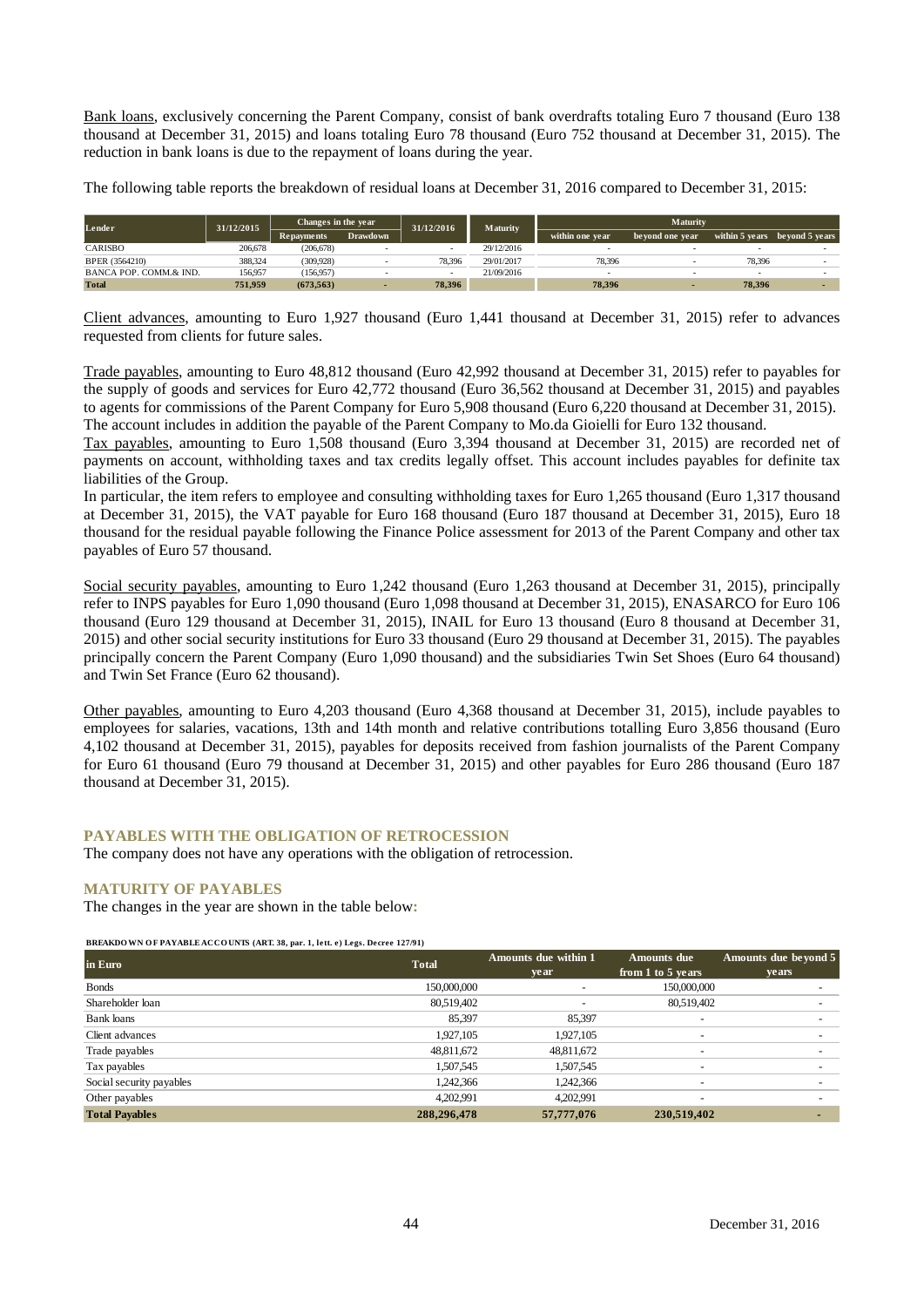#### **BREAKDOWN OF PAYABLES BY REGION**

The geographic breakdown of suppliers at December 31, 2016 is as follows:

| <b>SUPPLIERS BY REGION</b> | 2016<br>$\frac{0}{0}$ | 2015<br>$\frac{0}{0}$ |
|----------------------------|-----------------------|-----------------------|
| <b>ITALY</b>               | 55.4%                 | 66.4%                 |
| EU                         | 7.3%                  | $6.0\%$               |
| Non EU                     | 37.3%                 | 27.6%                 |
| <b>TOTAL</b>               | 100.0%                | 100.0%                |

The breakdown of payables is shown in table below, all within the European Union.

# **PROJECT FINANCE LOANS**

The Companies of the Group have not issued loans to a specific business.

# *Accrued expenses and deferred income*

The account at December 31, 2016 totaled Euro 1,811 thousand (Euro 1,910 thousand at December 31, 2015) and includes deferred income of Euro 16 thousand (Euro 200 thousand at December 31, 2015) and the following accrued expenses:

| <b>Accruals</b>          | 31/12/2016 | 31/12/2015 | <b>Change</b> |
|--------------------------|------------|------------|---------------|
| Interest on Bond         | 1.757.438  | 1.891.056  | (133,618)     |
| Rental fees and expenses | 17.409     | 17.033     | 376           |
| Other                    | 20.594     | 2.002      | 18,592        |
| <b>Total</b>             | 1,795,441  | 1,910,091  | (114, 650)    |

There are no accrued expenses or deferred income with duration of more than five years.

#### **Comments on the Income Statement accounts**

Reference should be made to the Directors' Report for information on the Group performance for the year, while the breakdown of the income statement items is described below.

# **Value of Production**

| in Euro                                                     | 2016          | $2015^{(1)}$ | <b>Changes</b> |
|-------------------------------------------------------------|---------------|--------------|----------------|
| Revenues from sales and services                            | 245.611.586   | 243,522,362  | 2,089,224      |
| Change in work in progress, semi-finished & finished prods. | (2,814,425)   | (559.094)    | (2,255,331)    |
| Internally produced fixed assets                            | 213,000       | 329.426      | (116, 426)     |
| Other revenues and income <sup>(1)</sup>                    | 2.123.614     | 2.288.340    | (164, 726)     |
| <b>Total revenue and income</b>                             | 245, 133, 775 | 245,581,034  | (447, 259)     |

(1) The amounts as of December 31, 2015 were reclassified to make them comparable with those as of December 31, 2016

Revenues from sales and services refer to sales in the year through the various channels - Retail, Wholesale and Shop on Line. The item also includes sales to third parties of samples, yarns, textiles and other production materials not utilised for internal production.

Revenues refer for Euro 224,139 thousand to the Parent Company (Euro 221,463 thousand in 2015), for Euro 971 thousand to the subsidiary Tessitura Sidoti (Euro 1,266 thousand in 2015), for Euro 6,178 thousand to the subsidiary TS East (Euro 5,325 thousand in 2015), for Euro 5,955 thousand to the subsidiary TS Spain (Euro 5,989 thousand in 2015), for Euro 3,479 thousand to the subsidiary TS Belgium (Euro 3,736 thousand in 2015), for Euro 2,960 thousand to the subsidiary TS Deutschland (Euro 3,711 thousand in 2015), for Euro 1,865 thousand to the subsidiary TS France (Euro 1,623 thousand in 2015) and for Euro 65 thousand to the subsidiary Twin Set Shoes (Euro 409 thousand in 2015). Revenues are shown net of returns, discounts and allowances.

The cost for Internally produced fixed assets of Euro 213 thousand entirely concerns the Parent Company and relates principally for Euro 81 thousand to Shopping online development projects (of which Euro 50 thousand for the replacement of our e-commerce custom platform whose go live took place in November 2016), Euro 41 thousand to the capitalisation of employee costs for the development of the Oracle JD Edwards operating system, Euro 31 thousand for the development of the Stealth system for the management of core company processes (assets, liabilities, production and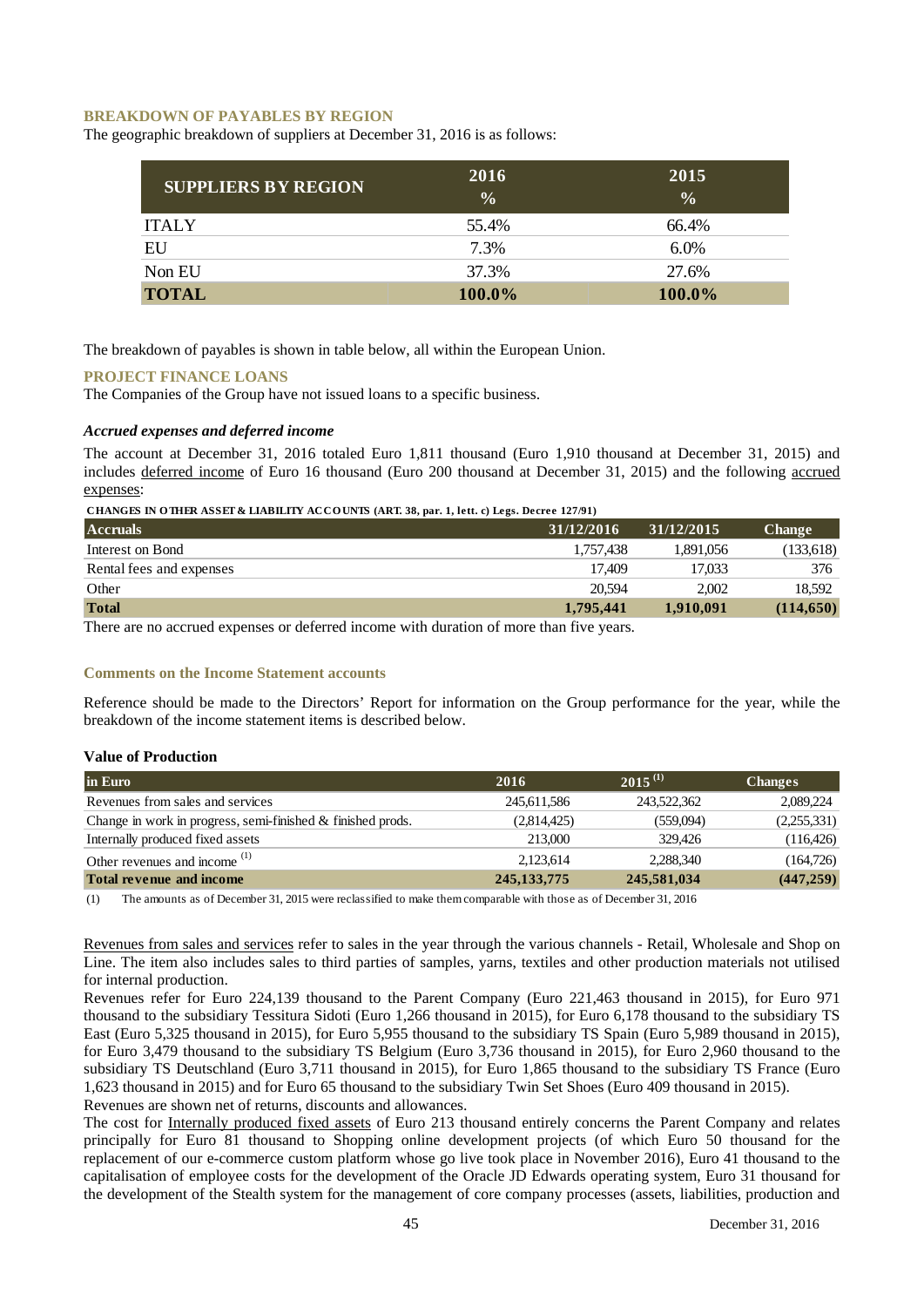inventories cycle), Euro 28 thousand for the installation of the new business intelligence software solution and the development of two reporting packages for Merchandising and Operations, Euro 14 thousand for the introduction of an application on Ipad finalized to collect orders by agents and sales personnel of the owned Show Room, Euro 10 thousand to the costs for the acquisition and installation of the "PLM" software for the management of product datasheets. These increases were classified to the balance sheet under "Patents and intellectual property rights" for Euro 181 thousand and to "Fixed assets in progress and advances" for Euro 32 thousand.

#### **BREAKDOWN OF REVENUES BY REGION**

| <b>SALES BY REGION</b> |               |               |  |  |  |
|------------------------|---------------|---------------|--|--|--|
|                        | 2016          | 2015          |  |  |  |
|                        | $\frac{0}{0}$ | $\frac{0}{0}$ |  |  |  |
| <b>REVENUES ITALY</b>  | 61.0%         | 63.5%         |  |  |  |
| <b>REVENUES EU</b>     | 28.9%         | 27.8%         |  |  |  |
| <b>REVENUES NON EU</b> | 10.1%         | 8.7%          |  |  |  |
| <b>Total</b>           | 100.0%        | $100.0\%$     |  |  |  |

#### Other revenues and income are comprised of:

| in Euro                     | 2016      | $2015^{(1)}$ |            |
|-----------------------------|-----------|--------------|------------|
| Rental income               | 56,400    | 52,070       | 4,330      |
| Reimbursements              | 184,838   | 124.298      | 60,540     |
| Ordinary gains              | 79,044    | 14,561       | 64,483     |
| Prior year income           | 1,297,230 | 1,632,182    | (334,952)  |
| Operating grants            | 14,836    | 13,745       | 1,091      |
| Other revenues $(1)$        | 491.266   | 451.484      | 39,782     |
| <b>Total other revenues</b> | 2,123,614 | 2,288,340    | (164, 726) |

(1) The amounts as of December 31, 2015 were reclassified to make them comparable with those as of December 31, 2016

Other revenues of Euro 491 thousand (Euro 452 thousand in 2015, including Euro 38 thousand reclassified from "Extraordinary income") concern the Parent Company for Euro 437 thousand and principally include: revenues from the reimbursement by the supplier which carries out also tax free financial brokerage for Euro 150 thousand, revenues from the recharge of penalties to suppliers for Euro 87 thousand, revenues from the sale of consumable materials to franchises of the Parent Company for Euro 70 thousand, Euro 74 thousand for the sale of licenses to agents for the use of an internally designed application (iPad order collection) for the management of client budgets/targets, sales campaign appointments and client datasheets.

Prior year income totalled Euro 1,297 thousand (Euro 1,632 thousand in 2015). In 2015, the item included Euro 900 thousand from the factoring of overdue trade receivables by the Parent Company according to agreements signed by the former shareholders on the merger by incorporation in 2012. The total amount was offset by a similar amount included in the "Other operating charges" account.

Reimbursements principally refer to revenue deriving from the recovery of transport expenses and other services recharged to clients, respectively of Euro 23 thousand and Euro 162 thousand.

Rental income refers to the recharge of a portion of the premises rental to Abraham Industries S.r.l (formerly "Liviana Conti S.r.l.") for Euro 56 thousand (Euro 52 thousand in 2015).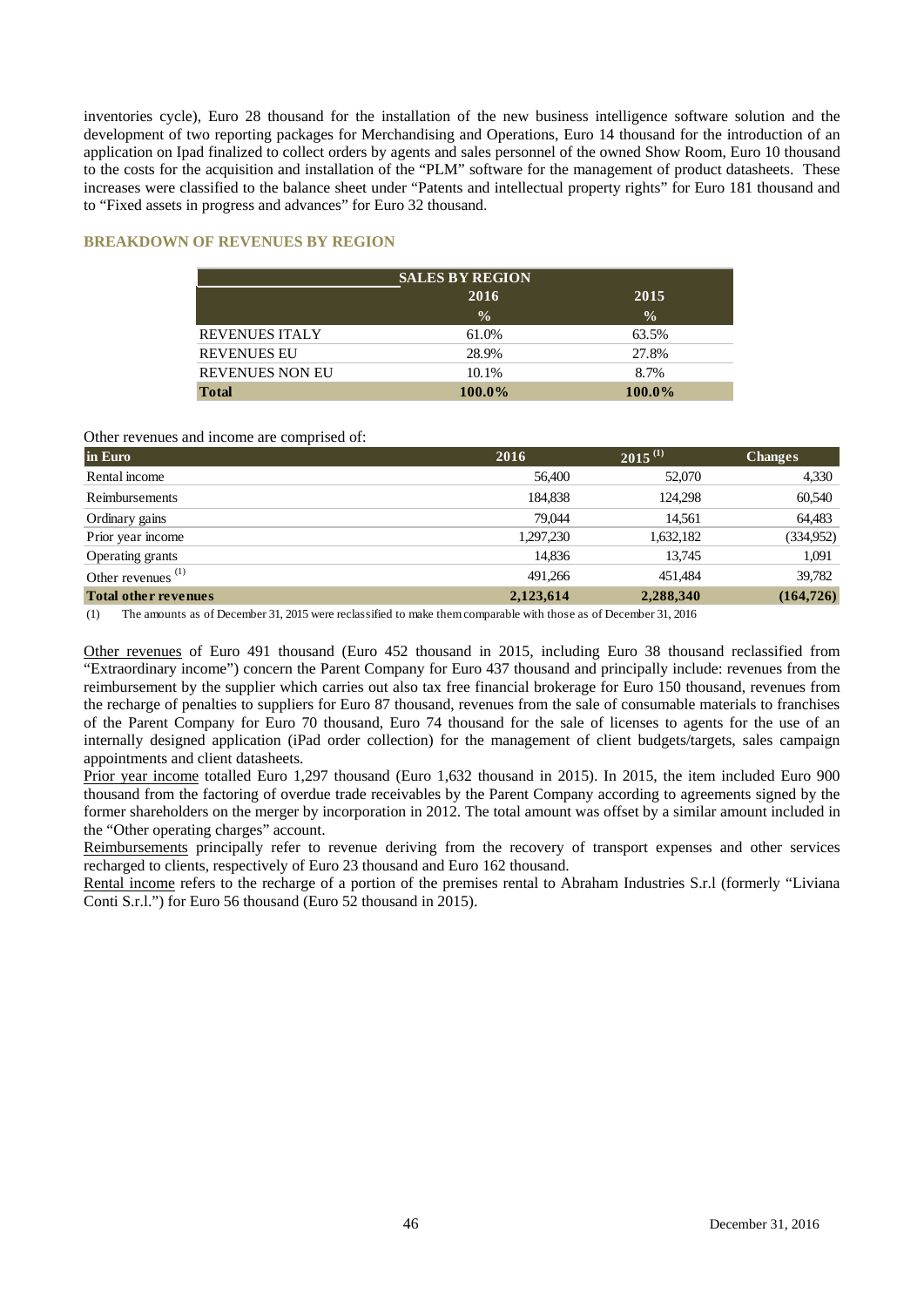# **Costs of Production**

| in Euro                                                   | 2016        | $2015^{(1)}$ | <b>Changes</b> |
|-----------------------------------------------------------|-------------|--------------|----------------|
| Raw materials, ancillary, consumables and goods           | 80,416,268  | 86,193,458   | (5,777,190)    |
| <b>Services</b>                                           | 63,570,984  | 67,141,697   | (3,570,713)    |
| Rent, lease & similar costs                               | 19,422,679  | 17,755,697   | 1,666,982      |
| Personnel costs                                           | 31,790,996  | 30,227,596   | 1,563,400      |
| Amortisation, depreciation and write-downs                | 27,362,198  | 28,336,503   | (974, 305)     |
| Change in raw materials, ancillary, consumables and goods | 1,082,209   | 1,107,980    | (25,771)       |
| Provisions for risks                                      | 52,000      | 1,352,941    | (1,300,941)    |
| Other operating charges <sup>(1)</sup>                    | 2,227,317   | 2,746,349    | (519,032)      |
| <b>Total costs of production</b>                          | 225,924,651 | 234,862,221  | (8,937,570)    |

(1) The amounts as of December 31, 2015 were reclassified to make them comparable with those as of December 31, 2016

Raw material, ancillary, consumables and goods represent the principal production costs and refer to all the purchase cost of raw materials and finished products, including accessory charges such as transport and customs, where applicable and net of relative discounts, returns and premiums.

The breakdown and changes in service costs in the year are as follows:

| in Euro                      | 2016       | 2015       | <b>Changes</b> |
|------------------------------|------------|------------|----------------|
| Agents                       | 13,134,063 | 15,509,080 | (2,375,017)    |
| Marketing and advertising    | 11,259,754 | 10,307,087 | 952,667        |
| Outsourcing                  | 8,961,864  | 12,950,187 | (3,988,323)    |
| Logistics and transportation | 12,112,683 | 12,073,803 | 38,880         |
| Administrative               | 6,794,919  | 5,441,897  | 1,353,022      |
| Travel                       | 1,303,070  | 1,237,604  | 65,466         |
| Insurance                    | 1,089,303  | 1,343,811  | (254,508)      |
| Other services               | 8,915,328  | 8,278,228  | 637,100        |
| <b>Total service costs</b>   | 63,570,984 | 67,141,697 | (3,570,713)    |

The item totalled Euro 63,571 thousand (Euro 67,142 thousand in 2015).

"Agents" reduced 15%, from Euro 15,509 thousand in 2015 to Euro 13,134 thousand in 2016. "Marketing and advertising" expenses increased from Euro 10,307 thousand in 2015 to Euro 11,260 thousand in 2016 (+9.2%), due to the stepping up of marketing and communication in support of visibility and brand awareness both in Italy and overseas. The sub-item principally includes costs for the purchase of advertising pages, billboards, catalogues and pockets, photography shoots, public relations, franchising, consultancy, video production and events contributions and other advertising expenses.

The reduction in "Outsourcing" of Euro 3,988 thousand is principally due to the increased use of "outsourced products". The sub-item includes costs for ironing, textile cutting, embroidery, material application, packing and re-conditioning of clothing carried out by outsourced workers.

"Administrative" expenses increased Euro 1,353 thousand (+24.9%), principally due to the setting up of central administrative functions to support growth and the expansion of international retail sales. The sub-item mainly includes costs for legal and notary, tax, administrative and commercial consultancy and the remuneration of directors, statutory auditors and the audit firm. For a breakdown of these latter items, reference should be made to the section "Remuneration of Directors, Statutory Auditors and the Independent Audit Firm" below.

"Other services" of Euro 8,915 thousand (Euro 8,278 thousand in 2015) principally comprise utilities (Euro 2,114 thousand), condominium expenses for stores and showrooms and cleaning expenses (totalling Euro 1,341 thousand), banking expenses (Euro 1,253 thousand), maintenance costs (Euro 892 thousand), quality control costs (Euro 675 thousand), employee canteen expenses (Euro 466 thousand), entertainment expenses (Euro 293 thousand), stationary and printing costs (Euro 206 thousand) and hiring costs (Euro 105 thousand).

The breakdown of the rent, lease and similar costs are as follows:

| in Euro                                     | 2016       | 2015       | <b>Changes</b> |
|---------------------------------------------|------------|------------|----------------|
| Rent expenses for shop, outlet and showroom | 17.668.784 | 16,096,664 | 1,572,120      |
| Rent expenses for headquarters              | 1.085.849  | 1,049,772  | 36,077         |
| Other rent expenses                         | 668,046    | 609.261    | 58,785         |
| Total rent, lease and similar costs         | 19,422,679 | 17,755,697 | 1,666,982      |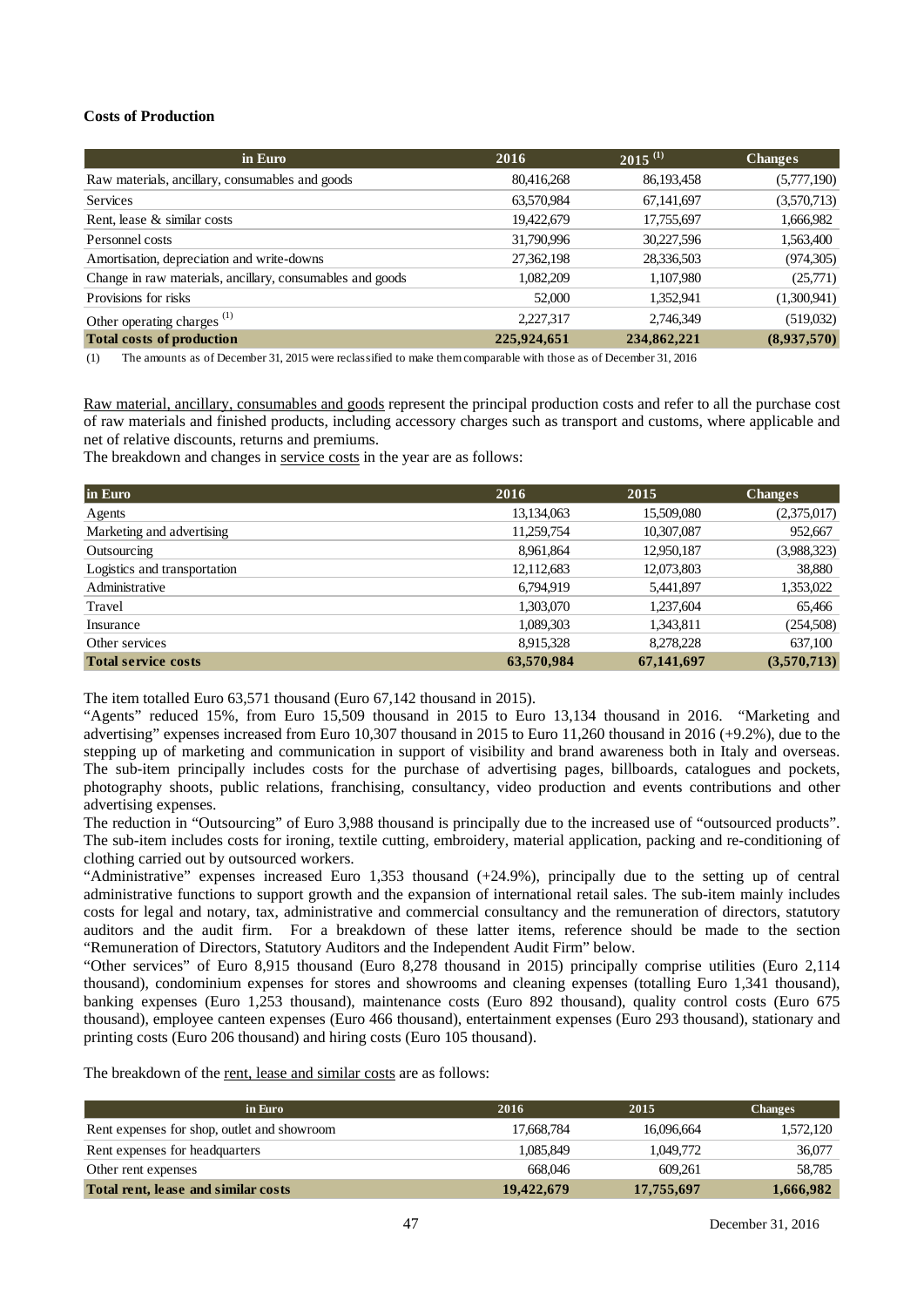The increase in the "Rent expenses for shop, outlet and showroom" sub-item of Euro 1,572 thousand relates to the 11 new openings of stores and outlets in 2016 (net of four closures) and the full year charge of store rental contracts signed in 2015.

"Rent expenses for headquarters" amounts to Euro 1,085 thousand (Euro 1,050 thousand in 2015) and relates to administrative offices and production site rental of the Parent Company (Euro 676 thousand) and of the subsidiaries Twin Set Shoes (Euro 120 thousand), Twin Set East (Euro 188 thousand), Twin Set Spain (Euro 4 thousand) and Twin Set Deutschland (Euro 3 thousand). Euro 94 thousand concerns Tessitura Sidoti, a subsidiary until June 30, 2016. The movement on the previous year principally relates to two factors: an increase of Euro 143 thousand due to higher Parent Company rental charges following the transfer to the new headquarters; a decrease of Euro 94 thousand concerning the deconsolidation from June 30, 2016 of Tessitura Sidoti.

"Other rent expenses" of Euro 668 thousand (Euro 609 thousand in 2015) includes hire costs, principally motor vehicles which increased on 2015 dur to the expansion of the company's car fleet and the rental of apartments granted as "fringe" benefits" to some employees.

The breakdown and changes in personnel costs in the year are as follows:

| in Euro                        | 2016       | 2015                     | <b>Changes</b> |
|--------------------------------|------------|--------------------------|----------------|
| Salaries and wages             | 24,074,157 | 22,771,378               | 1,302,779      |
| Social security contributions  | 6,310,534  | 6,182,090                | 128,444        |
| Employee severance indemnities | 1,347,353  | 1,274,128                | 73,225         |
| Other personnel costs          | 58,952.00  | $\overline{\phantom{0}}$ | 58,952         |
| <b>Total personnel costs</b>   | 31,790,996 | 30,227,596               | 1,563,400      |

The increase in this account is principally related to the increase in Group personnel numbers, both for the Retail channel and headquarters.

The following table breaks down Amortisation, depreciation and write-downs:

| in Euro                                          | 2016       | 2015       | <b>Changes</b> |
|--------------------------------------------------|------------|------------|----------------|
| Amortisation of intangible fixed assets          | 20,640,816 | 20,453,490 | 187,326        |
| Depreciation of tangible fixed assets            | 3.079.115  | 2,658,579  | 420.536        |
| Other fixed asset write-downs                    | 803.267    | 2,188,075  | (1,384,808)    |
| Write-down of current and liquid assets          | 2,839,000  | 3,036,359  | (197,359)      |
| Total amortisation, depreciation and write-downs | 27,362,198 | 28,336,503 | (974, 305)     |

Amortisation and depreciation totalled Euro 23,720 thousand, of which Euro 20,641 thousand amortisation and Euro 3,079 thousand depreciation. The item increased Euro 608 thousand on the previous year.

During the year indicators emerged of potential losses in value on the assets of certain German stores and therefore the recoverable value was subject to an impairment test in accordance with OIC 9, recognizing write-downs as per Article 2427 of the Civil Code No. 3-bis of Euro 803 thousand.

For further details, reference should be made to the "Write-down of fixed assets" paragraph.

Provisions for risks of Euro 52 thousand (Euro 1,353 thousand at December 31, 2015) included the provision for risks and for returns, respectively of Euro 49 thousand and Euro 3 thousand. Reference should be made to that previously stated in the corresponding balance sheet accounts.

Other operating charges of Euro 2,227 thousand (Euro 2,746 thousand in 2015, including Euro 248 thousand reclassified from extraordinary charges) mainly concerns the Parent Company (Euro 1,470 thousand). They principally include prior year charges of Euro 779 thousand (Euro 1,796 thousand in 2015), relocation expenses of Euro 171 thousand, losses on receivable downs of Euro 165 thousand (Euro 80 thousand in 2015), income and other taxes for Euro 132 thousand (Euro 314 thousand in 2015), VAT on gifts for Euro 113 thousand (Euro 149 thousand in 2015) and losses on asset sales and disposals for Euro 29 thousand (Euro 23 thousand in 2015).

#### **Financial income and charges**

| in Euro                                   | 2016         | 2015           | <b>Changes</b> |
|-------------------------------------------|--------------|----------------|----------------|
| Other financial income                    | 31.565       | 27.277         | 4.288          |
| Interest and other financial charges      | (15,500,420) | (15, 134, 582) | (365, 838)     |
| Exchange gains and losses                 | 799,075      | (1,063,025)    | 1,862,100      |
| <b>Total financial income and charges</b> | (14,669,780) | (16, 170, 330) | 1,500,550      |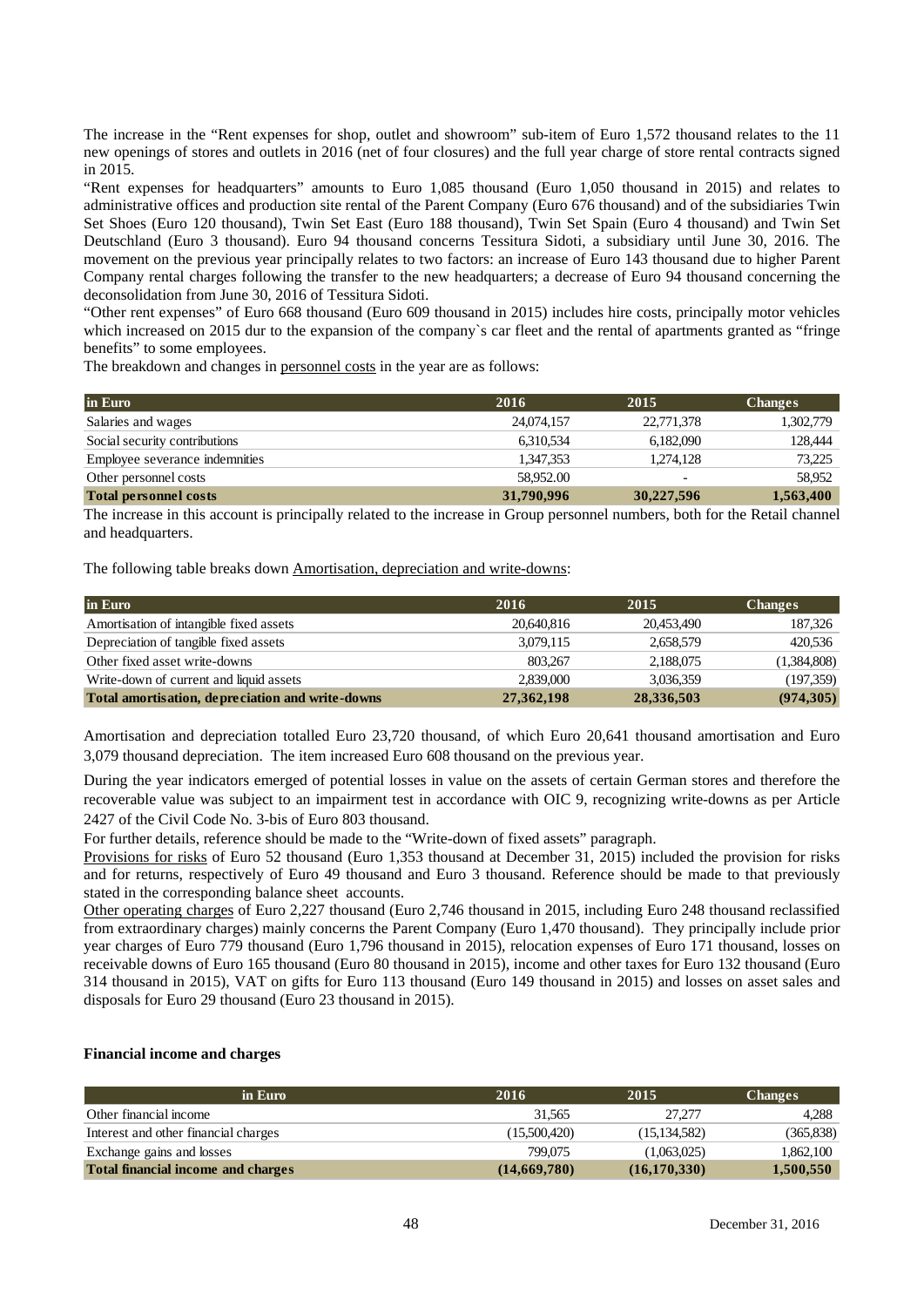Other Financial income refers to interest matured on current accounts. Interest and other financial charges principally concerns interest paid on the Bond Loan for Euro 9,626 thousand and interest matured on the Shareholder loan for Euro 5,350 thousand.

The breakdown of interest charges in the year is shown in the table below:

| in Euro                                | 2016       | 2015         | <b>Changes</b> |
|----------------------------------------|------------|--------------|----------------|
| <b>Shareholders loan interest</b>      | 5,349,585  | 4,981,426    | 368,159        |
| <b>Bank interest</b>                   | 524,426    | 404,267      | 120,159        |
| Loan interest                          | 13,011     | 39,995       | (26, 984)      |
| Overdraft and short-term loan interest | 65,691     | 58,029       | 7,662          |
| <b>Bank</b> charges                    | 401,724    | 306,243      | 95,481         |
| Financial losses                       | 44.000     |              | 44,000         |
| <b>Interest on Bonds</b>               | 9,626,409  | 9,748,889    | (122, 480)     |
| <b>Total</b>                           | 15,500,420 | 15, 134, 582 | 365,838        |

Interest and other financial charges totalled Euro 15,500 thousand (Euro 15,135 thousand in 2015). The increase principally concerns the Shareholder loan interest item totalling Euro 5,350 thousand (Euro 4,981 thousand in 2015), due to the increase of the loan capital following the capitalisation of interest matured.

Interest on Bonds of Euro 9,626 thousand (Euro 9,749 thousand) decreased following the reduction in the quarterly Euribor, as did Interest on mortgages following the repayment of nearly all bank loans; Bank charges however increased due to greater volumes of business.

The exchange gains and losses in the year refer to:

| in Euro                            |              | 2016         |               |              | 2015         |               |
|------------------------------------|--------------|--------------|---------------|--------------|--------------|---------------|
|                                    | <b>Total</b> | <b>Gains</b> | <b>Losses</b> | <b>Total</b> | <b>Gains</b> | <b>Losses</b> |
| Exchange gains/losses realised     | (823, 141)   | 885,040      | (1,708,181)   | (387, 557)   | 3,372,490    | (3,760,047)   |
| Exchange gains/losses not realised | 1,622,213    | 1.655.389    | (33.176)      | (675, 468)   | 108.135      | (783,603)     |
| <b>Total</b>                       | 799,072      | 2,540,429    | (1,741,357)   | (1,063,025)  | 3,480,625    | (4,543,650)   |

Exchange gains/losses concern the conversion of purchasing invoices in foreign currencies, principally US Dollars, for raw materials and finished products from suppliers, principally in China and in India and the conversion of trade and financial receivables in Roubles by the Russian Subsidiary.

#### **Adjustment to financial assets**

There were no adjustments to financial assets in the financial statements for the year ended December 31, 2016.

#### **Income taxes current and deferred**

Current and deferred income taxes are broken down as follows:

| in Euro                                    | 2016        | $2015^{(1)}$ | <b>Changes</b> |
|--------------------------------------------|-------------|--------------|----------------|
| Current taxes                              | (6,424,084) | (7,856,792)  | 1,432,708      |
| Taxes related to prior year <sup>(1)</sup> | (575, 406)  | (36, 413)    | (538,993)      |
| Deferred taxes                             | 439.601     | 769.619      | (330,018)      |
| Prepaid taxes                              | (1,375,371) | 2,168,395    | (3,543,766)    |
| <b>Total income tax</b>                    | (7,935,260) | (4,955,191)  | (2,980,069)    |

(1) The amounts as of December 31, 2015 were reclassified to make them comparable with those as of December 31, 2016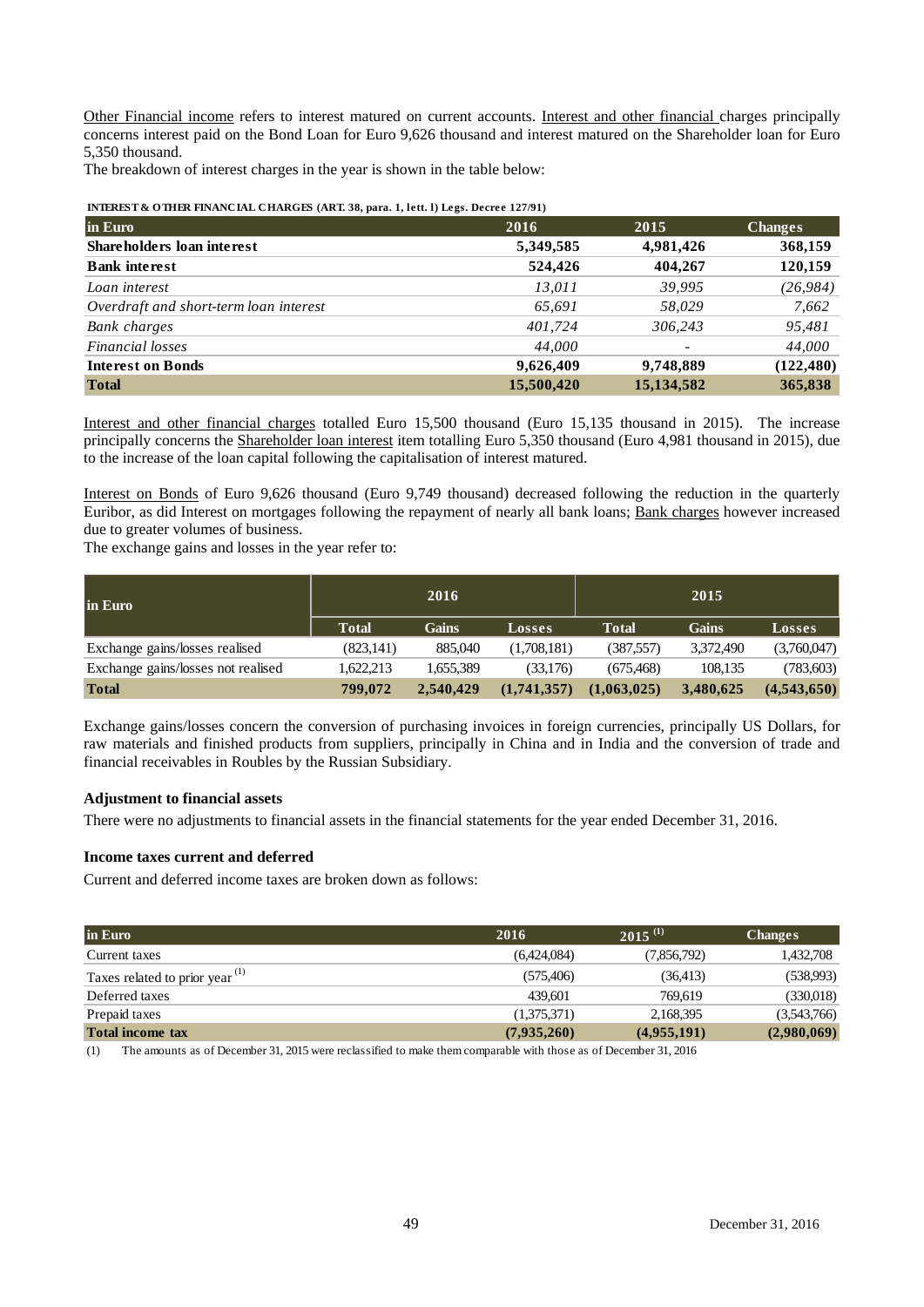Current taxes comprise:

| in Euro                         | 2016                     | 2015      | <b>Changes</b> |
|---------------------------------|--------------------------|-----------|----------------|
| <b>IRES</b>                     | 4.665.301                | 5,789,513 | (1,124,212)    |
| <b>IRAP</b>                     | 1.758.783                | 2,017,330 | (258, 547)     |
| Income from tax consolidation   | $\overline{\phantom{0}}$ | (20, 125) | 20,125         |
| Substitute tax Know How release | $\overline{\phantom{0}}$ | 70,074    | (70,074)       |
| Total current income taxes      | 6,424,084                | 7,856,792 | (1,432,708)    |

In relation to temporary differences that resulted in the recording of deferred tax assets and liabilities, reference should be made to the following tables:

| Deferred tax assets                             |            |               |                          |            |                |                          |            |                |                          |            |            |                           |
|-------------------------------------------------|------------|---------------|--------------------------|------------|----------------|--------------------------|------------|----------------|--------------------------|------------|------------|---------------------------|
| <b>Description of temporary differences</b>     |            | 31/12/2015    |                          |            | Decreases 2016 |                          |            | Increases 2016 |                          |            | 31/12/2016 |                           |
|                                                 | Assessable | $\frac{9}{6}$ | Tax<br>(a)               | Assessable | $\frac{9}{6}$  | Tax<br>(b)               | Assessable | $\frac{9}{6}$  | <b>Tax</b><br>(d)        | Assessable | $\%$       | <b>Tax</b><br>$(a-b-c+d)$ |
| Amort. goodwill                                 | 729,050    | 27.9          | 203,406                  | $\sim$     | 31.4           | $\sim$                   | 790,674.42 | 27.9           | 220,597.40               | 1.519.724  | 27.9       | 424,003                   |
| Amort. trademark Twin-Set not deduct. L. 266/05 | 111.112    | 27.9          | 31,000                   | $\sim$     | 31.4           | $\overline{\phantom{a}}$ | $\sim$     | 27.9           | $\overline{\phantom{a}}$ | 111.112    | 27.9       | 31,000                    |
| Exchange losses                                 | 29.709     | 27.5          | 8.171                    | 23.452     | 27.5           | 6.450                    | 31,291     | 24.0           | 7.510                    | 37.548     | 27.5       | 9.231                     |
| Doubtful debt provision                         | 5.142.819  | 24.7          | 1,270,278                | 1,727,568  | 27.5           | 450.614                  | 2.598.543  | 24.0           | 623.650                  | 6,013,794  | 24.7       | 1,443,314                 |
| Obsolescence provision                          | 16,648,244 | 28.8          | 4,799,797                | 6.256.889  | 31.4           | 1.898.453                | 448.834    | 27.9           | 125.225                  | 10,840,189 | 28.8       | 3,026,568                 |
| Consolidation adjustments                       | 4.612.127  | 31.8          | 1,465,140                | 960,347    | 31.4           | 301.549                  | $\sim$     | 31.4           | $\overline{\phantom{a}}$ | 3,651,780  | 31.8       | 1,163,591                 |
| Agents indemnities                              | 2,005,089  | 25.6          | 513,676                  | $\sim$     | 27.9           |                          | 400,000    | 27.9           | 111.600                  | 2,405,089  | 25.6       | 625.276                   |
| Associations fees not paid                      | 4.080      | 27.9          | 1.281                    | 4.080      | 31.4           | 1.281                    | 4,490.35   | 24.0           | 1.077.84                 | 4.491      | 27.9       | 1.078                     |
| Risks provision                                 | 624,957    | 24.0          | 149,990                  | $\Omega$   | 27.5           |                          | 300,000    | 24.0           | 72,000                   | 924,957    | 24.0       | 221.990                   |
| Returns provision                               | 3,127,311  | 31.4          | 981,975                  | 3,127,311  | 31.4           | 981.975                  | 3,130,785  | 27.9           | 873,490                  | 3,130,785  | 31.4       | 873,489                   |
| MBO                                             | $\sim$     | $\sim$        | $\overline{\phantom{a}}$ | $\sim$     | 27.5           | $\overline{\phantom{a}}$ | 839,924    | 24.0           | 201.582                  | 839,924    | 24.0       | 201,582                   |
| Directors fees not paid                         | 334,500.00 | 28.0          | 93,626,00                | 234,500.00 | 27.5           | 66.126                   | 380,090    | 27.9           | 94.346                   | 480,090    | 28.0       | 121.846                   |
| <b>Total</b>                                    | 33,368,997 |               | 9.518.339                | 12.334.147 |                | 3.706.448                | 8.924.632  |                | 2.331.077                | 29.959.483 |            | 8,142,968                 |

| Deferred tax liabilities                               |            |               |                  |            |      |                |            |      |                   |            |      |                    |
|--------------------------------------------------------|------------|---------------|------------------|------------|------|----------------|------------|------|-------------------|------------|------|--------------------|
| <b>Description of temporary differences</b>            | 31/12/2015 |               | Decreases 2016   |            |      | Increases 2016 |            |      | 31/12/2016        |            |      |                    |
|                                                        | Assessable | $\frac{9}{6}$ | Tax<br>$(a-b+c)$ | Assessable |      | Tax            | Assessable | $\%$ | <b>Tax</b><br>(c) | Assessable | 7    | Tax<br>$(a-b-c+d)$ |
| Exchange gains not realized                            | 17.623     | 64.9          | 11.429           | 14.752     | 27.5 | 10.616         | 6.512      | 24.0 | 1.563             | 9.382      | 24.0 | 1.700              |
| Amort. trademark Twin-Set allocation of merger deficit | 23,269,502 | 28.1          | 6,540,106        | 1,369,015  | 31.4 | 429,871        |            | 27.9 |                   | 21,900,487 | 27.9 | 6.110.235          |
| <b>Total</b>                                           | 23,287,125 |               | 6.551.535        | 1.383.767  |      | 440,487        | 6.512      |      | 1.563             | 21,909,869 |      | 6.111.935          |

As previously described, deferred tax assets and liabilities for the Group's Italian companies were valued taking into consideration the IRES tax change, which from January 1, 2017 will be 24% instead of the current 27.5%.

#### **Other information to be provided in the Explanatory Notes**

# **Remuneration of Directors, Statutory Auditors and the Independent Audit Firm**

The breakdown of the remuneration of Directors, Statutory Auditors and the Independent Audit Firm is presented below:

| in Euro                            | 2016      | 2015      | <b>Changes</b> |
|------------------------------------|-----------|-----------|----------------|
| <b>Board of Directors</b>          | 1,833,158 | 2,000,218 | (167,060)      |
| <b>Board of Statutory Auditors</b> | 67,200    | 67,600    | (400)          |
| Independent Audit Firm             | 179.796   | 161,422   | 18.374         |
| <b>Total</b>                       | 2,080,154 | 2,229,240 | (149,086)      |

#### **Transactions with Related Parties**

The Parent Company operates through the utilization of factories and warehouses under rental contracts, owned property or finance leases of the company MO.DA Gioielli S.r.l..

MO.DA Gioielli S.r.l. also holds controlling shareholdings in the companies Abraham Industries S.r.l. (formerly "Liviana Conti S.r.l.") and K8 S.r.l., operating in the women's clothing and accessory sector, marketed respectively under the brands "Liviana Conti" and "Erika Cavallini - Semi-Couture". Since July 1, 2016, MO.DA Gioielli also controls Tessitura Sidoti, a subsidiary of Twin Set Simona Barbieri S.p.A. until June 30, 2016. Tessitura Sidoti is involved in the production and sale of sweaters and jerseys.

The Directors' Report provides information on transactions with related parties indicating the credit and debit balances, sales, purchases, other revenues and costs and guarantees.

No atypical and/or unusual transactions took place with related parties and all operations were governed at normal market conditions.

#### **Off-balance sheet agreements**

The disclosures on agreements not reported in the balance sheet pursuant to Article 38, letter o-sexies of Legislative Decree 127/1991 – nature and economic objectives of these agreements and indication of their equity, financial and economic effect, where the risks and benefits deriving from them are considered significant and the reporting of such considered necessary to evaluate the balance sheet and financial position and the Group result, are not applicable as these agreements did not exist during the year or at the end of the year.